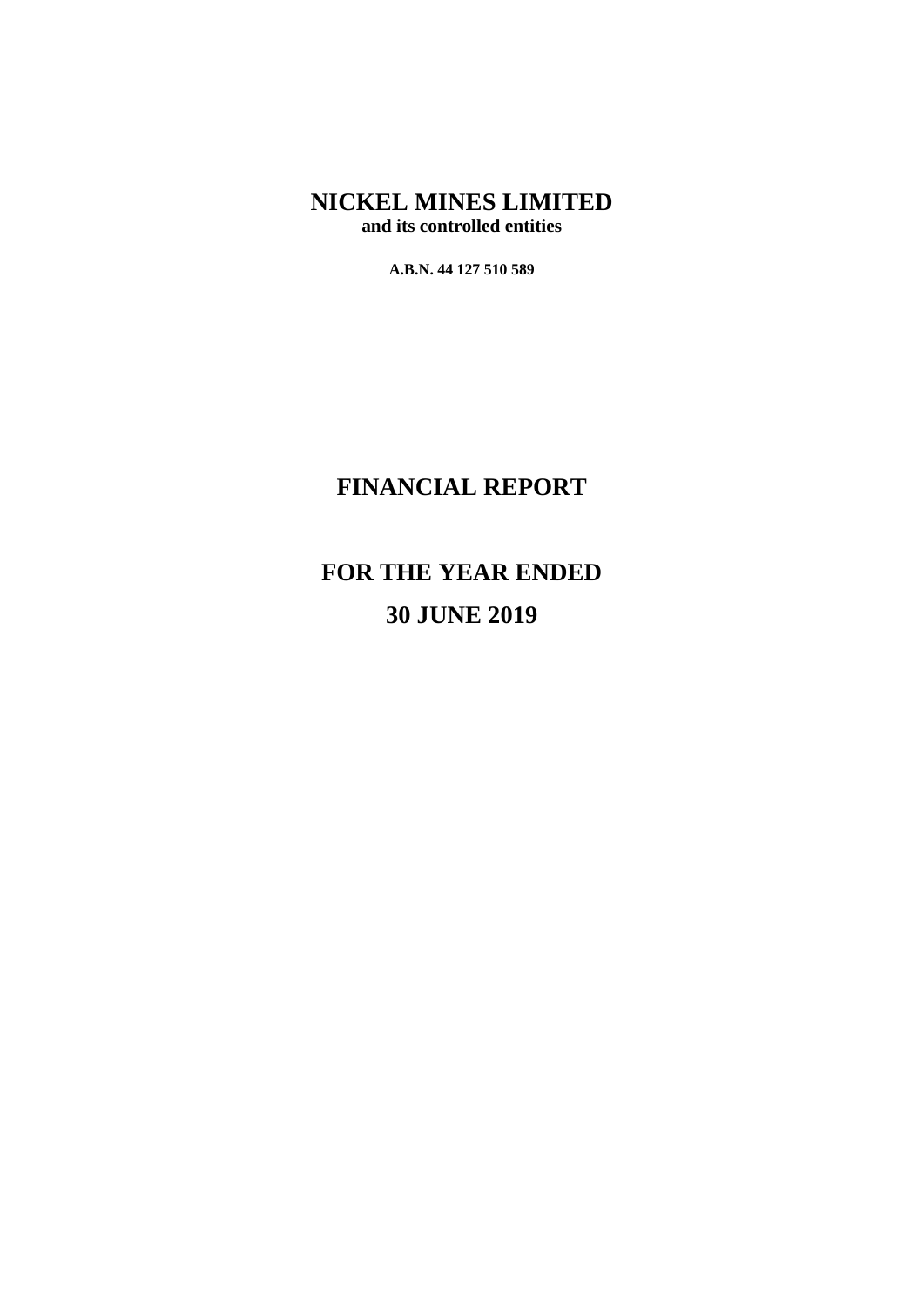## **CONTENTS**

|                                                                         | Page |
|-------------------------------------------------------------------------|------|
| Review of Operations                                                    | 3    |
| Corporate Governance Statement                                          | 12   |
| Directors' Report                                                       | 13   |
| Lead Auditor's Independence Declaration                                 | 23   |
| Consolidated Statement of Profit or Loss and Other Comprehensive Income | 24   |
| <b>Consolidated Statement of Financial Position</b>                     | 25   |
| Consolidated Statement of Changes in Equity                             | 26   |
| <b>Consolidated Statement of Cash Flows</b>                             | 27   |
| Notes to the Consolidated Financial Statements                          | 28   |
| Directors' Declaration                                                  | 62   |
| <b>Independent Auditor's Report</b>                                     | 63   |
| <b>Additional ASX Information</b>                                       | 68   |
| Corporate Directory                                                     | 70   |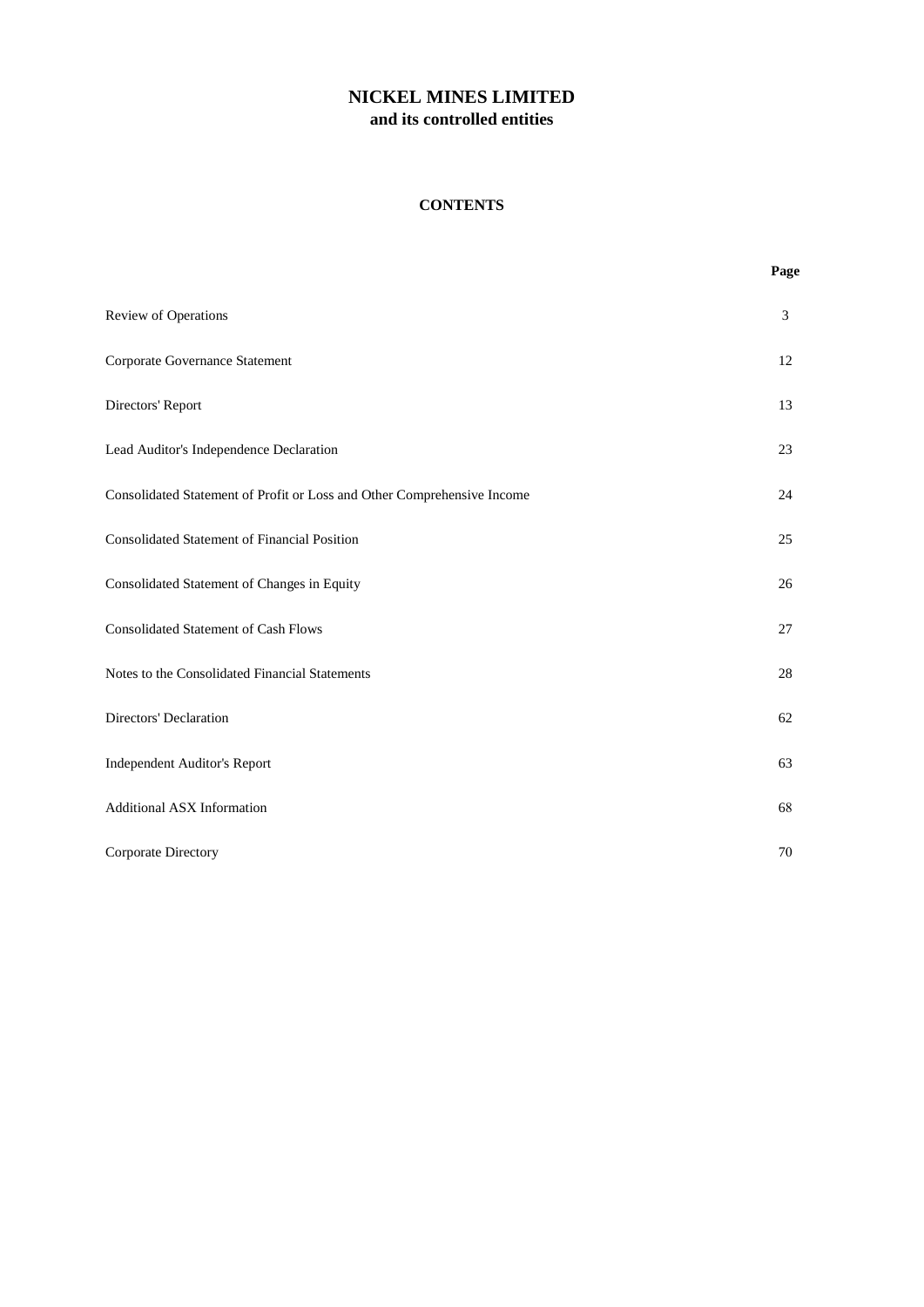## **REVIEW OF OPERATIONS**

## **Principal Activities and Review of Operations**

(All amounts in US\$ unless otherwise stated)

The operating profit of the Group for the year ended 30 June 2019 after income tax was \$71,826,428 (2018: \$2,926,833 loss)

Nickel Mines Limited ('the Company' or 'Nickel Mines') was incorporated on 12 September 2007, under the laws of the State of New South Wales, Australia. The Company is focused on becoming a globally significant, low cost producer of nickel pig iron ('NPI'), a key ingredient in the production of stainless steel. At year end, the Company held a 60% interest in a 2 line Rotary Kiln Electric Furnace ('RKEF') plant ('Hengjaya Nickel') and a 17% interest in another 2 line RKEF plant ('Ranger Nickel'). Subsequent to year end, the Company's interest in Ranger Nickel has been increased to a 60% interest. The Company also holds an 80% interest in the Hengjaya Nickel Mine ('Hengjaya Mine'), a large tonnage, high grade nickel laterite deposit located in the Morowali Regency of Central Sulawesi, Indonesia.

During and following the year ended 30 June 2019 significant milestones were achieved as follows:

## **Highlights:**

- Successful completion of the Company's oversubscribed Initial Public Offering ('IPO'), with A\$200 million being raised through the issue of 571,428,571 shares at A\$0.35 each, with the Company being admitted to the ASX Official List on 20 August 2018.
- Following successful completion of the Company's IPO, Nickel Mines acquired a further 35% interest in Hengjaya Nickel which was under construction within the Indonesia Morowali Industrial Park ('IMIP'), increasing Nickel Mines' interest from 25% to 60%. The Company paid \$70 million in cash to Shanghai Decent Investment (Group) Co., Ltd., ('Shanghai Decent'), a Tsingshan group company, to acquire the additional 35% interest.
- In November 2018, the Company converted a non-binding Memorandum of Understanding ('MoU') with Shanghai Decent to acquire an interest in Ranger Nickel into a binding Collaboration Agreement ('CA') and completed the first acquisition under the CA, acquiring 17% of Ranger Nickel for \$50 million.
- In November 2018, Hengjaya Nickel received material relief from Indonesian corporate income tax over a period of 9 years.
- In December 2018, the Company signed a Memorandum of Understanding ('MoU') to supply limonite ore to a new High Pressure Acid Leach ('HPAL') plant announced to be constructed within the IMIP.
- On 31 January 2019, the first of the Hengjaya Nickel RKEF lines was commissioned, well ahead of construction schedule. The second Hengjaya Nickel RKEF line was commissioned on 18 March 2019.
- In March 2019, Ranger Nickel received material relief from Indonesian corporate income tax over a period of 9 years.
- In April 2019, the Company announced its intention to move to a 60% interest of Ranger Nickel, with the acquisition to be funded via a funding package consisting of both debt and equity and in June 2019 the Company completed the successful raising of A\$55 million through the issue of 137,500,000 shares at A\$0.40 each.
- On 30 May 2019, the first of the Ranger Nickel RKEF lines was commissioned, well ahead of construction schedule. The second Ranger Nickel RKEF line was commissioned on 29 June 2019.
- During the year ended 30 June 2019 a total of 454,615 wet metric tonnes ('wmt') of nickel ore were mined at the Hengjaya Mine, with an average stripping ratio of 1.9. A total of 484,268 wmt were sold during the year at an average grade of 1.96% nickel.
- Subsequent to year end and shareholder approval, the Company has increased its interest in Ranger Nickel to 60% with consideration being the drawdown of an \$80 million debt facility, the issue of 139,972,705 shares in the Company for \$40 million and a cash payment of \$1.4 million.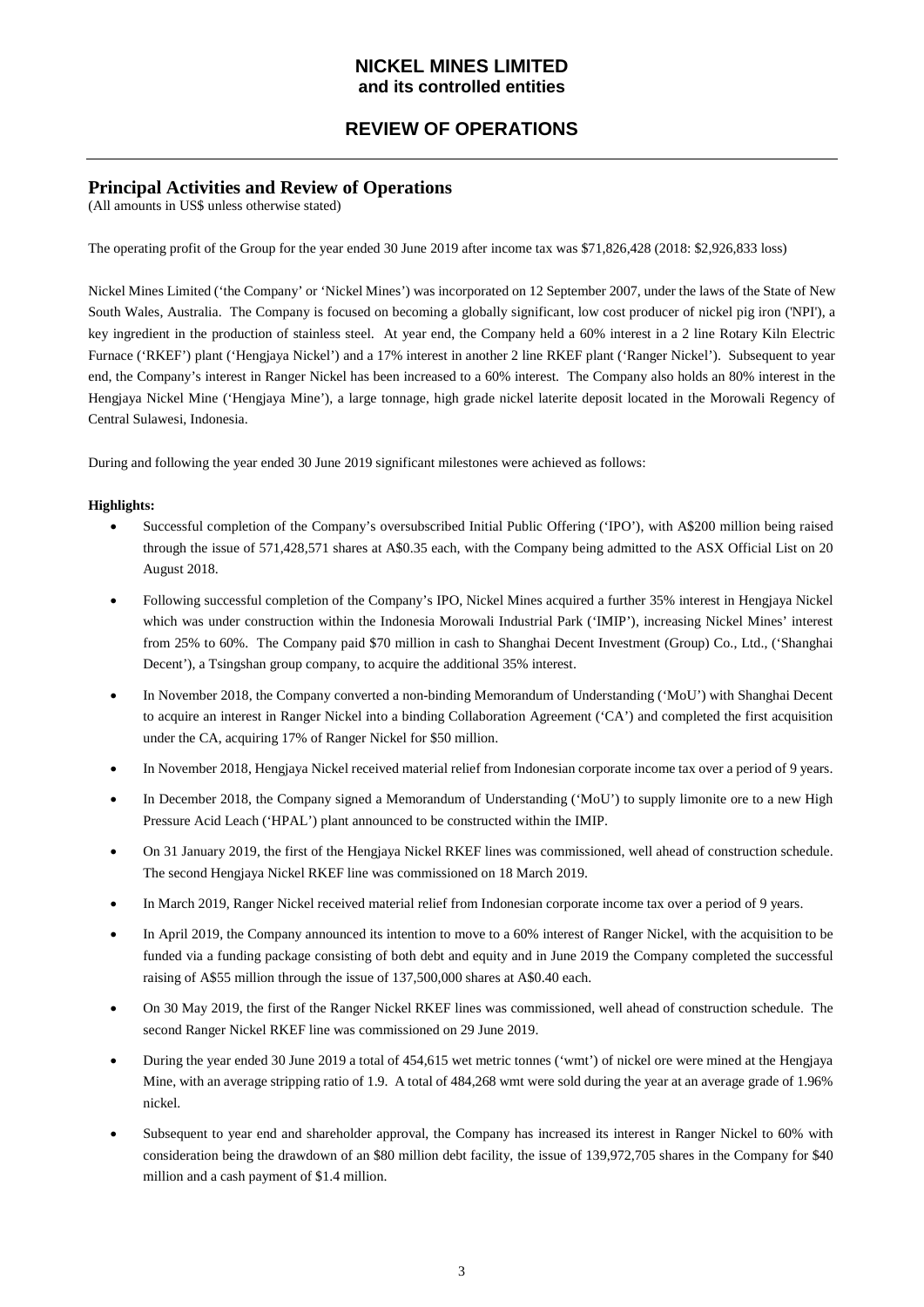## **REVIEW OF OPERATIONS**

#### **IMIP OPERATIONS**

At the commencement of the current financial year, the Company held a 25% interest in Hengjaya Nickel, which was under construction, and an MoU to acquire an interest in Ranger Nickel.

During the current financial year:

- The Company increased its interest in Hengjaya Nickel to 60%.
- Construction and commissioning of Hengjaya Nickel was completed.
- The Company converted the Ranger Nickel MoU to a definitive agreement and acquired an initial 17% of Ranger Nickel. Subsequent to year end, the Company has increased its interest in Ranger Nickel to 60%.
- Construction of Ranger Nickel was completed and commissioning commenced.

A summary of production from Hengjaya Nickel and Ranger Nickel from commissioning to 30 June 2019 is as follows:

|                                |        | Hengjaya Nickel | <b>Ranger Nickel</b> | <b>Total</b> |
|--------------------------------|--------|-----------------|----------------------|--------------|
| <b>NPI Production</b>          | tonnes | 39,628.7        | 2,477.1              | 42,105.8     |
| <b>NPI</b> Grade               | %      | 13.8            | 12.6                 | 13.7         |
| <b>Nickel Metal Production</b> | tonnes | 5,476.5         | 311.2                | 5,787.7      |

#### **Hengjaya Nickel (60% interest held by Nickel Mines)**

#### *Ownership Interest Increased to 60%*

During the year, in accordance with its rights under its Collaboration and Subscription Agreement ('CSA'), the Company acquired a further 35% of the issued and paid-up share capital of Hengjaya Holdings Private Limited ('Hengjaya Holdings'), a Singaporean domiciled intermediary company which owns 100% of Hengjaya Nickel, for \$70 million. The purchase price was fully funded by proceeds from the Company's IPO and resulted in the Company's interest in the 2-line RKEF plant increasing to 60%. Nickel Mines had a 12 month call option from the date on which the first nickel pig iron is produced by Hengjaya Nickel to increase its ownership of Hengjaya Holdings to up to 100% for an additional amount of up \$120 million. Subsequent to the end of the year, the Company and Shanghai Decent agreed that Nickel Mines would limit its contractual option to further equity interest in the Hengjaya Nickel project to not more than 80% and that the option period during which Nickel Mines can acquire further equity interest in the Hengjaya Nickel project was extended until 30 November 2020 (previously 31 January 2020).

#### *Completion of Construction and Commencement of NPI Production*

On 31 January 2019, Shanghai Decent, the Company's operating partner and 40% equity holder in the project advised that first NPI had been produced from one of Hengjaya Nickel's two rotary kilns in a maiden production run. On 18 March 2019 the second Hengjaya Nickel kiln also commenced commissioning and produced its first NPI.

Commencement of production at Hengjaya Nickel was a milestone for the Company, achieved less than 12 months after ground was broken at the project and is further evidence of Tsingshan's industry-leading ability to deliver a project in unmatched time and a testament to their commitment, professionalism and work ethic.

The commissioning process and production ramp-up is consistent with that previously implemented across the 20 existing RKEF lines currently in operation within the IMIP with greater than 80% of name plate production capacity now being achieved.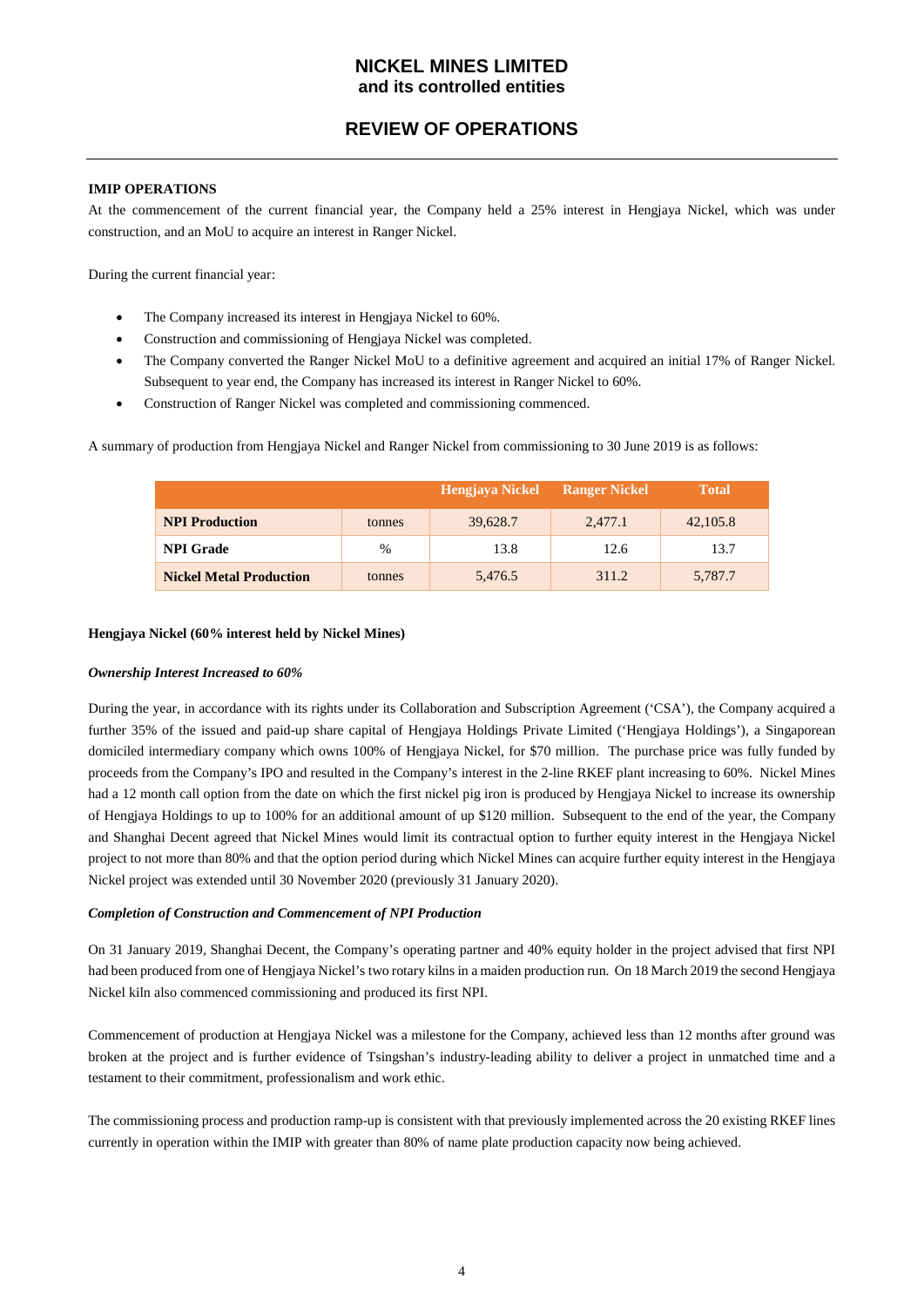## **REVIEW OF OPERATIONS**

|                                  |            | <b>January</b> | <b>February</b> | <b>March</b> | <b>Quarter Total</b> |
|----------------------------------|------------|----------------|-----------------|--------------|----------------------|
| <b>NPI Production</b>            | tonnes     | 67.5           | 1,802.6         | 6,502.2      | 8,372.3              |
| <b>NPI</b> Grade                 | %          | 11.6           | 12.7            | 13.1         | 13.0                 |
| <b>Nickel Metal Production</b>   | tonnes     | 7.9            | 229.9           | 852.4        | 1,090.2              |
| <b>IMIP NPI Pricing</b> $^{(1)}$ | $US5/t$ Ni | 12,800         | 12,800          | 12,800       | 12,800               |
| Cash costs $(2)$                 | $US3/t$ Ni |                |                 |              | 7,648                |

|                                  |            | April   | <b>May</b> | June     | <b>Ouarter Total</b> |
|----------------------------------|------------|---------|------------|----------|----------------------|
| <b>NPI Production</b>            | tonnes     | 8,684.8 | 11,320.5   | 11,251.1 | 31,256.4             |
| <b>NPI</b> Grade                 | $\%$       | 14.8    | 13.4       | 14.0     | 14.0                 |
| <b>Nickel Metal Production</b>   | tonnes     | 1,289.4 | 1,518.1    | 1,578.8  | 4,386.3              |
| <b>IMIP NPI Pricing</b> $^{(1)}$ | US\$/t Ni  | 12,800  | 11,800     | 11,700   | 12,059               |
| Cash costs $(2)$                 | $US3/t$ Ni | 7,601   | 7,771      | 7,782    | 7,725                |

(1) The IMIP's NPI price is set on a monthly basis with reference to the average price paid for NPI by several of China's largest stainless steel mills with adjustments made for foreign exchange, VAT in China and freight.

(2) All-in costs (inclusive of depreciation and interest) for the March 2019 quarter averaged \$8,246/t Ni and the June 2019 quarter averaged \$8,198/t Ni.

During the transition from construction through commissioning, some operating costs may have been classified as capital costs and vice versa.

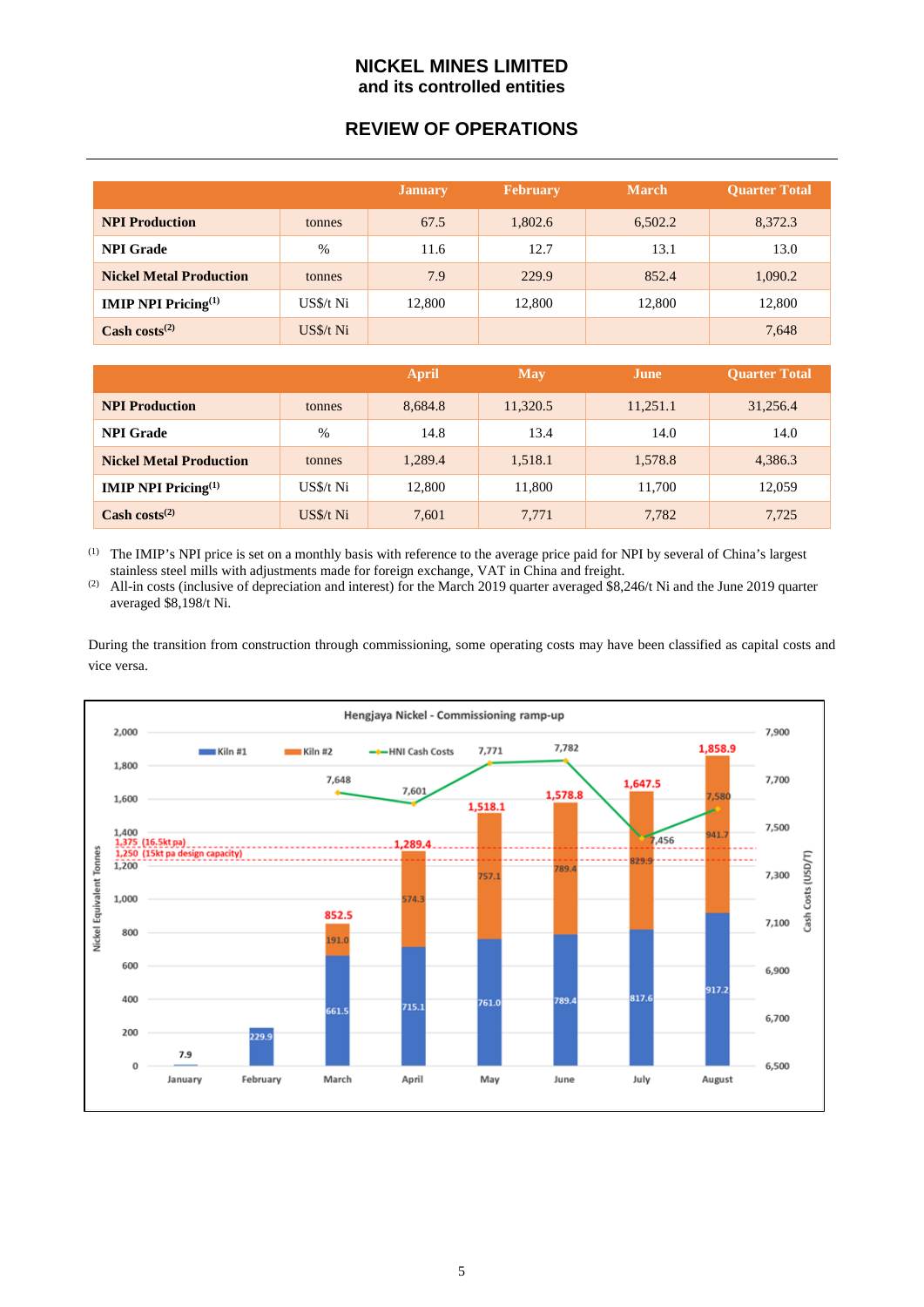## **REVIEW OF OPERATIONS**

## *Corporate Income Tax Relief*

In November 2018, the Minister of Finance of the Republic of Indonesia granted the Company's Indonesian operating entity, PT Hengjaya Nickel Industry, material corporate income tax relief.

The corporate income tax reduction is as follows:

- a 100% reduction for a period of seven tax years, starting from the tax year in which commercial production is achieved;
- a 50% reduction for a period of two tax years, starting from the end of the initial seven year period; and
- exemption from withholding and tax collection by third parties on sales proceeds that would normally be remitted to the Indonesian Revenue Department for a period of seven years, also commencing from the tax year in which commercial production is achieved.

These concessions may be revoked and are maximum periods that may be amended or adjusted, if certain conditions are not met, the most important condition being the satisfaction of a minimum investment realisation which the Company's RKEF Project comfortably exceeds.

Subsequently PT Hengjaya Nickel Industry was issued an Industrial Business Licence ('Izin Usaha Industri' or 'IUI') by the Online Single Submission Management and Organizing Agency of the Government of Indonesia, signifying that PT Hengjaya Nickel Industry has fulfilled all commitments and obtained all approvals required by the Government of Indonesia for commercial operation of Hengjaya Nickel, including the production of NPI and the marketing, selling and receiving of payment for the NPI it produces subject to continued compliance with all applicable laws and regulations.

#### **Ranger Nickel (17% interest, increased to 60% interest subsequent to year end, held by Nickel Mines)**

#### *Completion of Construction and Commencement of NPI Production*

On 30 May 2019, Shanghai Decent, the Company's operating partner and 83% equity holder in Ranger Nickel advised that first NPI had been produced from the first of Ranger Nickel's two rotary kilns. On 29 June 2019 news followed that Ranger Nickel's second kiln had also produced its first NPI in a maiden production run. The commissioning process and ramp-up to full production is anticipated to be consistent with that of Hengjaya Nickel which, as reported above, has enjoyed a seamless ramp-up and is currently producing nickel units well above nameplate capacity.

The commissioning of Ranger Nickel's kilns came well ahead of previous guidance for the middle of the September quarter and now sees all four kilns across the Company's Hengjaya Nickel and Ranger Nickel RKEF projects having been put into production in less than 18 months.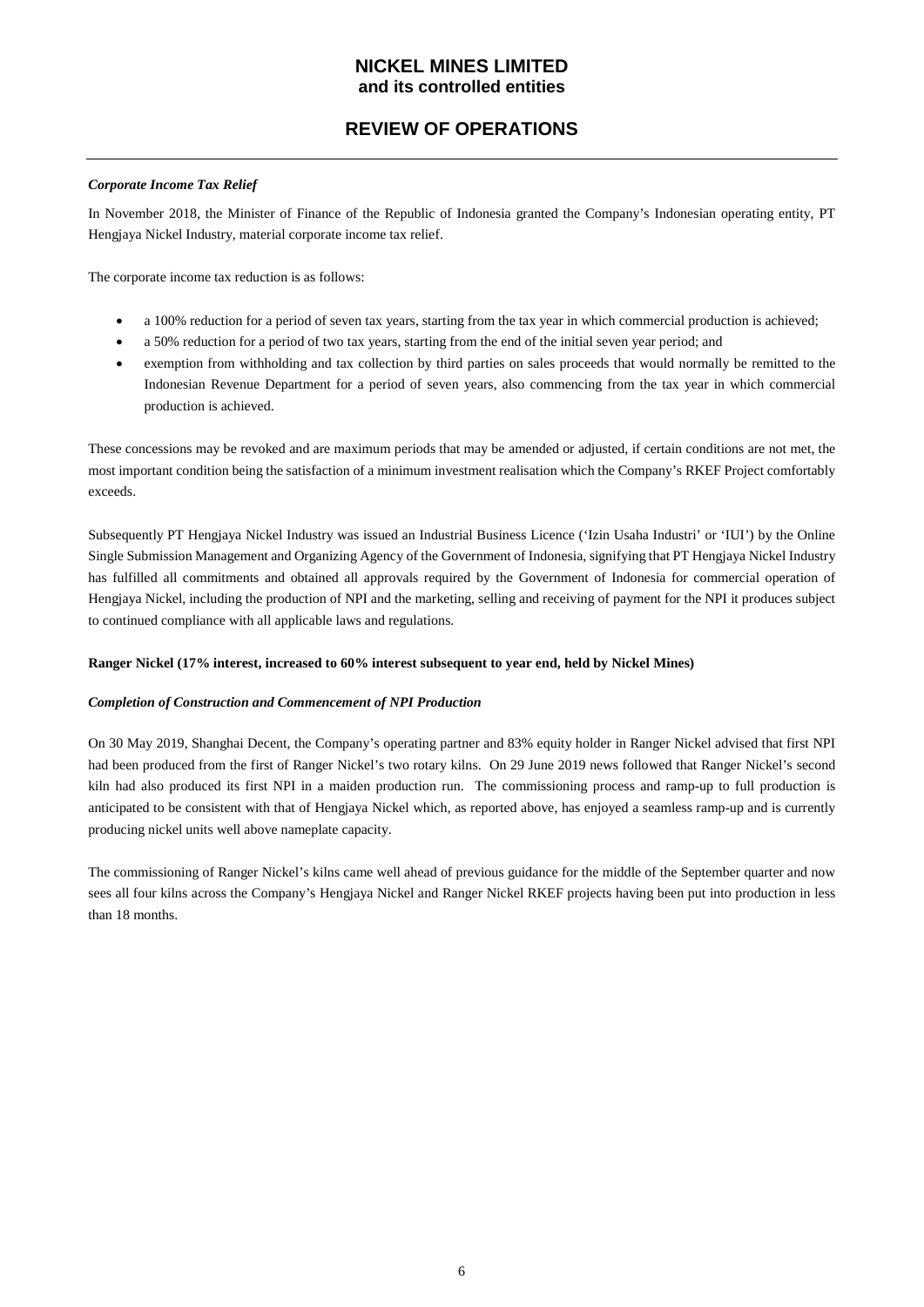## **REVIEW OF OPERATIONS**



**Ranger Nickel's first production run showing the flow of molten NPI**

|                                |        | April                    | May   | June    | <b>Ouarter Total</b> |
|--------------------------------|--------|--------------------------|-------|---------|----------------------|
| <b>NPI Production</b>          | tonnes | $\overline{\phantom{0}}$ | 123.1 | 2,354.0 | 2,477.1              |
| <b>NPI</b> Grade               | $\%$   | $\overline{\phantom{0}}$ | 9.5   | 12.7    | 12.6                 |
| <b>Nickel Metal Production</b> | tonnes | $\overline{\phantom{0}}$ | 11.7  | 299.5   | 311.2                |

Ranger Nickel production in July totalled 8,058.3 tonnes of NPI, containing 1,181.4 tonnes of nickel metal and in August totalled 12,389.1 tonnes of NPI, containing 1,765.2 tonnes of nickel metal.

Cost of production during this transition period from construction through commissioning, from May to the end of July, was \$7,517/t Ni on a cash cost basis and \$7,980/t Ni on an all-in cost (inclusive of depreciation and interest) basis. Ranger Nickel production from the June quarter was sold subsequent to the end of the financial year.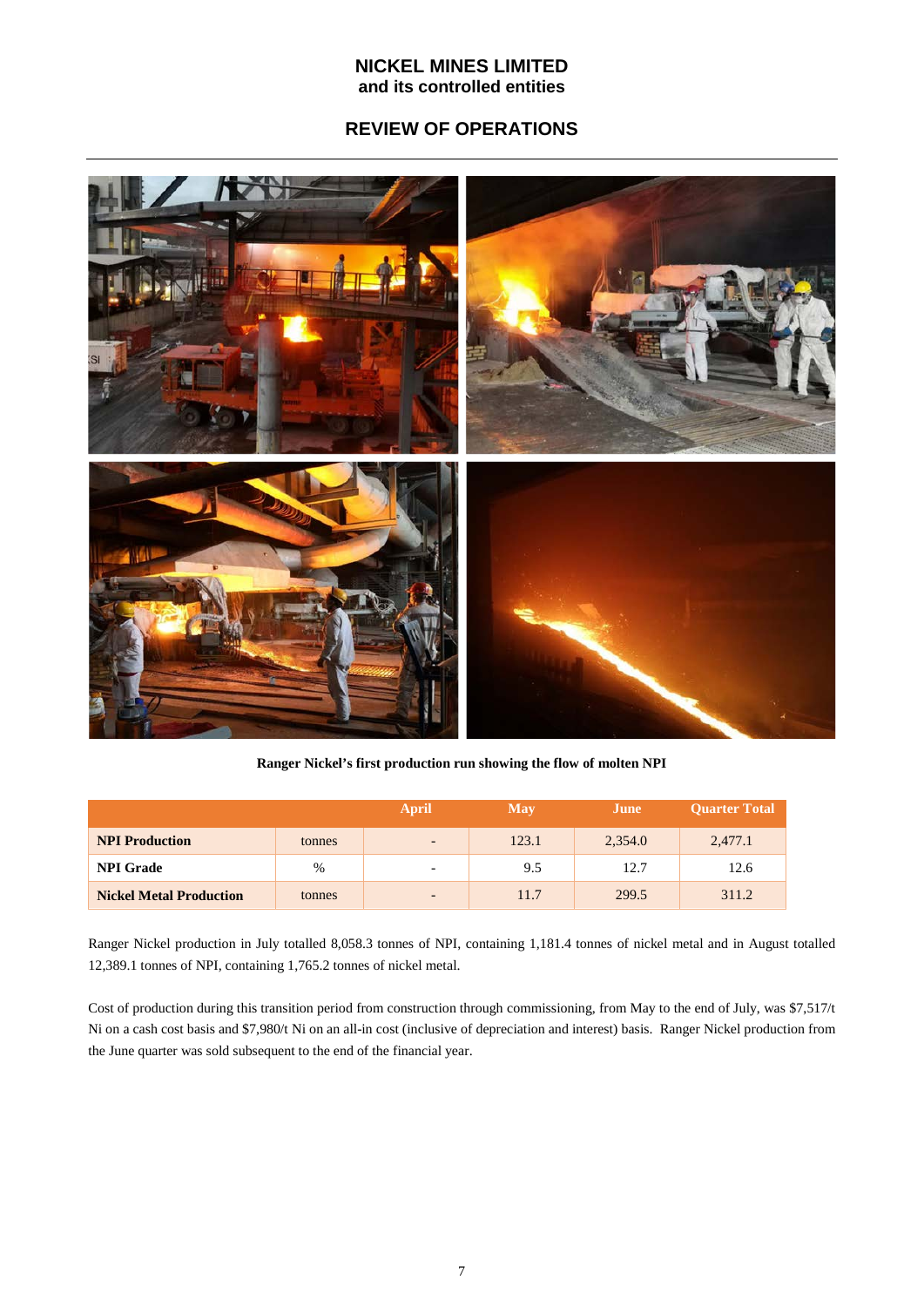## **REVIEW OF OPERATIONS**





## *Corporate Income Tax Relief for Ranger Nickel*

In March 2019, the Minister of Finance of the Republic of Indonesia granted the Company's Indonesian operating entity, PT Ranger Nickel Industry, material corporate income tax relief.

The corporate income tax reduction is as follows:

- a 100% reduction for a period of seven tax years, starting from the tax year in which commercial production is achieved;
- a 50% reduction for a period of two tax years, starting from the end of the initial seven year period; and
- exemption from withholding and tax collection by third parties on sales proceeds that would normally be remitted to the Indonesian Revenue Department for a period of seven years, also commencing from the tax year in which commercial production is achieved.

#### *Ownership Interest Increased to 60%*

Subsequent to year end and shareholder approval, the Company has increased its interest in Ranger Nickel from 17% to 60% for \$121.4 million with consideration being funded by the drawdown of an \$80 million senior debt facility provided by a Shanghai Decent associated company, the issue of 139,972,705 shares in the Company for \$40 million and a cash payment of \$1.4 million.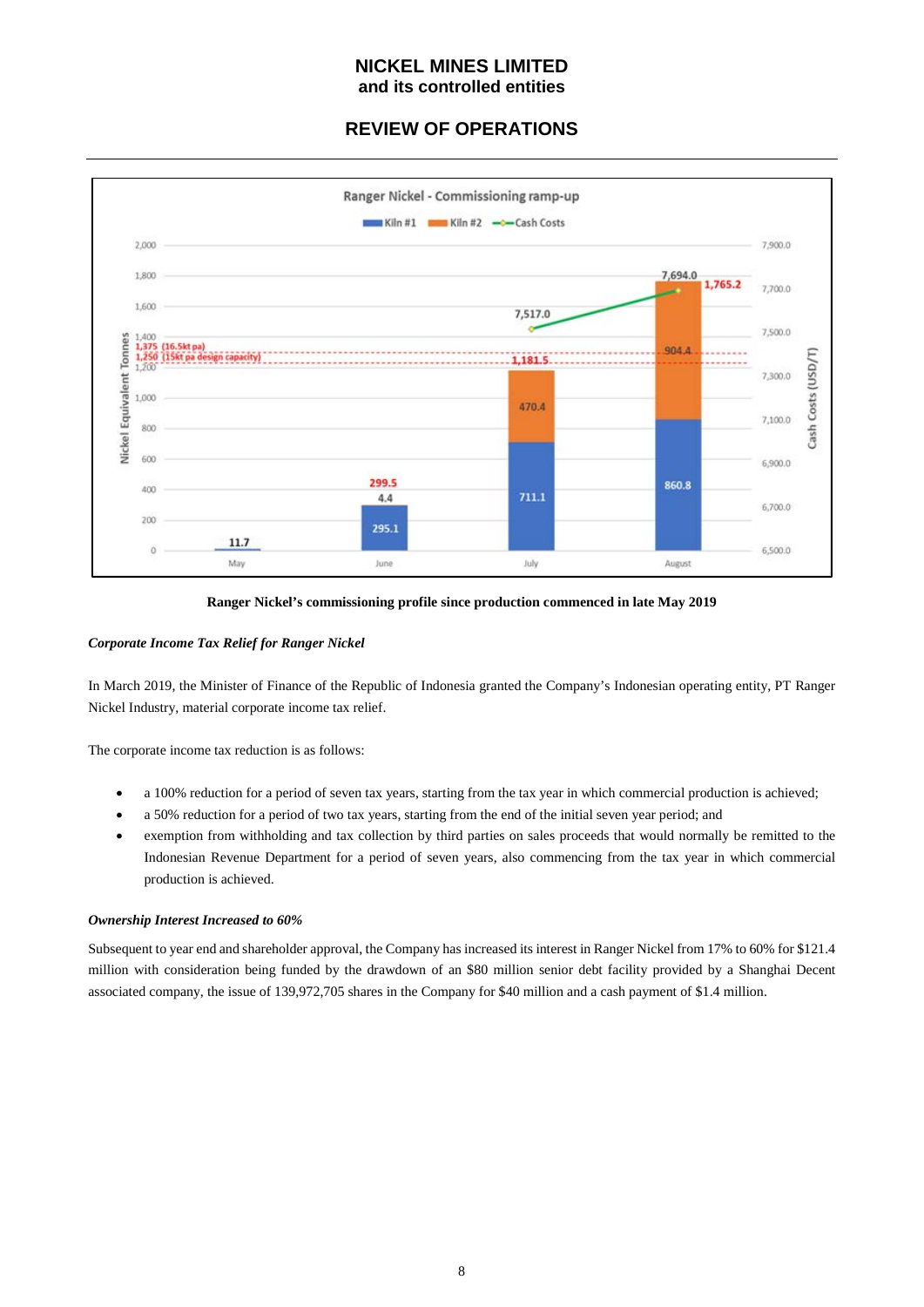## **REVIEW OF OPERATIONS**

## **Hengjaya Mine (80% interest held by Nickel Mines)**

## *Overview*

The Company holds an 80% interest in PT Hengjaya Mineralindo, the owner of 100% of the Hengjaya Mine, with the remaining 20% interest owned by the Company's Indonesian partner.

The mine is located in the Morowali Regency, Central Sulawesi, Indonesia within an IUP licence covering 6,249 hectares. The IUP holds a 20 year mining operation/production licence with two further 10 year extension periods.



**Map showing the Hengjaya Mine and proximity to the IMIP**

The Hengjaya Mine is one of the largest tonnage, high grade operations in close proximity to the IMIP in central Sulawesi. Using a 1.0% Ni cut-off grade, the Hengjaya Mine hosts a JORC compliant resource of 180 million dry tonnes at 1.3% Ni and 0.08% Co, containing 2.3 million tonnes of contained nickel and 140,000 tonnes of contained cobalt.

| Category  | <b>Dry Tonnes</b><br>(million) | Ni (%) | Co(%) | Fe $(\%)$ |
|-----------|--------------------------------|--------|-------|-----------|
| Measured  | 6.9                            | 1.2    | 0.07  | 23        |
| Indicated | 50                             | 1.4    | 0.07  | 26        |
| Inferred  | 120                            | 1.3    | 0.08  | 29        |
| Total     | 180                            | 1.3    | 0.08  | 28        |

Resources at the Hengjaya Mine are not fully defined and further exploration activities have commenced as discussed below.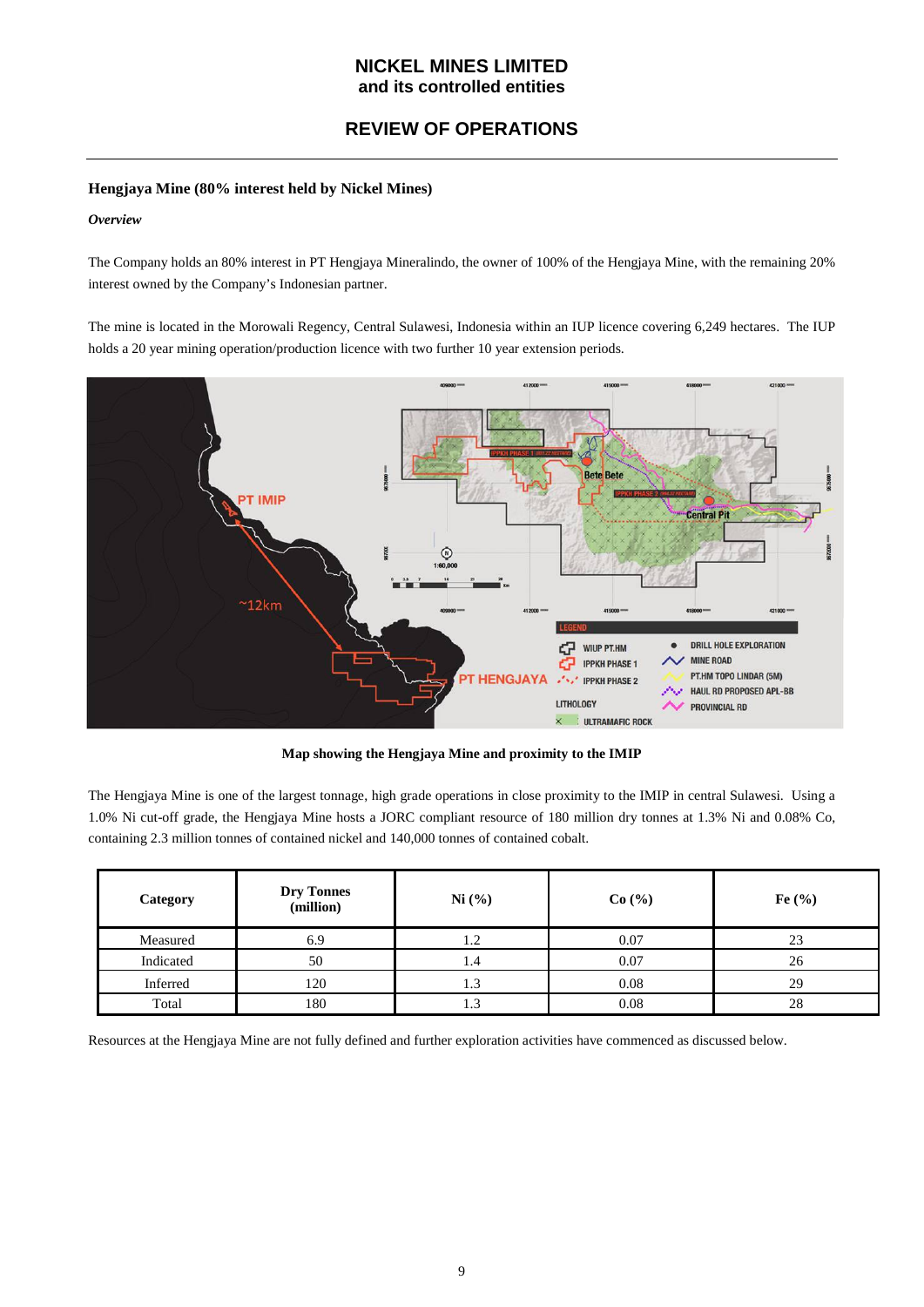## **REVIEW OF OPERATIONS**

#### **Operations**

## *Mining*

Production totalled 454,615 wmt for the year at an average stripping ratio of 1.9:1.0. Sales for the year totalled 484,268 wmt at an average grade of 1.96% with grade being incrementally decreased to maximise mine's resources whilst still meeting the 1.9% RKEF feed grade.

|                           |                  | September 2018<br><b>Ouarter</b> | December 2018<br><b>Ouarter</b> | <b>March 2019</b><br><b>Ouarter</b> | <b>June 2019</b><br><b>Ouarter</b> | <b>Total</b> |
|---------------------------|------------------|----------------------------------|---------------------------------|-------------------------------------|------------------------------------|--------------|
| <b>Tonnes mined</b>       | wmt              | 125,992                          | 123,176                         | 127,196                             | 78.251                             | 454,615      |
| Overburden mined          | Bcm              | 201.093                          | 254,604                         | 279.781                             | 117.484                            | 852,962      |
| <b>Strip ratio</b>        | Bcm/wmt          | 1.6                              | 2.1                             | 2.2                                 | 1.5                                | 1.9          |
| <b>Tonnes sold</b>        | wmt              | 105,620                          | 139,707                         | 142.918                             | 96,023                             | 484,268      |
| Average grade             | $\%$             | 2.04                             | 2.02                            | 1.92                                | 1.84                               | 1.96         |
| Average price<br>received | US <sub>st</sub> | 32.44                            | 31.78                           | 27.51                               | 23.42                              | 28.84        |
| Cash costs $^{(1)}$       | $CIF$ US\$/t     | 22.23                            | 25.03                           | 25.44                               | 40.74                              | 27.02        |

 $(1)$  All-in costs (inclusive of depreciation) averaged \$30.89/t.

The Company received final approval to access the new mine area in IPPKH Phase 2 (994.32 hectares) in December 2018. Expansion activities continued including land compensation, clearing, and completion of a new jetty stockpile area to allow capacity for increased production, drainage works and road widening. Works on expansion of the jetty have commence which include jetty sea break wall extensions and dredging for larger barges to dock and load.

Whilst the heavy rain during the June 2019 quarter adversely impacted the Hengjaya Mine operations, it had little to no effect on the RKEF operations and production. More than three months of contingency nickel ore stockpiles are held at the IMIP site which can be drawn on whenever ore supply disruptions occur.

#### *Ore Supply Agreements*

There is an agreement in place to supply ore from the Hengjaya Mine site to the Hengjaya Nickel and Ranger Nickel RKEF lines. The Hengjaya Mine will commence the ramp up in ore production when access to the IPPKH 2 area is completed.

## *Mine Expansion*

A number of key activities continued during the year in support of the Hengjaya Mine expansion including extension of the existing haul road to the new Central 21 area where the main portion of construction is now completed.

Mine planning initiatives, scheduling and operational improvements have recently shown improved production and ore grade results. The operational team and associated technical ability is being enhanced through both internal training and additional resources in operational readiness for the project to ramp up during the next 12 months. In addition, a new larger mining fleet (40 tonne class trucks, associated excavators and ancillary equipment) is planned to commence operations when mining in the IPPKH 2 area starts.

Widening of mine site haul roads has commenced to accommodate the 40 tonne class trucks required to meet the higher mine production rates planned for later in the year.

Additional mine site laboratory sample preparation and assay equipment has been installed and commissioned to enable additional onsite assays to be completed and faster grade control turnaround times.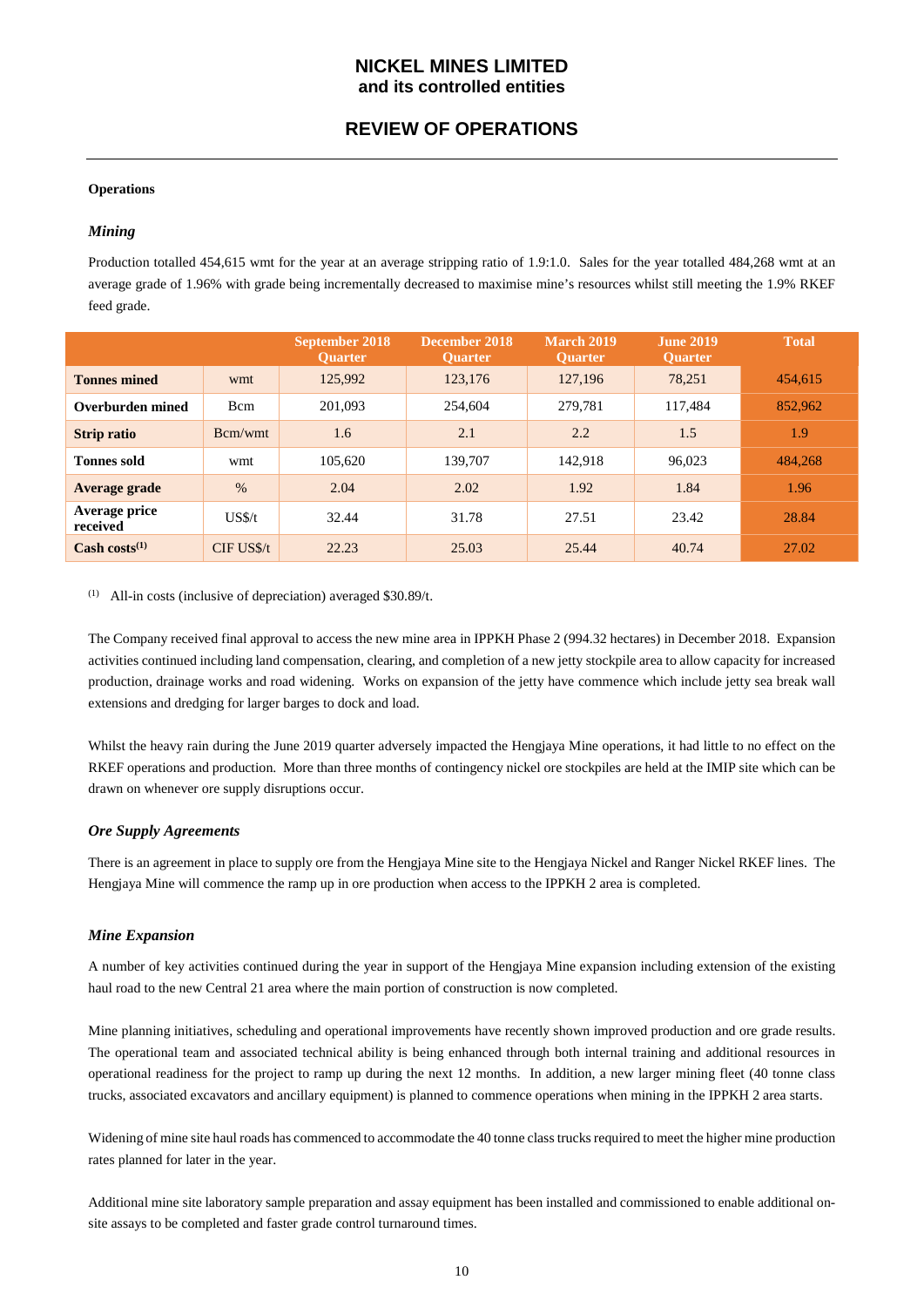## **REVIEW OF OPERATIONS**

The mine camp and infrastructure facilities (accommodation, messing, workshops, warehouse, information technology systems, water and waste treatment plants) scope of works has been awarded and construction works have commenced.

Jetty expansions have commenced and when completed the jetty will have berthing capacity for four x 6,500t to 7,500t class barges.

#### *Exploration*

Access to the IPPKH 2 area has allowed ground penetrating radar ('GPR') surveys totalling 425 hectares to be completed to the north and east of the current Bete Bete mining blocks ('Bete Bete Extension'). Initial interpretation indicates significant resource upside potential in the Bete Bete Extension with rocky saprolite thicknesses logged up to 10+ metres thickness. The GPR was followed by exploration and infill drilling with 193 holes drilled for 3,109 metres completed during the year. The program included infill drilling to improve mine planning and scheduling.

Drilling and geological modelling of the Hengjaya Mine resource will continue through the 2019 calendar year through infill and exploration drilling on limonite and saprolite deposits.

#### *Planning for Limonite Ore Supply*

In December 2018, the Company signed an MoU to supply limonite ore to a new HPAL plant announced to be constructed within the IMIP.

To support the additional ore supply requirements of the HPAL plant, two options for a direct haul route into the IMIP are currently being considered. Detailed satellite imagery covering over 200km² to an accuracy of 50cm was completed with this detailed survey data to be used enable the detailed design and cost estimates for the preferred haul road route and other future infrastructure options.

The long term opportunity to supply limonite ore to the new HPAL plant continues to be planned for within the long term resource optimisation and, in readiness for eventual delivery, a number of limonite ore stockpiles are being accumulated within the Bete Bete area. In addition to the limonite ore being stockpiled, additional long term mine plans are in progress, including scheduling and stockpile locations which sit inside current and future mine areas and add no additional cost to the short term mine operations.

Drilling in the Central and Bete Bete areas includes modelling of the limonite ore zones and horizons for resource optimisation to reduce future mining costs for this material.

## *Mine Safety and Environment*

There were no lost time injuries reported and no reportable environmental breaches during the year.

As part of the current operations and in preparation for operational readiness for the Hengjaya Mine's expansion, the occupation health and safety management systems are being restructured and overhauled. New staff have been recruited to support and train current staff with a continued focus to promote a safe work culture.

Environmental improvements and rehabilitation programs continue on site with no environmental issues raised or reported by Indonesian authorities.

The community relations teams continue to work closely with local and regional villages including religious, educational and health programs.

Subsequent to the end of the year, the Hengjaya Mine was voted best site rehabilitation works by the Central Forestry Department in Sulawesi.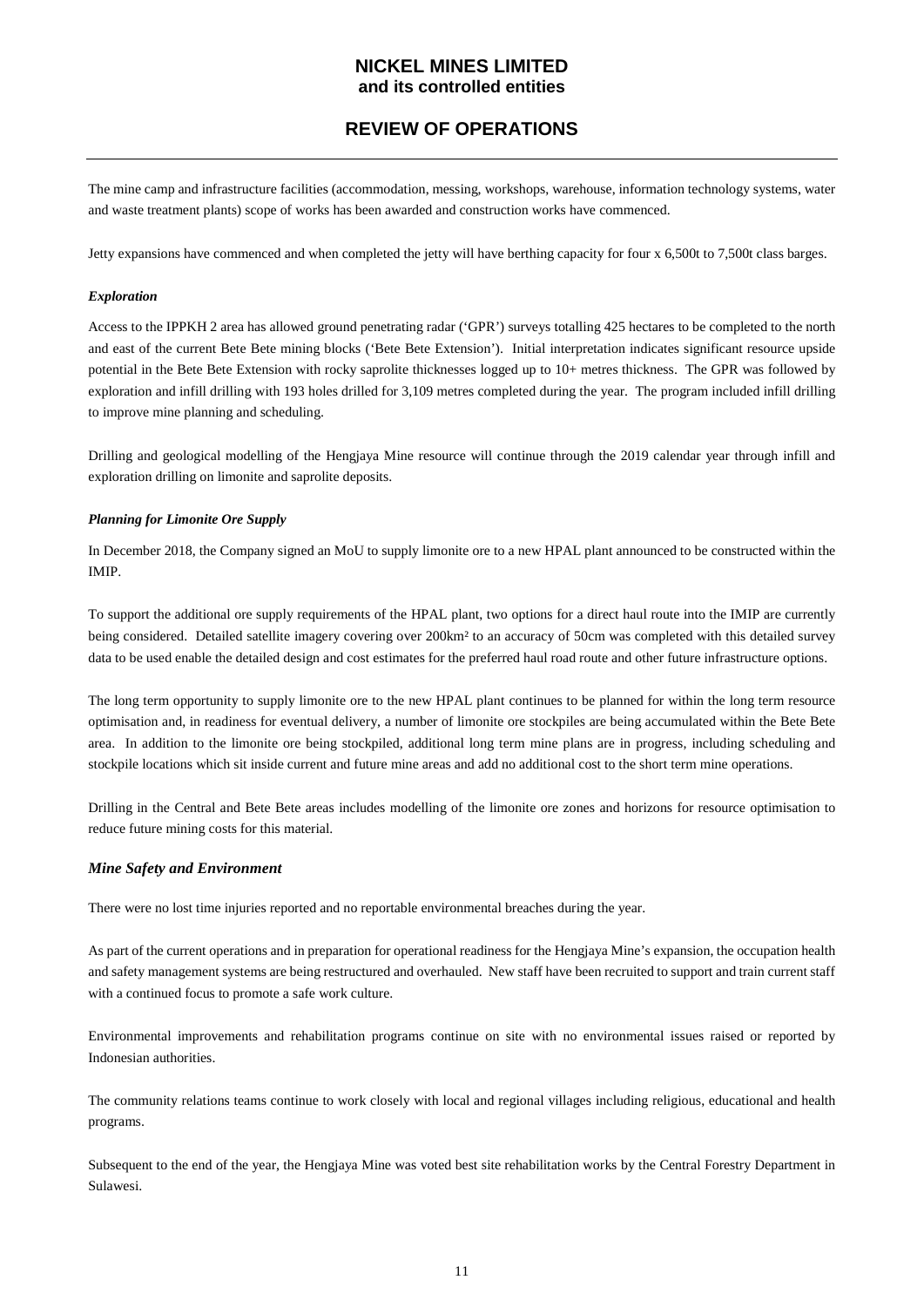## **REVIEW OF OPERATIONS**

#### **Mineral Resources Statement**

Summarised below by resource category is the JORC resource estimate for the Hengjaya Mine project, using a 1.0% nickel cut-off grade.

| Category  | <b>Dry Tonnes</b><br>(million) | Ni (%)            | Co(%) | Fe $(%$  |
|-----------|--------------------------------|-------------------|-------|----------|
| Measured  | 6.9                            |                   | 0.07  | $\sim$   |
| Indicated | 50                             | 1.4               | 0.07  | 26       |
| Inferred  | 120                            | ر. 1              | 0.08  | 29       |
| Total     | 180                            | $\sqrt{2}$<br>1.5 | 0.08  | ററ<br>28 |

#### *Resource Comparison 2019 to 2018*

As detailed in review of operations the Company has been conducting an exploration drilling program at the Hengjaya Mine and anticipates issuing an updated Resource in the coming months. Whilst the underlying Resource has not been updated from that disclosed in the 2018 Annual Report, following the signing of a Memorandum of Understanding to supply limonite ore to a new High Pressure Acid Leach ('HPAL') plant to be constructed within the IMIP, which unlike the IMIP's RKEFs which require saprolite ore  $(>1.8\%$  nickel), the HPAL plant will utilise a lower grade limonite ore  $(-1.0\%$  nickel) the Company determined the cut-off grade appropriate given the potential economic extraction of nickel at this level using existing technology.

| Category  | <b>Dry Tonnes</b><br>(million) | Ni (%) | Co(%) | Fe $(\%)$ |
|-----------|--------------------------------|--------|-------|-----------|
| Measured  | υ.                             | 1.0    | 0.05  |           |
| Indicated |                                |        | 0.06  |           |
| Inferred  | າາ                             | 1.0    | 0.05  |           |
| Total     | 38                             | 1.0    | 0.06  |           |

At 30 June 2018, the Company reported resources at a 1.5% Ni cut-off grade as follows:

#### *Statement of Compliance*

The information in this report that relates to Mineral Resources and Exploration Results is based on information compiled by Mr Brett Gunter, a Competent Person who is a Member of The Australasian Institute of Mining and Metallurgy. Mr Gunter has sufficient experience that is relevant to the style of mineralisation and type of deposit under consideration and to the activity being undertaking to qualify as a Competent Person as defined in the 2012 Edition of the 'Australasian Code for Reporting of Exploration Results, Mineral Resources and Ore Reserves'. Brett Gunter consents to the inclusion in the report of the matters based on his information in the form and context in which it appears.

Information relating to the Mineral Resources Statement is based on, and fairly represents, information and supporting documentation prepared by Nickel Mines staff and contractors and approved by Mr Brett Gunter. The Mineral Resource Statement as a whole has been approved by Mr Gunter and he has consented to the form and context in which it appears in this report.

## **Corporate Governance Statement**

The Board is committed to maintaining standards of Corporate Governance. Corporate Governance is about having a set of core values and behaviours that underpin the Company's activities and ensure transparency, fair dealing and protection of the interests of stakeholders. The Company has reviewed its corporate governance practises against the Corporate Governance Principles and Recommendations (3rd edition) published by the ASX Corporate Governance Council.

The 2019 Corporate Governance Statement is dated as at 30 September 2019 and reflects the corporate governance practises throughout the 2019 financial year. The 2019 Corporate Governance Statement was approved by the Board on 30 September 2019. A description of the Company's current corporate governance practises is set out in the Company's Corporate Governance Statement which can be viewed at [www.nickelmines.com.au/corporate-governance/.](http://www.nickelmines.com.au/corporate-governance/)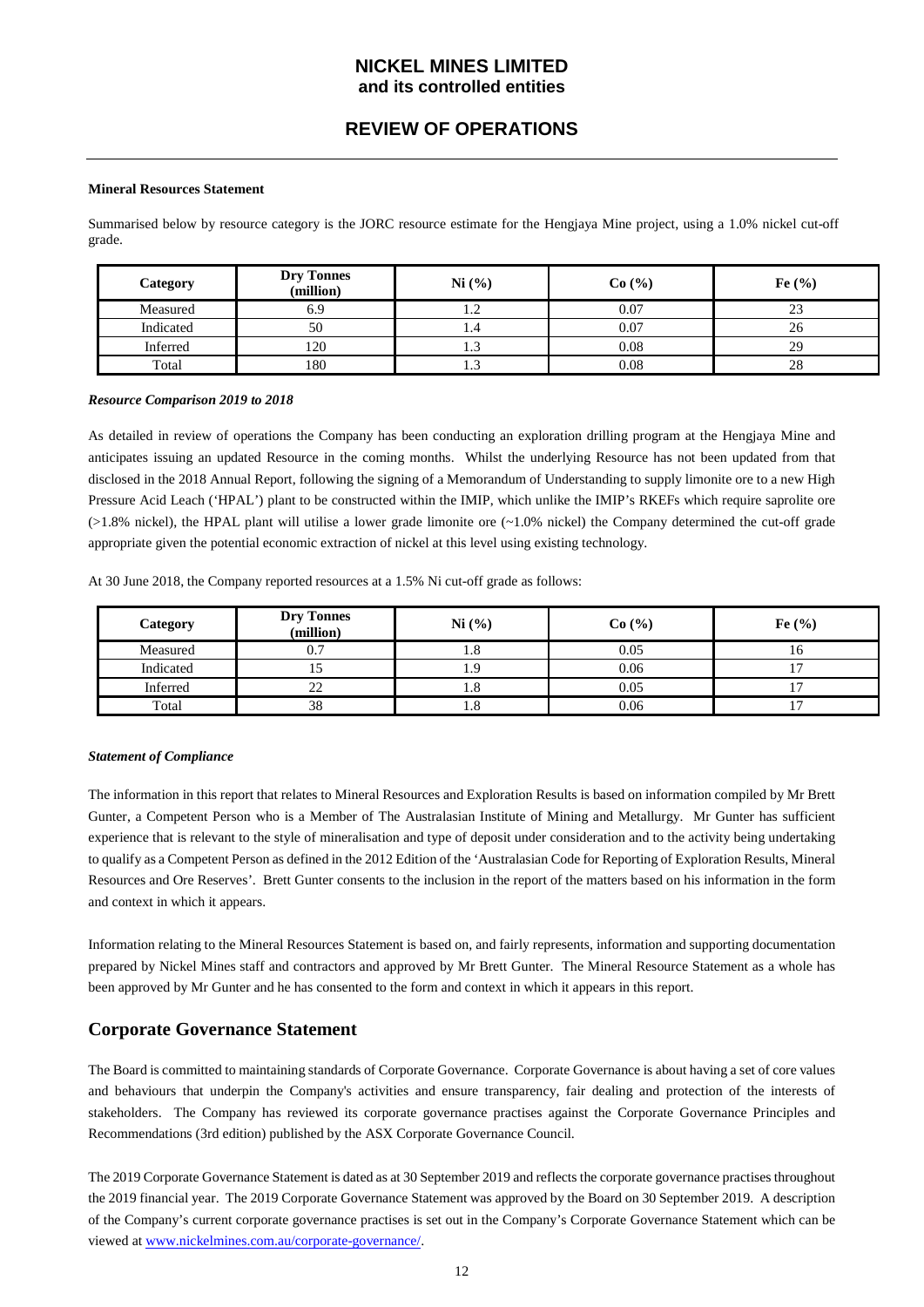## **DIRECTORS' REPORT**

The Directors present their report together with the financial report of Nickel Mines Group, being Nickel Mines Limited ('the Company' or 'Nickel Mines') and its controlled entities ('the Group'), for the year ended 30 June 2019 and the auditor's report thereon:

#### **Directors**

The names and particulars of the Directors of the Company at any time during or since the end of the period are:

#### **Robert Charles Neale – Non-Executive Chairman**

Director since 16 April 2018.

Mr Neale graduated from the University of Queensland with a First Class Honours Degree in Geology and Mineralogy with an additional major in Chemistry. Mr Neale is currently the Non-Executive Chairman of Mayur Resources Limited, an industrial minerals and energy company with assets in Papua New Guinea. Mr Neale is also a non-executive director of Amber Power Limited, an Australian, non-listed public company, developing innovative new energy technologies.

Mr Neale is the former Managing Director of New Hope Corporation Limited (NHC) and non-executive director of Planet Gas Limited until February 2016. He joined NHC in 1996 as General Manager and was appointed as an executive officer in 2005 and to the Board of Directors in 2008 until his retirement in 2014. Mr Neale has more than 45 years' experience in the mining, oil and gas and exploration industries covering base metals, gold, coal, synthetic fuels and conventional oil and gas, bulk materials shipping, and power generation. Prior to NHC he spent 23 years with Esso Australia and EXXON Coal and Minerals Company.

#### **Norman Alfred Seckold – Executive Deputy Chairman**

Executive Chairman to 16 April 2018. Director since 12 September 2007.

Norman Seckold graduated with a Bachelor of Economics degree from the University of Sydney and has spent more than 30 years in the full time management of natural resource companies, both in Australia and overseas.

Mr Seckold has been the Chairman of a number of publicly listed companies including Moruya Gold Mines (1983) N.L., which acquired the Golden Reward heap leach gold deposit in South Dakota, USA, Pangea Resources Limited, which acquired and developed the Pauper's Dream gold mine in Montana, USA, Timberline Minerals, Inc. which acquired and completed a feasibility study for the development of the MacArthur copper deposit in Nevada, USA, Perseverance Corporation Limited, which discovered and developed the Nagambie gold mine in Victoria, Valdora Minerals N.L., which developed the Rustler's Roost gold mine in the Northern Territory and the Ballarat East Gold Mine in Victoria, Viking Gold Corporation, which discovered a high grade gold deposit in northern Sweden, Mogul Mining N.L., which drilled out the Magistral and Ocampo gold deposits in Mexico and Bolnisi Gold N.L, which discovered and developed the Palmarejo and Guadalupe gold and silver mines in Mexico.

Mr Seckold is currently Chairman of Alpha HPA Limited, a company planning to produce high purity alumina and operating in Australia and Indonesia, Santana Minerals Ltd., a precious metals exploration company with projects in Chile and Mexico, Sky Metals Limited, exploring for tin and tungsten in NSW, Australia and unlisted public company Mekong Minerals Limited.

#### **Justin Charles Werner – Managing Director**

Director since 23 August 2012.

Mr Werner, holds a Bachelor of Management from the University of Sydney and has been involved in the mining industry for 20 years. He was a founding partner of PT Gemala Borneo Utama, a private Indonesian exploration and mining company, which developed a heap leach gold mine in West Kalimantan and also discovered the highly prospective Romang Island with ASX listed Robust Resources Limited which was acquired in 2012 by Indonesian business tycoon Anthony Salim.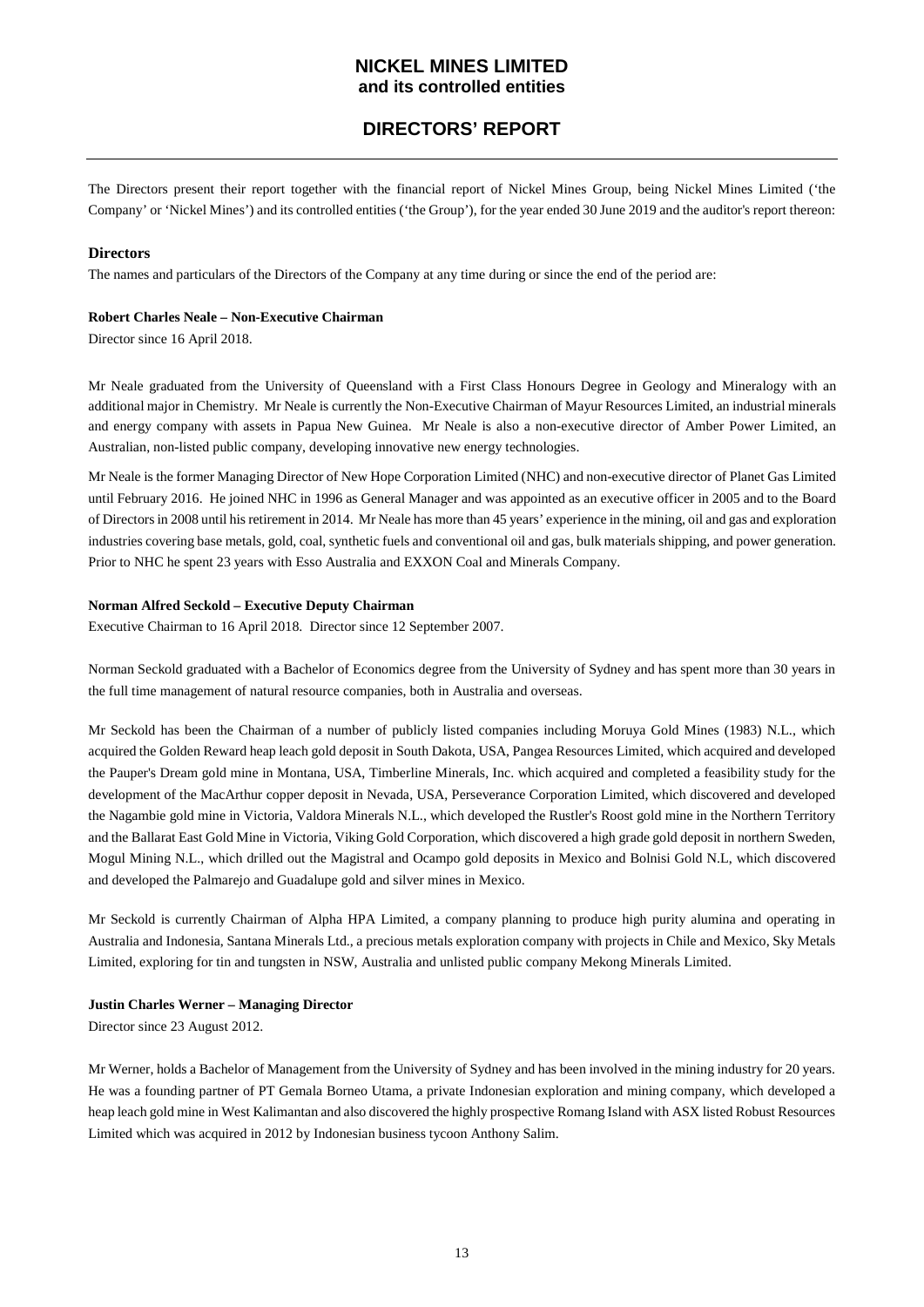## **DIRECTORS' REPORT**

Prior to developing projects in Indonesia, Justin worked as a consultant, leading many successful turnaround projects for blue chip mining companies around the world including Freeport McMoran (Grasberg deposit, Indonesia where he spent 2 years), Lihir Gold (Lihir mine, Papua New Guinea), Placer Dome (Nevada, USA), BHP Billiton (Ingwe Coal, South Africa), Rio Tinto (West Angeles Iron Ore, Australia), Nickel West (Western Australia) and QNI Yabulu refinery (Queensland, Australia).

Mr Werner is currently a non-executive director of ASX Listed Alpha HPA Limited.

## **Peter James Nightingale – Executive Director and Chief Financial Officer**

Director since 12 September 2007.

Peter Nightingale graduated with a Bachelor of Economics degree from the University of Sydney and is a member of the Institute of Chartered Accountants Australia and New Zealand. He has worked as a chartered accountant in both Australia and the USA.

As a director or company secretary Mr Nightingale has, for more than 30 years, been responsible for the financial control, administration, secretarial and in-house legal functions of a number of private and public listed companies in Australia, the USA and Europe including Pangea Resources Limited, Timberline Minerals Inc., Perseverance Corporation Limited, Valdora Minerals N.L., Mogul Mining N.L., Bolnisi Gold N.L, Cockatoo Coal Limited and Planet Gas Limited (now Sky Metals Limited). Mr Nightingale is currently a director of ASX Listed Alpha HPA Limited and unlisted public company Prospech Limited.

#### **James Crombie – Non-Executive Director**

Director since 23 May 2008.

Jim Crombie graduated from the Royal School of Mines, London, with a B.Sc. (Hons) in Mining Engineering, having been awarded an Anglo American Scholarship. Mr. Crombie held various positions with DeBeers Consolidated Mines and the Anglo American Corporation in South Africa and Angola between 1980 and 1986. He spent the next thirteen years as a Mining Analyst and Investment Banker with Shepards, Merrill Lynch, James Capel & Co. and finally with Yorkton Securities. Mr. Crombie was the Vice President, Corporate Development of Hope Bay Mining Corporation Inc. from February 1999 through May 2002 and President and CEO of Ariane Gold Corp. from August 2002 to November 2003. Mr. Crombie was President, CEO and a director of Palmarejo Silver and Gold Corporation until the merger with Coeur d'Alene Mines Corporation, one of the world's leading silver companies, in December 2007. He was a director of Sherwood Copper Corporation until its business combination with Capstone Mining Corp. in November 2008. Currently, Mr. Crombie is President and CEO of Odyssey Resources Corp., and a director of Arian Silver Corporation and Torex Gold Resources Inc.

## **Weifeng Huang – Non-Executive Director**

Director since 26 April 2018.

Mr Huang has graduated with a Bachelor of Engineering degree from Zhejiang University and a Masters of Business Administration from Zhejiang University.

Mr Huang began his career in several industrial enterprises and has broad management experiences from serving as the Plant Manager of Wenzhou Tractor Plant, the General Manager of Wenzhou Machinery Industrial Corporation, the Vice Mayor of Wenzhou and the Executive Chairman of China Perfect Machinery Industry Corp., Ltd. Mr Huang also served as the Deputy Director of the Management Committee of Shanghai Jinqiao Export Processing Zone, where he was appointed as a Director of Shanghai Jinqiao Export Processing Zone Development Co., Ltd, a publicly-listed company on the Shanghai Stock Exchange and the Deputy CEO of Shanghai Jinqiao Group. Mr Huang was also a former Chairman of the board of Harbin High Tech (Group) Co., Ltd, another publicly-listed company on the Shanghai Stock Exchange.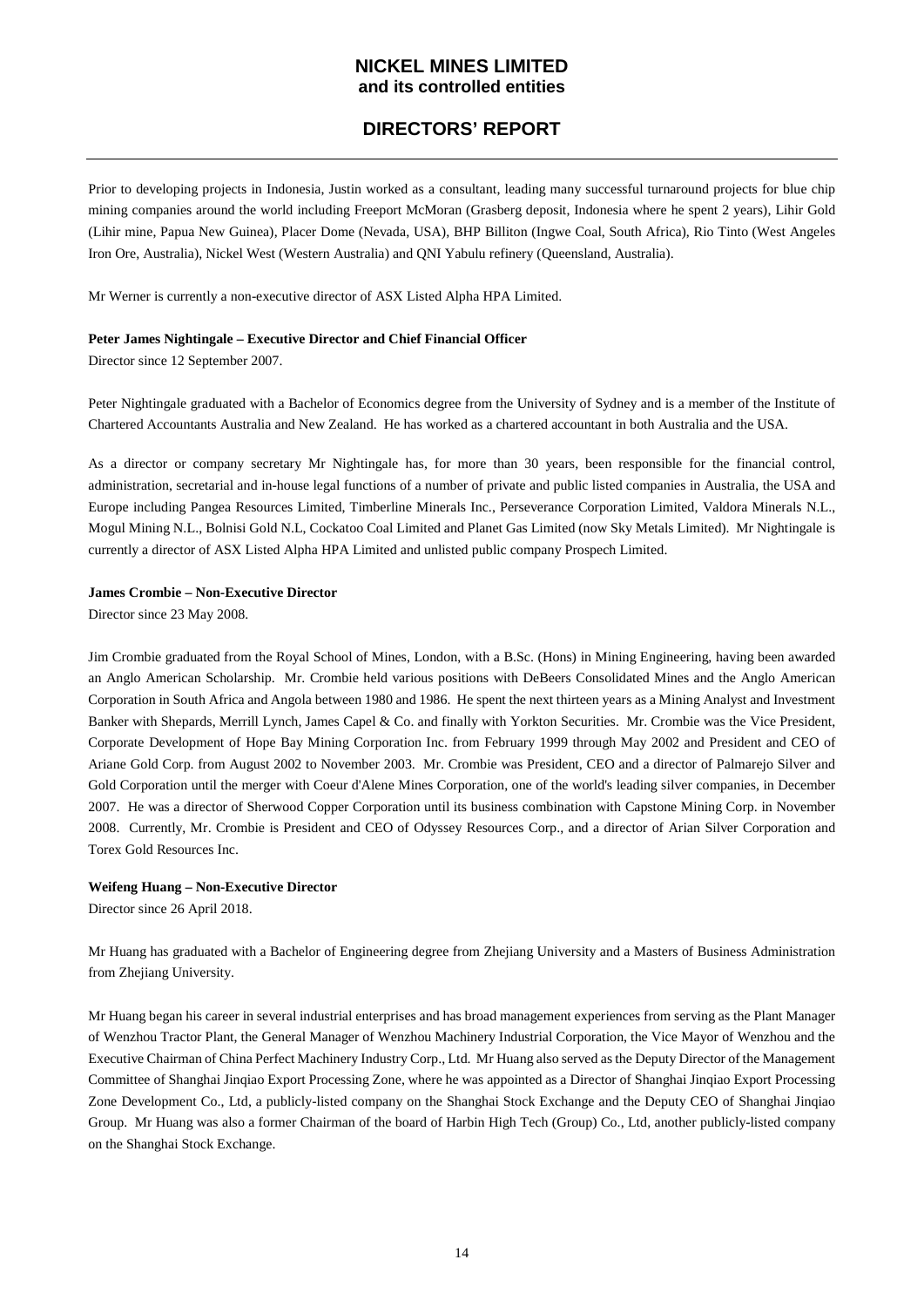## **DIRECTORS' REPORT**

Mr Huang is currently the Chairman of Shanghai Decent Investment (Group) Co., Ltd, ('Shanghai Decent') a flagship company within the Tsingshan group and a Director of PT Indonesia Morowali Industrial Park. Under his leadership, Shanghai Decent has led in the development of the IMIP.

## **Mark Hamish Lochtenberg – Non-Executive Director**

Director since 10 March 2017.

Mr Lochtenberg graduated with a Bachelor of Law (Hons) degree from Liverpool University, U.K. and has been actively involved in the coal industry for more than 25 years. He was the Executive Chairman and founding Managing Director of ASX-listed Cockatoo Coal Limited.

He was also formerly the co-head of Glencore International AG's worldwide coal division, where he spent 13 years overseeing a range of trading activities including the identification, due diligence, negotiation, acquisition and aggregation of the coal project portfolio that would become Xstrata Coal. Prior to this Mr Lochtenberg established a coal "swaps" market for Bain Refco, (Deutsche Bank) after having served as a senior coal trader for Hansen Neuerburg AG and as coal marketing manager for Peko Wallsend Limited.

Mr Lochtenberg is currently Chairman of ASX listed Equus Resources Limited, a minerals exploration company with operations in Chile and a Director of Australian Transport Energy Corridor Pty Ltd and Montem Resources Limited.

#### **Yuanyuan Xu – Non-Executive Director**

Director since 26 April 2018.

Ms Yuanyuan Xu graduated with a Bachelor's Degree in Fashion Business & Fashion Design from Instituto Marangoni.

Since graduation, Ms Xu has participated in the Shanghai Fashion Week with a focus on marketing, public relations and procurement activities.

She is currently an Executive Director of Shanghai Wanlu Investment Co., Ltd.

#### **Richard James Edwards – Company Secretary**

Company Secretary since 28 March 2012.

Richard Edwards graduated with a Bachelor of Commerce degree from the University of New South Wales, is a Fellow of the Governance Institute of Australia, a member of CPA Australia and holds a Graduate Diploma of Applied Finance and Investment from FINSIA. Mr Edwards has worked for over fifteen years providing financial reporting and company secretarial services to a range of publicly listed companies in Australia with a focus on the mining sector. He is also Company Secretary of ASX listed Alpha HPA Limited and unlisted public company Prospech Limited.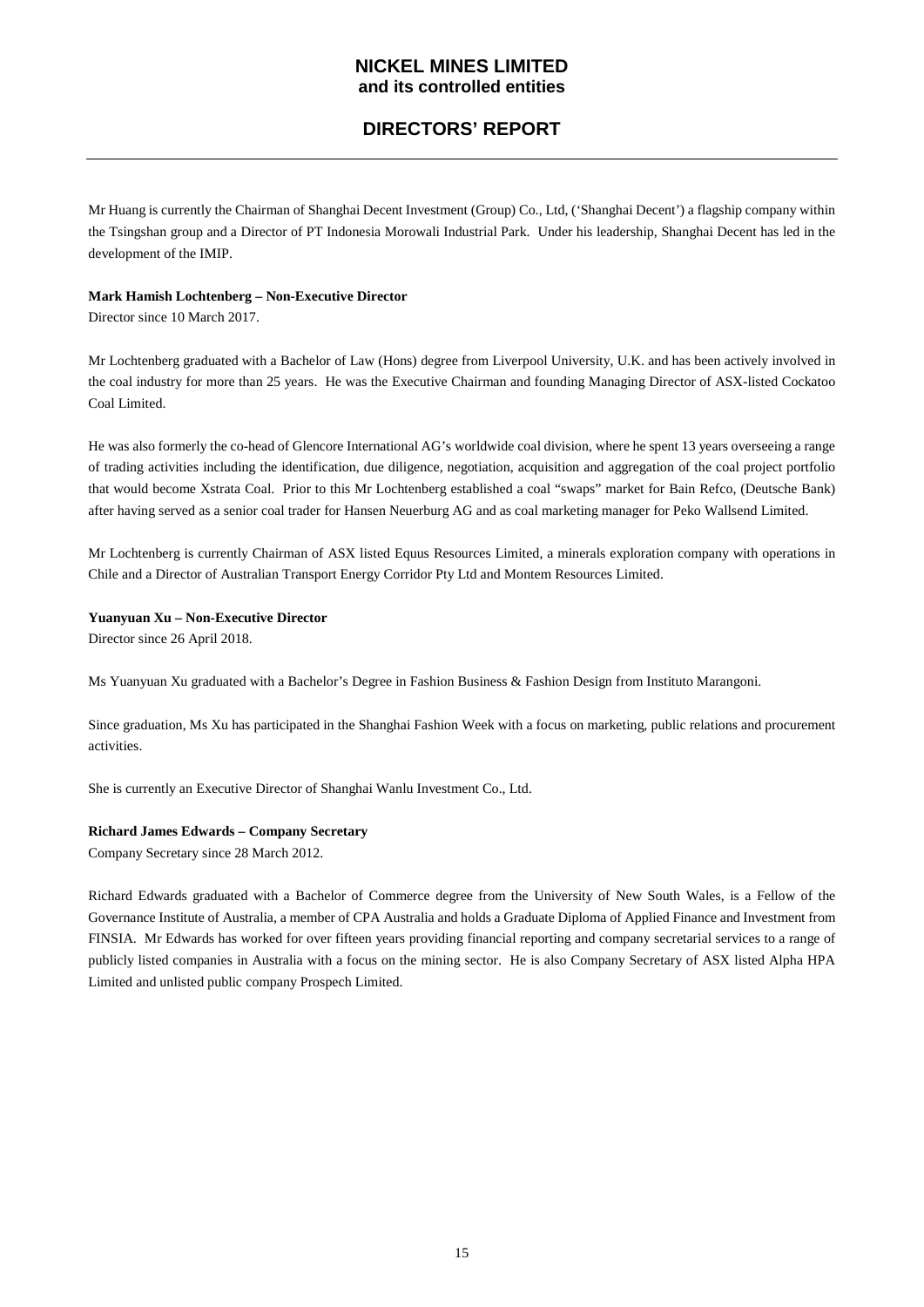## **DIRECTORS' REPORT**

## **Directors' Meetings**

The number of Directors' meetings held and number of meetings attended by each of the Directors of the Company, while they were a Director, during the year are:

| <b>Director</b>     |             | <b>Board</b>    | <b>Audit Committee</b> |                 |
|---------------------|-------------|-----------------|------------------------|-----------------|
|                     |             | meetings        |                        | meetings        |
|                     | <b>Held</b> | <b>Attended</b> | Held                   | <b>Attended</b> |
| <b>Robert Neale</b> | 7           | 7               | 2                      |                 |
| Norman Seckold      | 7           | 7               |                        |                 |
| Justin Werner       | 7           | 6               |                        |                 |
| Peter Nightingale   | 7           | 6               |                        |                 |
| James Crombie       |             |                 | 2                      | 2               |
| Weifeng Huang       | 7           | 7               | $\overline{c}$         | $\overline{c}$  |
| Mark Lochtenberg    |             | 6               | 2                      | 2               |
| Yuanyuan Xu         |             | 4               |                        |                 |

The first meeting of the Company's Remuneration Committee was held subsequent to the end of the year. The Company has also formed a Nomination Committee that has not yet met.

#### **Directors' Interests**

The beneficial interests of each Director of the Company in the issued share capital of the Company are:

| <b>Key management</b><br>personnel | 1 July 2018  | <b>Purchased</b>         | Sold                     | Date of this<br>report |
|------------------------------------|--------------|--------------------------|--------------------------|------------------------|
| <b>Robert Neale</b>                | 500,000      | ۰                        |                          | 500,000                |
| Norman Seckold                     | 123,715,661  | $\overline{\phantom{a}}$ |                          | 123,715,661            |
| Justin Werner                      | 25,016,297   | $\overline{\phantom{a}}$ |                          | 25,016,297             |
| Peter Nightingale                  | 22, 265, 654 | -                        |                          | 22, 265, 654           |
| James Crombie                      | 6,580,000    | -                        |                          | 6,580,000              |
| Weifeng Huang                      |              | $\overline{\phantom{a}}$ | $\overline{\phantom{0}}$ |                        |
| Mark Lochtenberg                   | 11,693,333   | $\overline{\phantom{a}}$ |                          | 11,693,333             |
| Yuanyuan Xu                        | 149,258,258  |                          |                          | 149,258,258            |

#### **Dividends**

The Directors do not recommend the payment of a dividend in respect of the year ended 30 June 2019. No dividends have been paid or declared during the year or in prior years.

#### **Significant Changes in State of Affairs**

In the opinion of the Directors, significant changes in the state of affairs of the Group that occurred during the year ended 30 June 2019 were as follows:

- In August 2018 the Company successfully completed its IPO, with A\$200 million being raised through the issue of 571,428,572 shares at A\$0.35 each.
- Following the IPO, the Company exercised its option to acquire a further 35% interest in Hengjaya Nickel, taking Nickel Mines' interest to 60%, with the Company paying \$70 million to Shanghai Decent in cash to acquire the additional 35% interest.
- In November 2018, the Company received notification that Hengjaya Nickel was to receive material relief from Indonesian corporate income tax.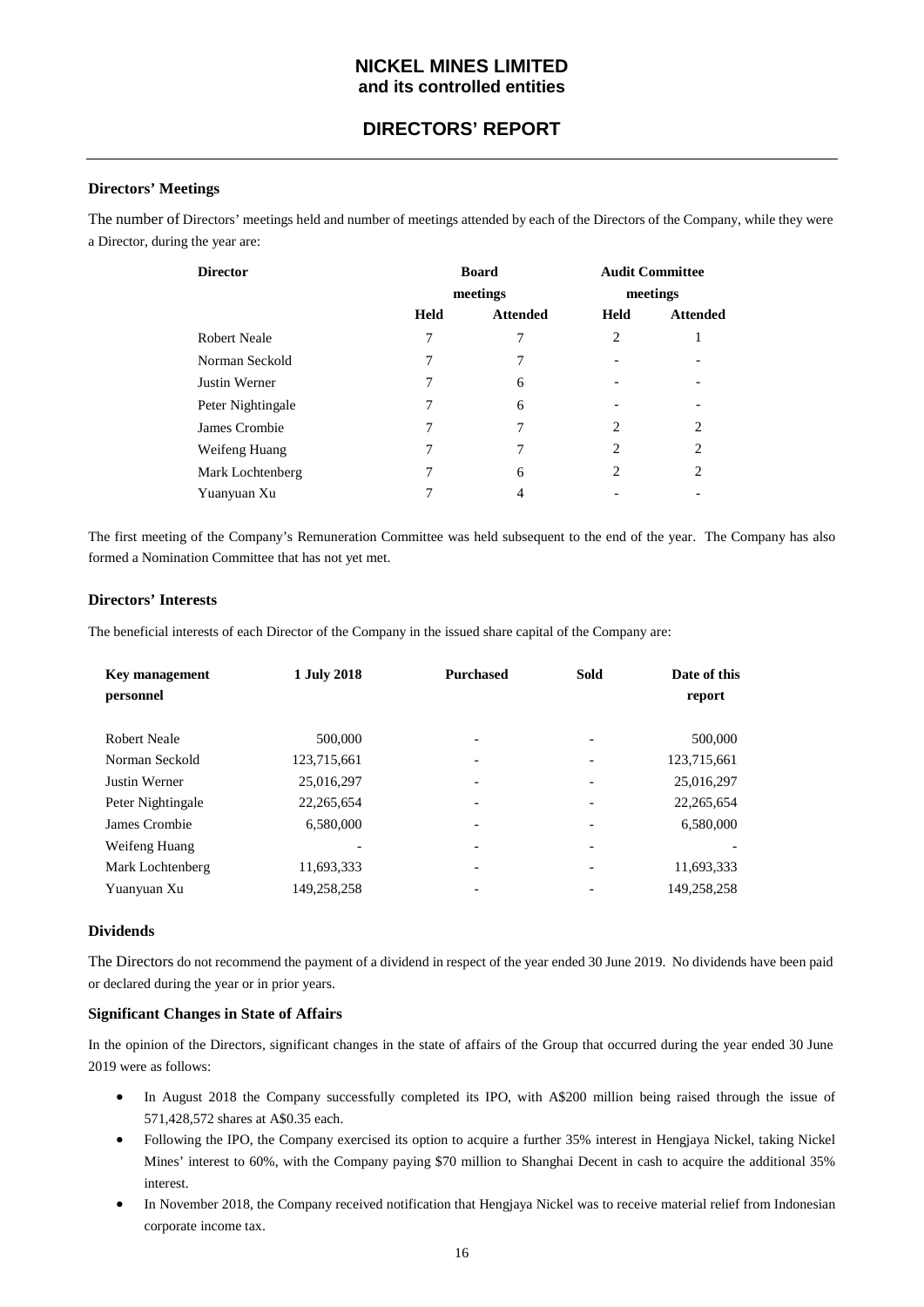## **DIRECTORS' REPORT**

- On 31 January 2019, the first of the Hengjaya Nickel RKEF lines was commissioned, well ahead of construction schedule. The second Hengjaya Nickel RKEF line was commissioned on 18 March 2019.
- In March 2019, the Company received notification that Ranger Nickel was to receive material relief from Indonesian corporate income tax.
- In April 2019, the Company announced its intention to move to a 60% interest of Ranger Nickel, with the acquisition to be funded via a funding package consisting of both debt and equity and in June 2019 the Company completed the successful raising of A\$55 million through the issue of 137,500,000 shares at A\$0.40 each.
- On 30 May 2019, the first of the Ranger Nickel RKEF lines was commissioned, well ahead of construction schedule. The second Ranger Nickel RKEF line was commissioned on 29 June 2019.

In the opinion of the Directors, there were no other significant changes in the state of affairs of the Group during the year ended 30 June 2019 other than as disclosed in this Directors' Report, or in the financial statements.

## **Impact of Legislation and Other External Requirements**

On 12 January 2014 the Indonesian Government introduced a ban on the export of unprocessed minerals. As a consequence, the mining operations at the Hengjaya Mine ceased. Whilst the ban on the export of unprocessed minerals remains in place, mining operations were recommenced in October 2015 following the signing of a series of ore offtake agreements to supply ore to companies within the Tsingshan Group as detailed above. There were no environmental or other legislative requirements during the year that have significantly impacted the results or operations of the Group.

## **Environmental Regulations**

The Group's operations are subject to environmental regulations in the Republic of Indonesia.

The Board of Directors regularly monitors compliance with environmental regulations. The Directors are not aware of any significant breaches of these regulations during the year covered by this report.

## **Likely Developments**

Information as to likely developments in the operations of the Group and the expected results of those operations in subsequent years has not been included in this report because disclosure of this information would be likely to result in unreasonable prejudice to the Group.

## **Indemnification of Officers and Auditors**

During or since the end of the year, the Company has not indemnified or made a relevant agreement to indemnify an officer or auditor of the Company against a liability incurred by such an officer or auditor. In addition, the Company has not paid or agreed to pay, a premium in respect of a contract insuring against a liability incurred by an officer or auditor.

#### **Non-audit Services**

During the year KPMG, the Group's auditor, provided the following non-audit services:

|                                                        | 2019                     | 2018   |
|--------------------------------------------------------|--------------------------|--------|
|                                                        | \$                       | \$     |
| Taxation services in relation to IPO                   | $\overline{\phantom{a}}$ | 7,545  |
| Investigating Accountant's services in relation to IPO | 11.536                   | 35,884 |
|                                                        | 11.536                   | 43.429 |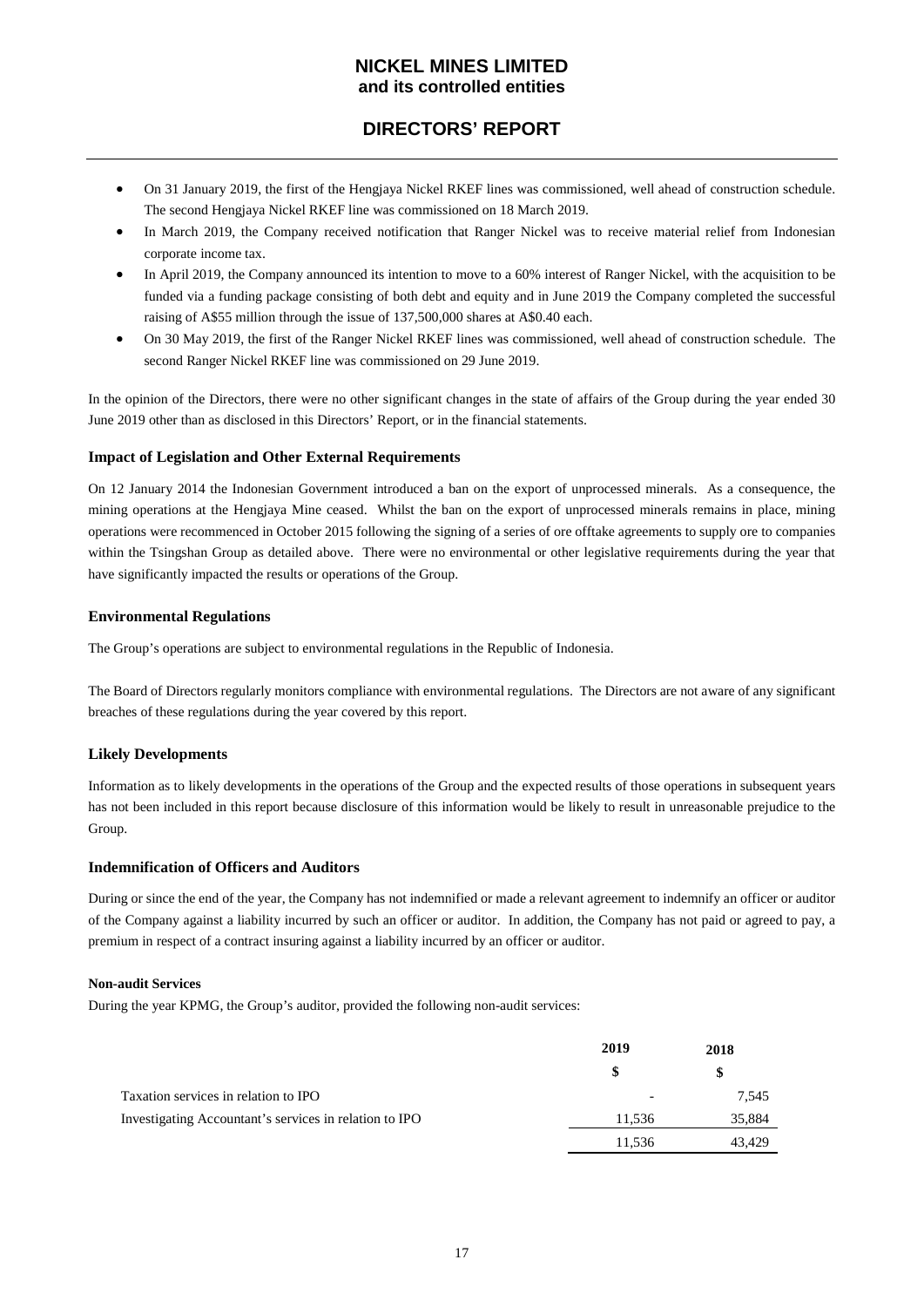## **DIRECTORS' REPORT**

The Directors have considered the non-audit services provided during the year by KPMG. These services do not undermine the general principles relating to auditor independence as set out in APES 110 Code of Ethics for Professional Accountants as they did not involve review or auditing the auditors own work, acting in a management or decision making capacity for the Group, acting as an advocate for the Group or jointly sharing risks and rewards. For this reason the Board is satisfied that the provision of those non-audit services provided during the year by KPMG is compatible with and did not compromise the auditor independence of the Corporations Act 2001.

## **Events Subsequent to Balance Date**

Subsequent to the end of the year:

- On 26 July 2019, the Company's shareholders approved the Company to increase its interest in Ranger Nickel from 17% to 60% for \$121.4 million with consideration being funded by the drawdown of an \$80 million senior debt facility provided by a Shanghai Decent associated company, the issue of 139,972,705 shares in the Company for \$40 million and a cash payment of \$1.4 million. The Company completed this acquisition on 15 August 2019.
- In August 2019, subsequent to the drawdown of the \$80 million senior debt facility, the Company made a voluntary early repayment of \$10M.
- In September 2019, the Company and Shanghai Decent agreed that Nickel Mines would limit its contractual option to further equity interest in the Hengjaya Nickel project to not more than 80% and that the option period during which Nickel Mines can acquire further equity interest in the Hengjaya Nickel project was extended until 30 November 2020 (previously 31 January 2020).

Other than the matters detailed above, there has not arisen in the interval between the end of the financial year and the date of this report any other item, transaction or event of a material and unusual nature likely, in the opinion of the Directors of the Company, to affect significantly the operations of the Group, the results of those operations, or the state of affairs of the Group, in future financial years.

## **Remuneration Report - (Audited)**

All amounts in this remuneration report are in Australian Dollars unless otherwise stated.

#### **Principles of Compensation - (Audited)**

Key management personnel have authority and responsibility for planning, directing and controlling the activities of the Group. Key management personnel comprise the Directors of the Company. No other employees have been deemed to be key management personnel. The policy of remuneration of Directors and senior executives is to ensure the remuneration package properly reflects the person's duties and responsibilities, and that remuneration is competitive in attracting, retaining and motivating people of the highest quality. Compensation levels have been, and will be, set to be in line with Australian listed entities of equivalent size and comparable operations in order to attract and retain suitably qualified and experienced key management personnel but also having regard to the prevailing financial capacity of the Company.

The Board is responsible for reviewing and evaluating its own performance. The evaluation process is intended to assess the Group's business performance, whether long term strategic objectives are being achieved and the achievement of individual performance objectives.

Remuneration generally consists of salary payments. The remuneration disclosed below represents the cost to the Group for the services provided under these arrangements.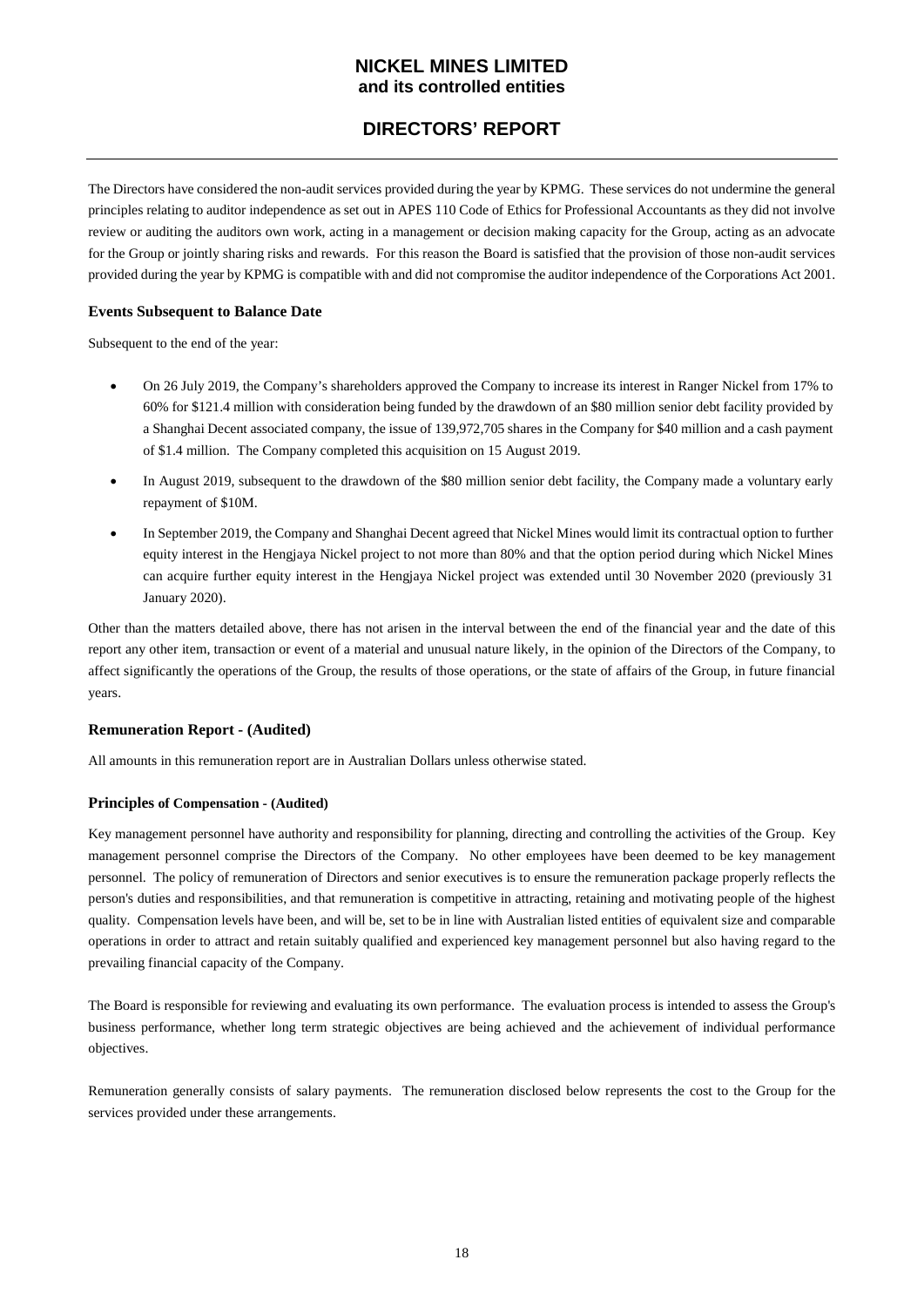## **DIRECTORS' REPORT**

## **Remuneration Report - (Audited) Principles of Compensation - (Audited)**

#### *Consultancy Agreements with key management personnel*

The Company has entered into an executive consultancy agreement with a company associated with Norman Seckold. Under this executive consultancy agreement, the consultancy company of Mr Seckold agrees to make Mr Seckold available to perform the duties and responsibilities of the position of Executive Chairman up to the IPO and Executive Deputy Chairman after the IPO. Up until the successful listing of the Company on the ASX, the consultancy company received a fee of \$8,500 per month (exclusive of GST) and, subsequent to the successful listing of the Company on the ASX, to 30 June 2019 received a fee of \$8,333 per month (exclusive of GST). The consultancy agreement commenced on 1 May 2018 and continues until terminated in accordance with its terms. Prior to 1 May 2018 there was no formal contract with Mr Seckold.

The Company has entered into an executive consultancy agreement with a company associated with Justin Werner. Under this executive consultancy agreement, the consultancy company of Mr Werner agrees to make Mr Werner available to perform the duties and responsibilities of the position of Managing Director. Up until the successful listing of the Company on the ASX, the consultancy company received a fee of \$12,500 per month (exclusive of GST) and, subsequent to the successful listing of the Company on the ASX, to 30 June 2019 received a fee of \$25,833 per month (exclusive of GST). The consultancy agreement commenced on 1 April 2018 and continues until terminated in accordance with its terms. Prior to 1 April 2018 there was no formal contract with Mr Werner.

The Company has entered into an executive consultancy agreement with a company associated with Peter Nightingale. Under this executive consultancy agreement, the consultancy company of Mr Nightingale agrees to make Mr Nightingale available to perform the duties and responsibilities of the position of Chief Financial Officer and Executive Director. Up until the successful listing of the Company on the ASX, the consultancy company received a fee of \$8,500 per month (exclusive of GST) and, subsequent to the successful listing of the Company on the ASX, to 30 June 2019 received a fee of \$16,667 per month (exclusive of GST). The consultancy agreement commenced on 1 April 2018 and continues until terminated in accordance with its terms. Prior to 1 April 2018 there was no formal contract with Mr Nightingale.

Each Executive Director is entitled to be reimbursed for reasonable travel and other expenses incurred in connection with attending meetings of the Board and any committee on which he or she serves. The consultancy agreements may be terminated by the Company or the consultancy company by either party giving three months' notice. The Company may terminate the consultancy agreements without notice in certain circumstances, including but not limited to a breach of contract, criminal activity or serious misconduct by the consultancy company or the key management personnel.

Each of the Company's Non-Executive Directors have entered into Letters of Appointment with the Company to serve as Non-Executive Directors. Each of the Letters of Appointment provide that amongst other things, in consideration for their services, the Company will pay the following fees to the Non-Executive Directors, following listing on the ASX.

| <b>Name</b>      | <b>Position</b>        | Annual fee (A\$) |
|------------------|------------------------|------------------|
| Robert Neale     | Non-Executive Chairman | 150,000          |
| James Crombie    | Non-Executive Director | 50,000           |
| Weifeng Huang    | Non-Executive Director | 50,000           |
| Mark Lochtenberg | Non-Executive Director | 50,000           |
| Yuanyuan Xu      | Non-Executive Director | 50,000           |

No Directors or senior executives received performance related remuneration during the year ended 30 June 2019. There were no remuneration consultants used by the Group during the year ended 30 June 2019, or in the prior year.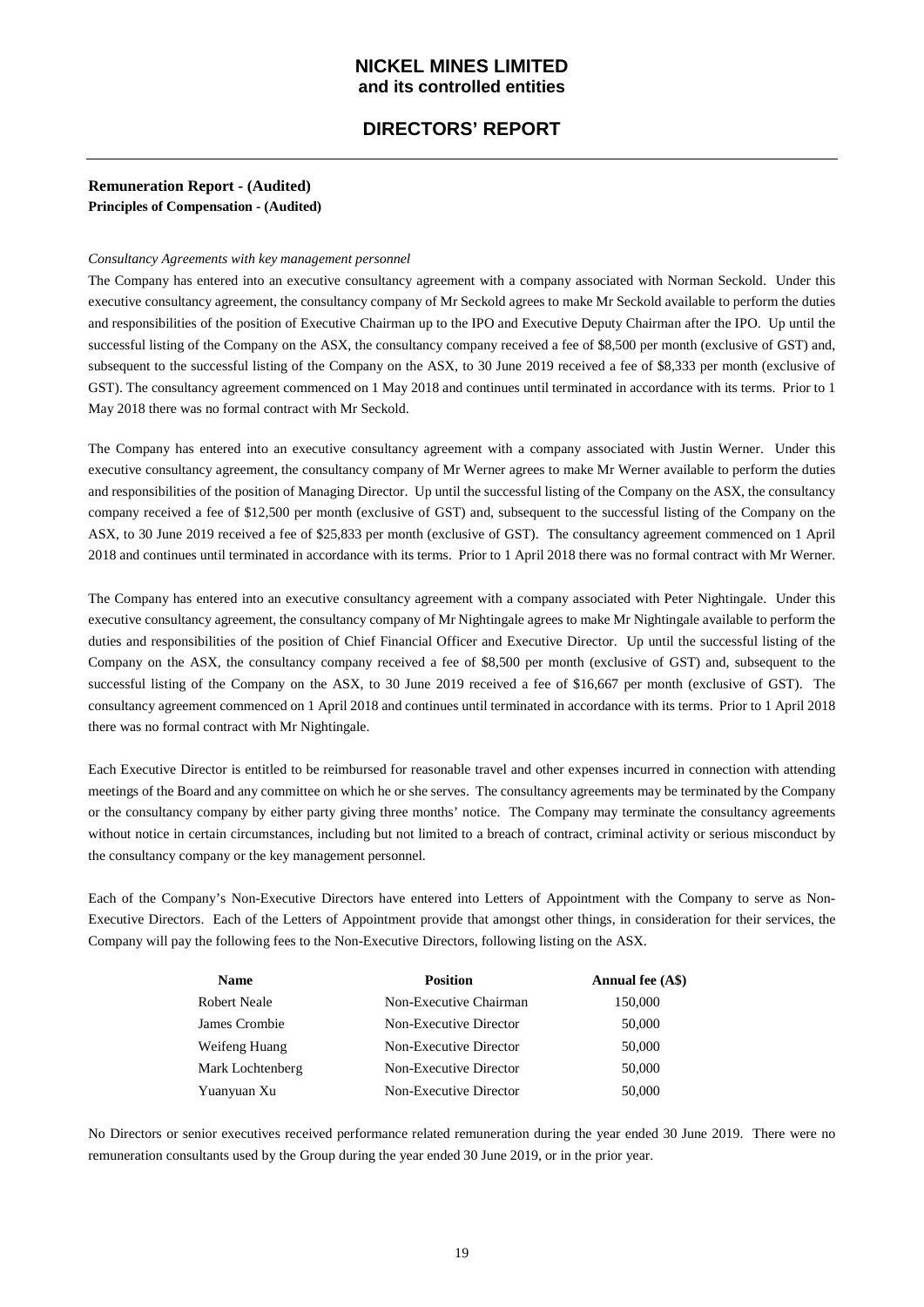## **DIRECTORS' REPORT**

#### **Remuneration Report - (Audited)**

#### *Consequences of performance on shareholder wealth*

In considering the Group's performance and benefits for shareholder wealth, the Board has regard to the following indices in respect of the current financial year and the previous four financial years.

| USD                                             | 2019       | 2018        | 2017                     | 2016                     | 2015                     |
|-------------------------------------------------|------------|-------------|--------------------------|--------------------------|--------------------------|
| Net profit/(loss) attributable to owners of the | 65,525,988 | (3,311,526) | (3,831,761)              | (1,377,084)              | (3,732,242)              |
| Company                                         |            |             |                          |                          |                          |
| Dividends paid                                  |            |             | $\overline{\phantom{0}}$ | $\overline{\phantom{0}}$ | $\overline{\phantom{0}}$ |

As the Group has only recently transitioned from the development stage into production at the Company's RKEF projects the Board also considers non-financial indices in assessing the Group's performance and the shareholders wealth. This includes obtaining the permits and approvals to further develop the mining operations, identifying opportunities for potential strategic business partnerships and ventures and the success of fund raising ventures.

#### **Details of Remuneration for the Year Ended 30 June 2019 - (Audited)**

Details of Director and senior executive remuneration and the nature and amount of each major element of the remuneration of each Director of the Company, and other key management personnel of the Group are set out below. All balances included are denominated in Australian Dollars:

| <b>Key</b><br>management<br>personnel | Year | Short term<br><b>Salary and fees</b><br>A\$ | Post-<br>employment<br>Superannuation<br>A\$ | <b>Share</b> based<br>payments<br><b>Shares</b><br>A\$ | <b>Total</b><br>A\$ | Proportion of<br>remuneration<br>performance related<br>$\frac{0}{0}$ | Value of options<br>as a proportion<br>of remuneration<br>$\frac{0}{0}$ |
|---------------------------------------|------|---------------------------------------------|----------------------------------------------|--------------------------------------------------------|---------------------|-----------------------------------------------------------------------|-------------------------------------------------------------------------|
| <b>Executive Directors</b>            |      |                                             |                                              |                                                        |                     |                                                                       |                                                                         |
|                                       | 2019 | 100,269                                     |                                              |                                                        | 100,269             |                                                                       |                                                                         |
| Norman Seckold                        | 2018 | 51,000                                      |                                              | 408,000                                                | 459,000             | 89%                                                                   |                                                                         |
| Justin Werner                         | 2019 | 288,495                                     |                                              |                                                        | 288,495             |                                                                       |                                                                         |
|                                       | 2018 | 177,859                                     |                                              |                                                        | 177,859             |                                                                       |                                                                         |
| Peter Nightingale                     | 2019 | 186,828                                     |                                              |                                                        | 186,828             |                                                                       |                                                                         |
|                                       | 2018 | 51,000                                      |                                              | 408,000                                                | 459,000             | 89%                                                                   |                                                                         |
| <b>Non-Executive Directors</b>        |      |                                             |                                              |                                                        |                     |                                                                       |                                                                         |
| Robert Neale <sup>(1)</sup>           | 2019 | 129,833                                     |                                              |                                                        | 129,833             |                                                                       |                                                                         |
|                                       | 2018 |                                             |                                              |                                                        |                     |                                                                       |                                                                         |
| James Crombie                         | 2019 | 43,280                                      |                                              |                                                        | 43,280              |                                                                       |                                                                         |
|                                       | 2018 |                                             |                                              | 160,000                                                | 160,000             | 100%                                                                  |                                                                         |
| Weifeng Huang <sup>(2)</sup>          | 2019 | 43,280                                      |                                              |                                                        | 43,280              |                                                                       |                                                                         |
|                                       | 2018 |                                             |                                              |                                                        |                     |                                                                       |                                                                         |
| Mark Lochtenberg                      | 2019 | 43,280                                      |                                              |                                                        | 43,280              |                                                                       |                                                                         |
|                                       | 2018 |                                             |                                              |                                                        |                     |                                                                       |                                                                         |
| Yuanyuan $Xu^{(2)}$                   | 2019 | 43,280                                      |                                              |                                                        | 43,280              |                                                                       |                                                                         |
|                                       | 2018 |                                             |                                              |                                                        |                     |                                                                       |                                                                         |
| <b>Total</b>                          | 2019 | 878,545                                     |                                              |                                                        | 878,545             |                                                                       |                                                                         |
| Total                                 | 2018 | 279,859                                     |                                              | 976,000                                                | 1,255,859           | 78%                                                                   |                                                                         |

(1) Appointed as a Director on 16 April 2018.

(2) Appointed as a Director on 26 April 2018.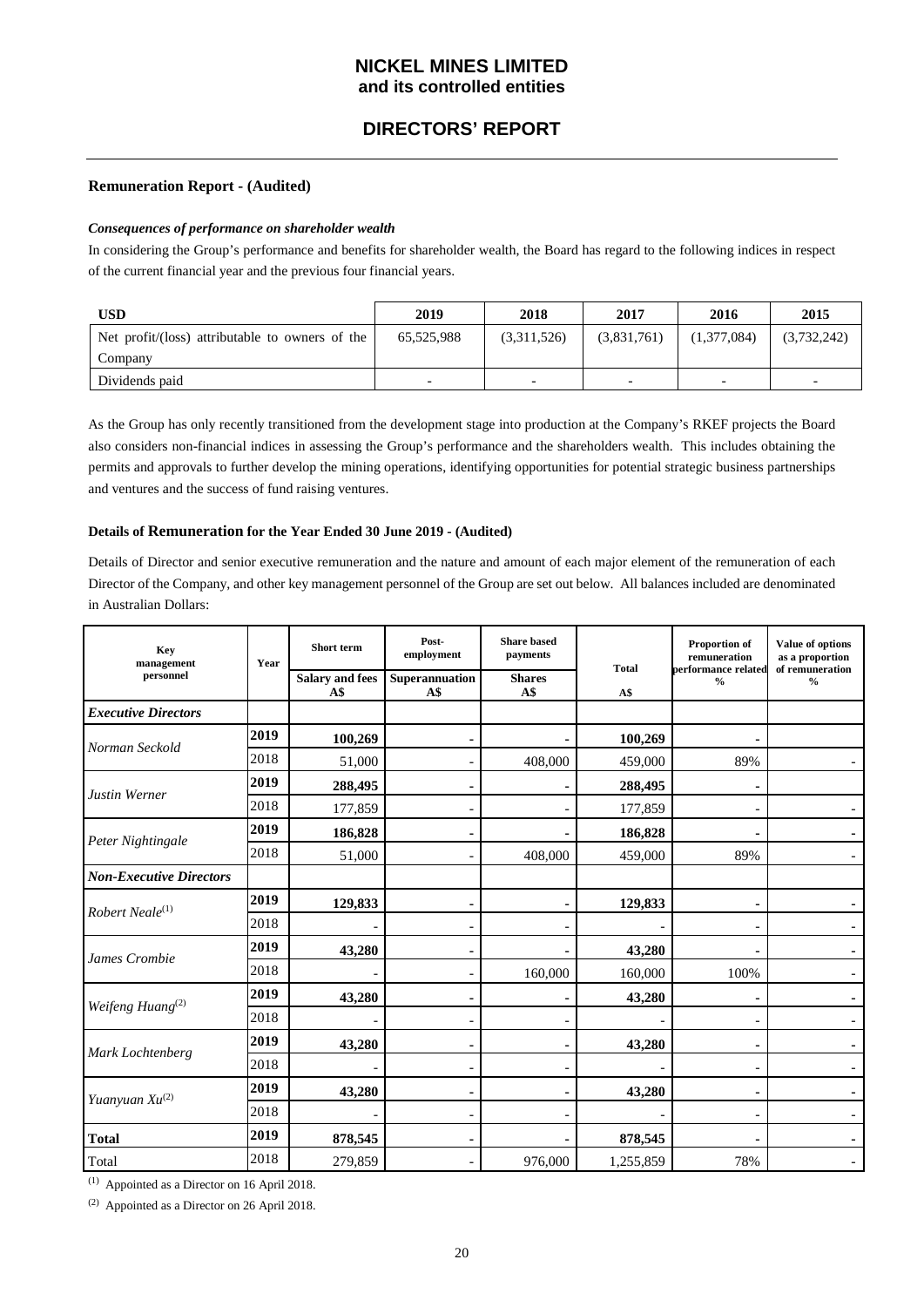## **Remuneration Report - (Audited)**

**Details of Remuneration for the Year Ended 30 June 2019 - (Audited)**

The total remuneration expense for the year ended 30 June 2019 of A\$878,545 (2018: A\$1,255,859) has been recognised in the Statement of Profit or Loss at the US\$ equivalent of \$628,511 (2018: \$974,607).

## **Movement in shares – (Audited)**

The movement during the reporting period in the number of ordinary shares in the Company held directly, indirectly or beneficially, by each key management person, including their related parties, is as follows:

|                     | 1 July 2018  | <b>Purchased</b>         | <b>Sold</b> | 30 June 2019 |
|---------------------|--------------|--------------------------|-------------|--------------|
| <b>Robert Neale</b> | 500,000      | $\overline{\phantom{0}}$ |             | 500,000      |
| Norman Seckold      | 123,715,661  | $\overline{\phantom{0}}$ |             | 123,715,661  |
| Justin Werner       | 25,016,297   | $\overline{\phantom{0}}$ |             | 25,016,297   |
| Peter Nightingale   | 22, 265, 654 | $\overline{\phantom{0}}$ |             | 22, 265, 654 |
| James Crombie       | 6,580,000    | $\overline{\phantom{0}}$ |             | 6,580,000    |
| Weifeng Huang       |              | $\overline{\phantom{0}}$ |             |              |
| Mark Lochtenberg    | 11,693,333   | $\overline{\phantom{0}}$ |             | 11,693,333   |
| Yuanyuan Xu         | 149,258,258  | $\overline{\phantom{0}}$ |             | 149,258,258  |

|                     | 1 July 2017                | <b>Purchased</b>         | <b>Granted</b> as           | <b>Sold</b>              | 30 June 2018 |
|---------------------|----------------------------|--------------------------|-----------------------------|--------------------------|--------------|
|                     |                            |                          | Compensation <sup>(3)</sup> |                          |              |
| <b>Robert Neale</b> | $500,000^{(1)}$            | $\overline{\phantom{0}}$ | $\overline{\phantom{a}}$    |                          | 500,000      |
| Norman Seckold      | 115,272,673                | $6,184,963^{(2)}$        | 2,258,025                   |                          | 123,715,661  |
| Justin Werner       | 21,099,491                 | $3,916,806^{(2)}$        | $\overline{\phantom{0}}$    |                          | 25,016,297   |
| Peter Nightingale   | 16,286,787                 | $3,720,842^{(2)}$        | 2,258,025                   |                          | 22, 265, 654 |
| James Crombie       | 5,775,000                  | $\overline{\phantom{0}}$ | 805,000                     |                          | 6,580,000    |
| Weifeng Huang       | (1)                        | $\overline{\phantom{0}}$ | $\overline{\phantom{0}}$    | $\overline{\phantom{0}}$ |              |
| Mark Lochtenberg    | 11,693,333                 | $\overline{\phantom{0}}$ | $\overline{\phantom{a}}$    |                          | 11,693,333   |
| Yuanyuan Xu         | 149,258,258 <sup>(1)</sup> | -                        | $\overline{\phantom{a}}$    |                          | 149,258,258  |

(1) Number held at the date he/she became a Director.

- (2) To enable the company to meet the precondition requirements of the Hengjaya Nickel Collaboration and Subscription Agreement, the Directors agreed to receive shares in lieu of payment to extinguish the debts owing. Norman Seckold received 3,472,777 shares, Justin Werner received 2,416,806 shares and Peter Nightingale received 1,008,656 shares. Additionally, the Company settled all outstanding loan and creditor balances with MIS Corporate Pty Limited, an entity in which Norman Seckold and Peter Nightingale hold a controlling interest by the issuance of 2,712,186 shares to each of Norman Seckold and Peter Nightingale. All other share purchases were made in cash as part of the pre-IPO capital raise which commenced in December 2017.
- (3) Following the successful pre-IPO capital raise in December 2017, the Board approved a one-off payment to Norman Seckold, Peter Nightingale and James Crombie totalling A\$976,000 (excluding GST) in recognition of the services they have provided leading up to the pre-IPO capital raise. The payment was settled through the issue of shares at the rate of \$0.16 per share.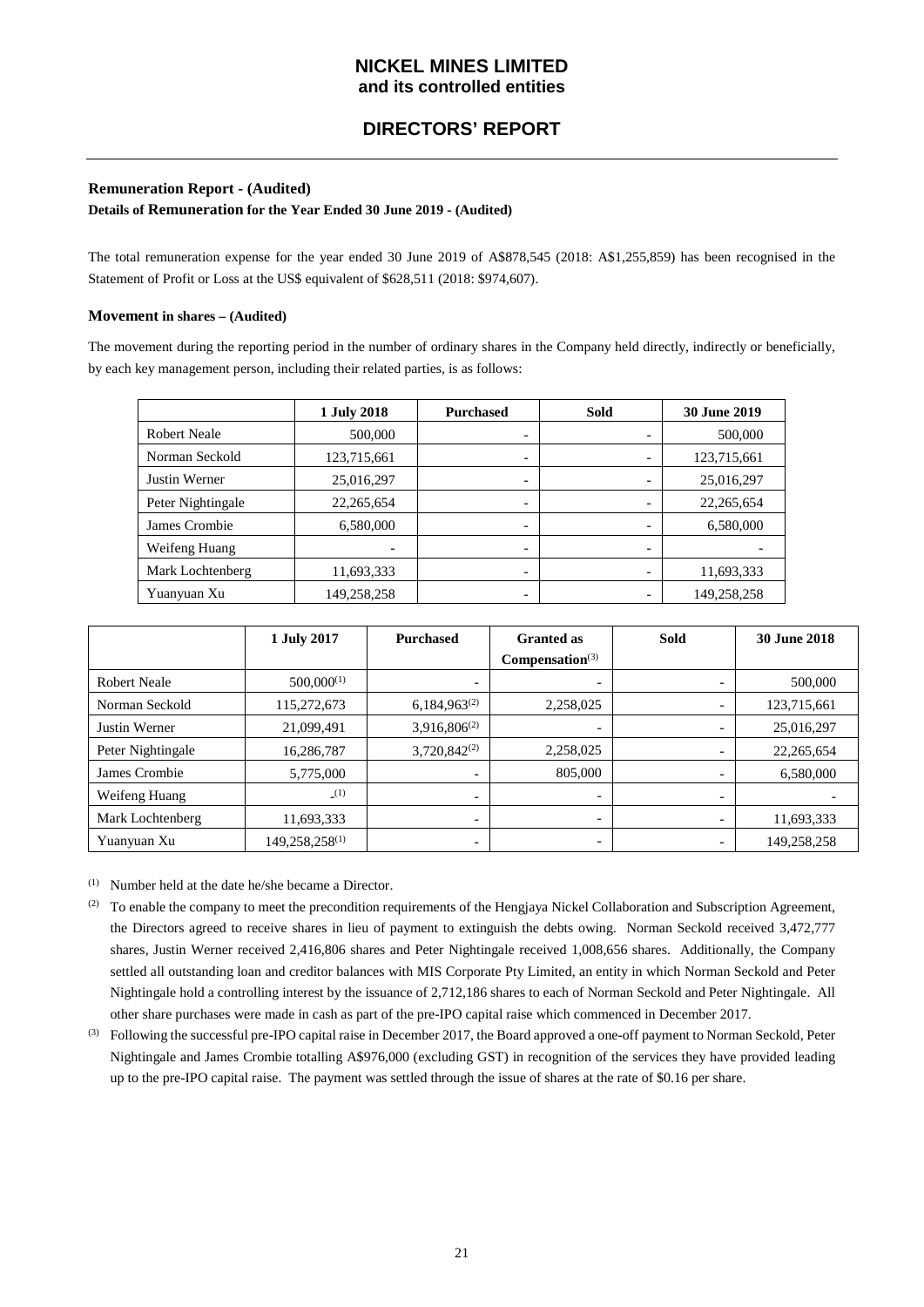## **DIRECTORS' REPORT**

## **Remuneration Report - (Audited)**

## **Transactions with Key Management Personnel – (Audited)**

Norman Seckold and Peter Nightingale hold a controlling interest in an entity, MIS Corporate Pty Limited, which provided full administrative services, including administrative, accounting, company secretarial and investor relations staff both within Australia and Indonesia, rental accommodation, services and supplies to the Group. Fees charged by MIS Corporate Pty Limited during the year amounted to A\$402,600 (2018: A\$279,452) which included a fee of A\$15,000 per month, which increased to A\$35,000 per month from 1 January 2019 and reimbursement of consultant expenses incurred on behalf of the Group. At 30 June 2019 A\$9,000 (2018: A\$51,346) remained outstanding and was included in the creditor's balance.

## **Lead Auditor's Independence Declaration under Section 307C of the Corporations Act 2001**

The lead auditor's independence declaration is set out on page 23 and forms part of the Directors' Report for the period ended 30 June 2019.

Signed at Sydney this 30th day of September 2019 in accordance with a resolution of the Board of Directors:

Heale

**Robert Neale Norman Seckold Chairman Deputy Chairman**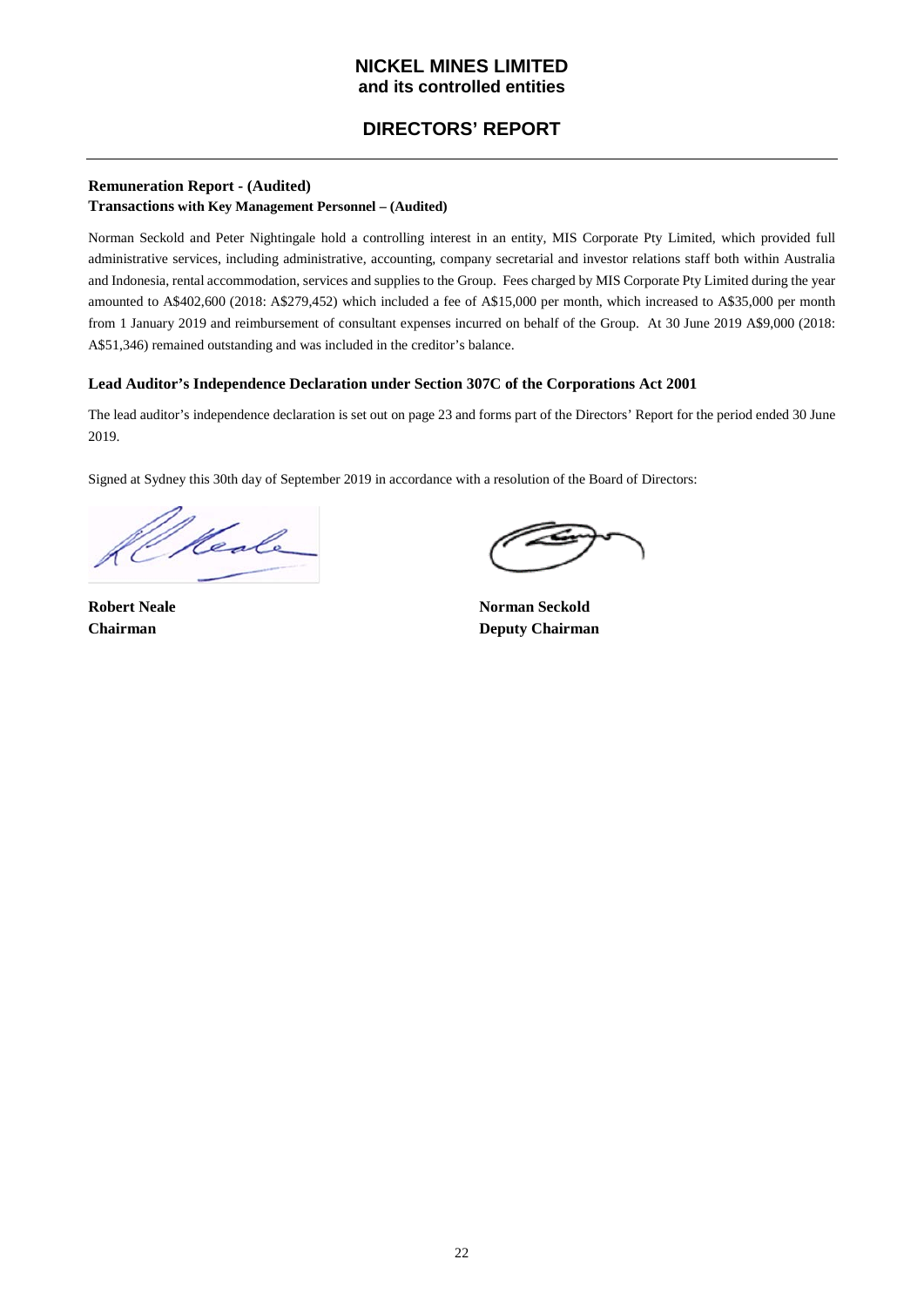

# Lead Auditor's Independence Declaration under Section 307C of the Corporations Act 2001

## To the Directors of Nickel Mines Limited

I declare that, to the best of my knowledge and belief, in relation to the audit of Nickel Mines Limited for the financial year ended 30 June 2019 there have been:

- i. no contraventions of the auditor independence requirements as set out in the Corporations Act 2001 in relation to the audit; and
- ii. no contraventions of any applicable code of professional conduct in relation to the audit.

nG

KPMG Stephen Board Partner

Brisbane 30 September 2019

23 KPMG, an Australian partnership and a member firm of the KPMG network of independent member firms affiliated with KPMG International Cooperative ("KPMG International"), a Swiss entity.

Liability limited by a scheme approved under Professional Standards Legislation.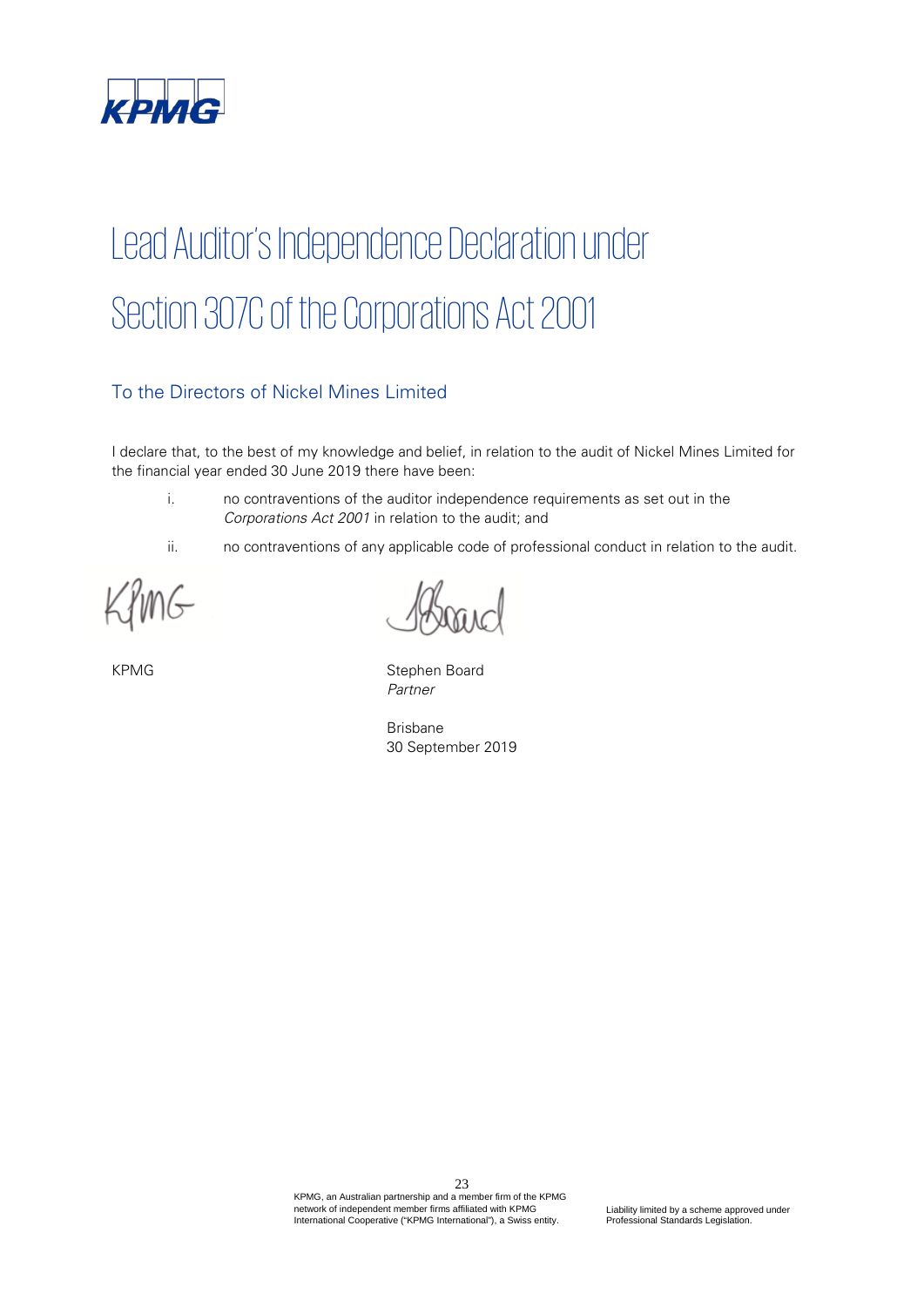## **CONSOLIDATED STATEMENT OF PROFIT OR LOSS AND OTHER COMPREHENSIVE INCOME FOR THE YEAR ENDED 30 JUNE 2019**

|                                                             | <b>Notes</b> | 2019           | 2018           |
|-------------------------------------------------------------|--------------|----------------|----------------|
| <b>USD</b>                                                  |              | \$             | \$             |
|                                                             |              |                |                |
| Sales revenue                                               | 21           | 64,937,347     | 13,551,415     |
| Cost of sales                                               |              | (43, 346, 515) | (10, 438, 886) |
| Gross profit                                                |              | 21,590,832     | 3,112,529      |
| Administration expenses:                                    |              |                |                |
| Directors' fees and consultants' expenses                   |              | (2,641,601)    | (1,987,189)    |
| Depreciation and amortisation expense                       |              | (6,836,420)    | (319, 113)     |
| Agency fee charges                                          |              |                | (1,800,000)    |
| Share of profit of equity accounted investees               | 15           | 2,623,212      |                |
| Other expenses                                              | 4            | (1, 122, 798)  | (626, 213)     |
| <b>Results from operating activities</b>                    |              | 13,613,225     | (1,619,986)    |
| Financial income                                            | 5            | 58,315,916     | 675,890        |
| Financial expense                                           | 5            | (35, 925)      | (1,326,476)    |
| Finance income/(expense)                                    |              | 58,279,991     | (650, 586)     |
| Profit/(loss) before income tax                             |              | 71,893,216     | (2,270,572)    |
| Income tax expense                                          | 8            | (66, 788)      | (656, 261)     |
| Profit/(loss) for the year                                  |              | 71,826,428     | (2,926,833)    |
| Other comprehensive income                                  |              |                |                |
| Items that may be classified subsequently to profit or loss |              |                |                |
| Total comprehensive profit/(loss) for the year              |              | 71,826,428     | (2,926,833)    |
| Profit/(loss) attributable to:                              |              |                |                |
| Owners of the Company                                       |              | 65,525,988     | (3,311,526)    |
| Non-controlling interest                                    |              | 6,300,440      | 384,693        |
|                                                             |              |                |                |
| Profit/(loss) for the year                                  |              | 71,826,428     | (2,926,833)    |
| Total comprehensive profit/(loss) attributable to:          |              |                |                |
| Owners of the Company                                       |              | 65,525,988     | (3,311,526)    |
| Non-controlling interest                                    |              | 6,300,440      | 384,693        |
|                                                             |              |                |                |
| Total comprehensive profit/(loss) for the year              |              | 71,826,428     | (2,926,833)    |
| <b>Earnings per share</b>                                   |              |                |                |
| Basic and diluted profit/(loss) per share (cents)           | 9            | 4.95           | (0.72)         |

The above consolidated statement of profit or loss and other comprehensive income should be read in conjunction with the accompanying notes.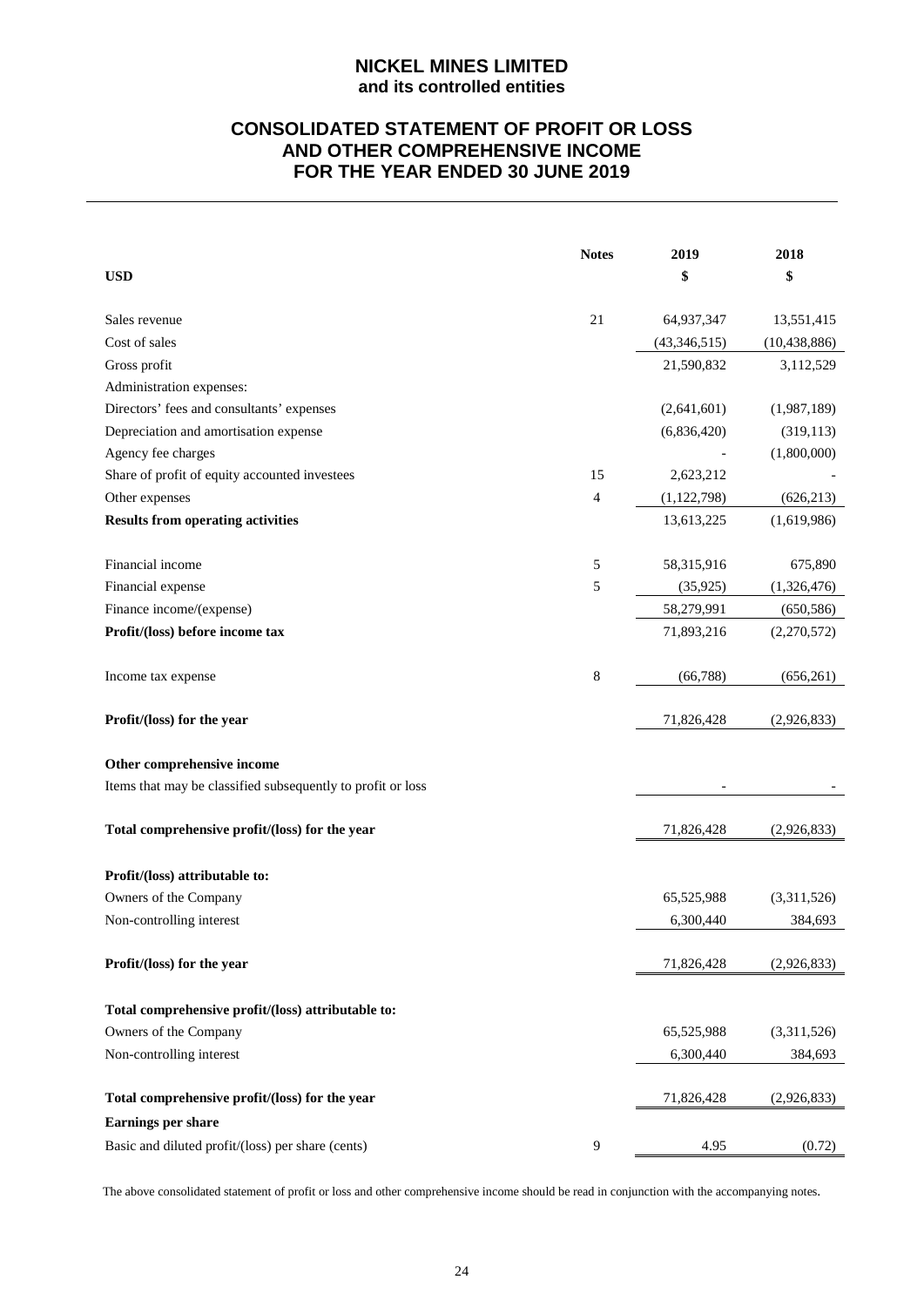## **CONSOLIDATED STATEMENT OF FINANCIAL POSITION AS AT 30 JUNE 2019**

|                                                            | <b>Notes</b>   | 2019        | 2018           |
|------------------------------------------------------------|----------------|-------------|----------------|
| <b>USD</b>                                                 |                | \$          | \$             |
|                                                            |                |             |                |
| <b>Current assets</b>                                      |                |             |                |
| Cash and cash equivalents                                  | 18             | 49,002,977  | 806,574        |
| Trade and other receivables                                | 6              | 43,666,416  | 387,412        |
| Inventory                                                  | 10             | 8,917,474   | 588,843        |
| Other current assets                                       | $\overline{7}$ | 6,617,630   | 768,643        |
| <b>Total current assets</b>                                |                | 108,204,497 | 2,551,472      |
| <b>Non-current assets</b>                                  |                |             |                |
| Other non-current asset                                    | 7              | 4,459,072   | 242,045        |
| Investment in equity accounted investees                   | 15             | 49,960,736  | 50,000,025     |
| Property, plant and equipment                              | 11             | 340,090,494 | 26,627,634     |
| Goodwill                                                   | 16             | 29,219,349  |                |
| <b>Total non-current assets</b>                            |                | 423,729,651 | 76,869,704     |
|                                                            |                |             |                |
| <b>Total assets</b>                                        |                | 531,934,148 | 79,421,176     |
|                                                            |                |             |                |
| <b>Current liabilities</b>                                 |                |             |                |
| Trade and other payables                                   | 12             | 42,249,023  | 2,855,385      |
| Current tax payable                                        |                | 303,729     | 657,471        |
| Provision – employee's benefit obligation                  |                | 497,886     | 478,549        |
| Borrowings                                                 | 13             | 4,180,333   |                |
| <b>Total current liabilities</b>                           |                | 47,230,971  | 3,991,405      |
|                                                            |                |             |                |
| <b>Non-current liabilities</b>                             |                |             |                |
| Provision – rehabilitation                                 |                | 198,309     | 285,057        |
| Deferred income tax liability                              | 8              | 29,391,174  |                |
| Other non-current liability                                |                | 346,816     |                |
| <b>Total non-current liabilities</b>                       |                | 29,936,299  | 285,057        |
| <b>Total liabilities</b>                                   |                | 77,167,270  | 4,276,462      |
|                                                            |                |             |                |
| Net assets                                                 |                | 454,766,878 | 75,144,714     |
| <b>Equity</b>                                              |                |             |                |
| Share capital                                              | 14             | 275,938,304 | 103, 105, 128  |
| Reserves                                                   |                |             |                |
| Retained profits/(Accumulated losses)                      |                | (639, 437)  | (595, 498)     |
|                                                            |                | 36,253,532  | (29, 272, 456) |
| Total equity attributable to equity holders of the Company |                | 311,552,399 | 73,237,174     |
| Non-controlling interest                                   |                | 143,214,479 | 1,907,540      |
|                                                            |                |             |                |
| <b>Total equity</b>                                        |                | 454,766,878 | 75,144,714     |

The above consolidated statement of financial position should be read in conjunction with accompanying notes.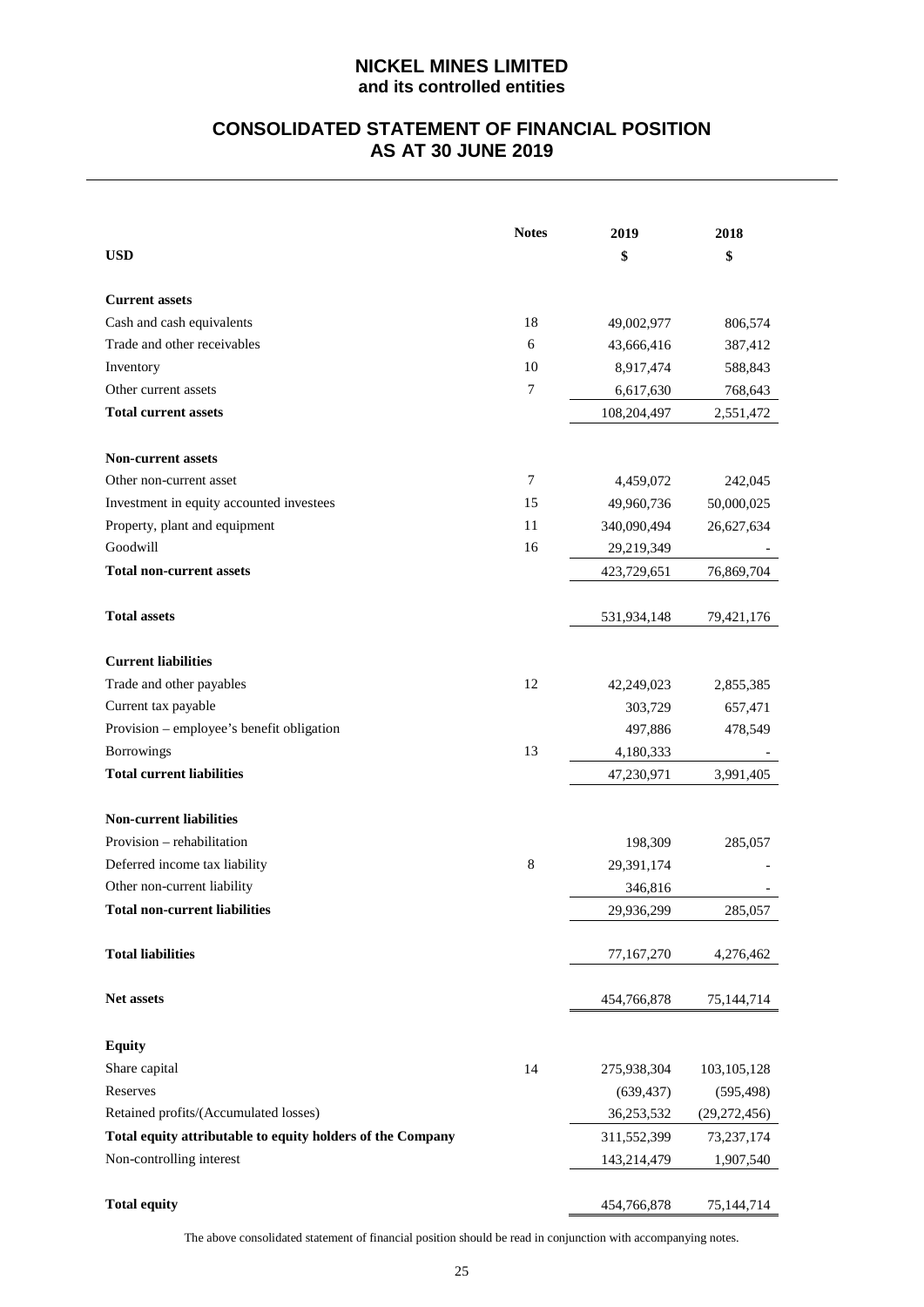## **CONSOLIDATED STATEMENT OF CHANGES IN EQUITY FOR THE YEAR ENDED 30 JUNE 2019**

|                                                       |              |                          | <b>Retained</b>          |                          |              |                          |                     |
|-------------------------------------------------------|--------------|--------------------------|--------------------------|--------------------------|--------------|--------------------------|---------------------|
|                                                       |              |                          | Profits/<br>(Accumulated | <b>Reserves</b>          |              | Non-<br>controlling      |                     |
|                                                       | <b>Notes</b> | Share capital            | losses)                  |                          | <b>Total</b> | interest                 | <b>Total equity</b> |
| <b>USD</b>                                            |              |                          | \$                       | \$                       | \$           | \$                       | S                   |
| <b>Balance at 1 July 2017</b>                         |              | 26,188,005               | (25,960,930)             | (595, 498)               | (368, 423)   | 1,522,847                | 1,154,424           |
| Total comprehensive income for the year               |              |                          |                          |                          |              |                          |                     |
| Loss for the year                                     |              | $\overline{\phantom{a}}$ | (3,311,526)              | $\overline{\phantom{a}}$ | (3,311,526)  | 384,693                  | (2,926,833)         |
| Total comprehensive loss for the year                 |              | $\overline{\phantom{a}}$ | (3,311,526)              |                          | (3,311,526)  | 384,693                  | (2,926,833)         |
| Transactions with owners, recorded directly in equity |              |                          |                          |                          |              |                          |                     |
| Issue of shares                                       | 14           | 79,587,329               |                          | $\overline{\phantom{a}}$ | 79,587,329   | $\overline{\phantom{a}}$ | 79,587,329          |
| Costs of issue                                        |              | (2,670,206)              |                          |                          | (2,670,206)  | $\overline{\phantom{a}}$ | (2,670,206)         |
| <b>Balance at 30 June 2018</b>                        |              | 103, 105, 128            | (29, 272, 456)           | (595, 498)               | 73, 237, 174 | 1,907,540                | 75,144,714          |
| <b>Balance at 1 July 2018</b>                         |              | 103, 105, 128            | (29, 272, 456)           | (595, 498)               | 73, 237, 174 | 1,907,540                | 75,144,714          |
| Total comprehensive income for the year               |              |                          |                          |                          |              |                          |                     |
| Profit for the year                                   |              | $\overline{\phantom{a}}$ | 65,525,988               | $\overline{\phantom{a}}$ | 65,525,988   | 6,300,440                | 71,826,428          |
| Total comprehensive profit for the year               |              |                          | 65,525,988               |                          | 65,525,988   | 6,300,440                | 71,826,428          |
| Transactions with owners, recorded directly in equity |              |                          |                          |                          |              |                          |                     |
| Issue of shares                                       | 14           | 185,710,639              |                          | $\overline{\phantom{a}}$ | 185,710,639  | $\bar{a}$                | 185,710,639         |
| Costs of issue                                        | 14           | (12,877,463)             |                          | $\overline{\phantom{a}}$ | (12,877,463) | $\overline{\phantom{a}}$ | (12,877,463)        |
| Non-controlling interest arising on acquisition       |              |                          | $\overline{a}$           | (43,939)                 | (43,939)     | 135,006,499              | 134,962,560         |
| <b>Balance at 30 June 2019</b>                        |              | 275,938,304              | 36,253,532               | (639, 437)               | 311,552,399  | 143,214,479              | 454,766,878         |

The above consolidated statement of changes in equity is to be read in conjunction with the accompanying notes.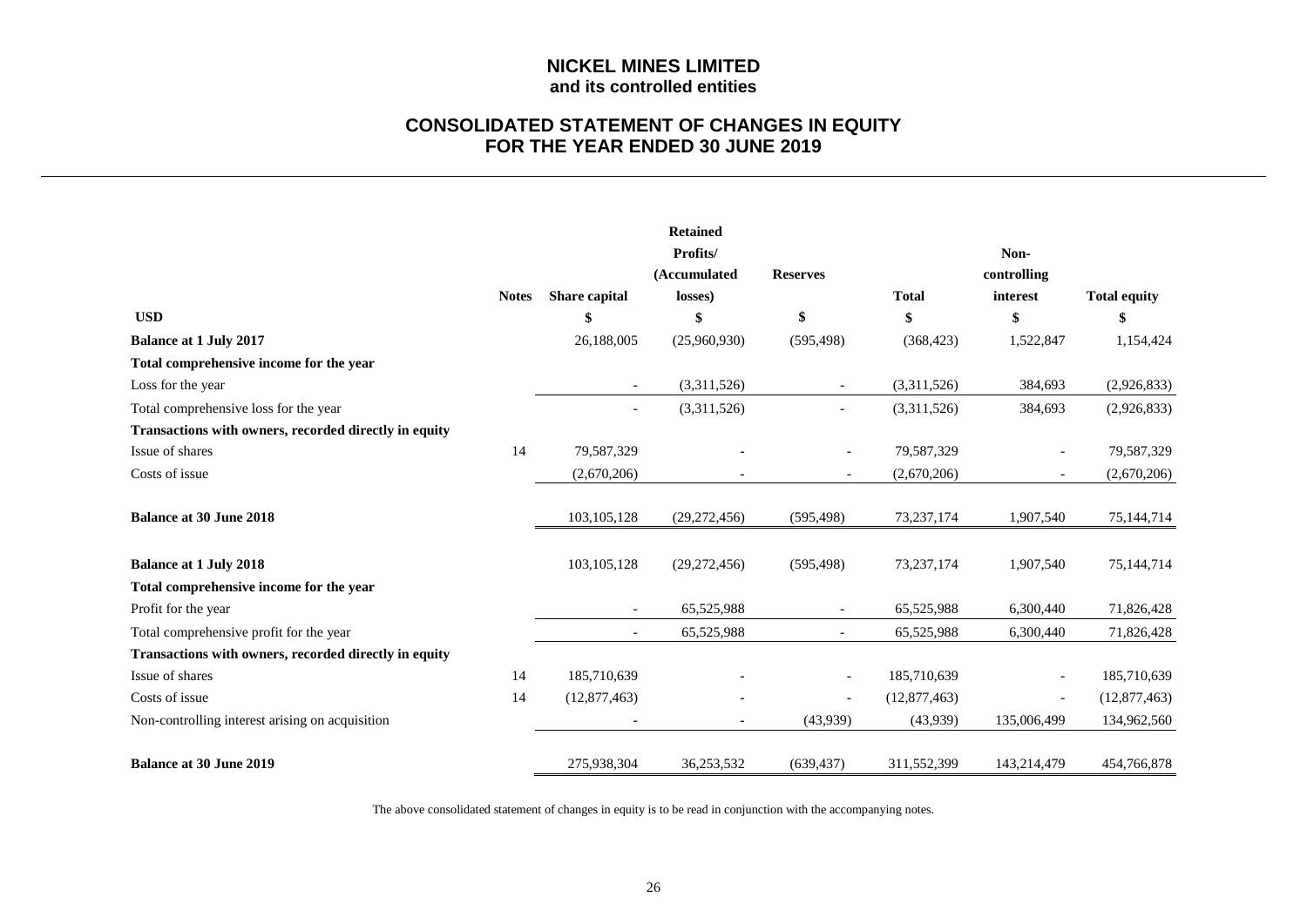## **CONSOLIDATED STATEMENT OF CASH FLOWS FOR THE YEAR ENDED 30 JUNE 2019**

| <b>USD</b>                                                                   | <b>Notes</b> | 2019            | 2018           |
|------------------------------------------------------------------------------|--------------|-----------------|----------------|
|                                                                              |              | \$              | \$             |
| <b>Cash flows from operating activities</b>                                  |              |                 |                |
| Cash receipts from customers                                                 |              | 33,443,269      | 13,468,402     |
| Cash payments to employees and suppliers                                     |              | (28, 382, 928)  | (21,513,018)   |
| Interest received                                                            |              | 228,042         | 55,677         |
| Taxes and fees paid                                                          |              | (1, 154, 626)   |                |
| Research and development repayment                                           |              |                 | (259, 102)     |
| Net cash from/(used in) operating activities                                 | 18           | 4,133,757       | (8,248,041)    |
| <b>Cash flows from investing activities</b>                                  |              |                 |                |
| Payments for investments in equity accounted investees                       | 15           | (120,000,000)   | (50,000,025)   |
| Payments for property, plant and equipment                                   |              | (19, 501, 434)  | (670, 670)     |
| Cash on acquisition of controlled entity                                     | 16           | 9,576,857       |                |
| Loans to equity accounted investees                                          |              | (10,700,000)    |                |
| Net cash used in investing activities                                        |              | (140, 624, 577) | (50,670,695)   |
|                                                                              |              |                 |                |
| <b>Cash flows from financing activities</b><br>Proceeds from issue of shares | 14           | 183,633,648     | 73,908,362     |
| Costs of issue                                                               |              | (10,800,472)    | (1,770,206)    |
| Contribution by non-controlling interest                                     |              | 15,000,000      |                |
| Repayment of borrowings                                                      |              | (2,000,000)     | (13, 182, 546) |
| Net cash from financing activities                                           | 18           | 185, 833, 176   | 58,955,610     |
|                                                                              |              |                 |                |
| Net increase in cash and cash equivalents                                    |              | 49,342,357      | 36,874         |
| Effect of exchange rate adjustments on cash held                             |              | (1, 145, 953)   | 490,925        |
| Cash and cash equivalents at the beginning of the year                       |              | 806,574         | 278,775        |
| Cash and cash equivalents at the end of the year                             |              | 49,002,977      | 806,574        |

The above consolidated statement of cash flows should be read in conjunction with the accompanying notes.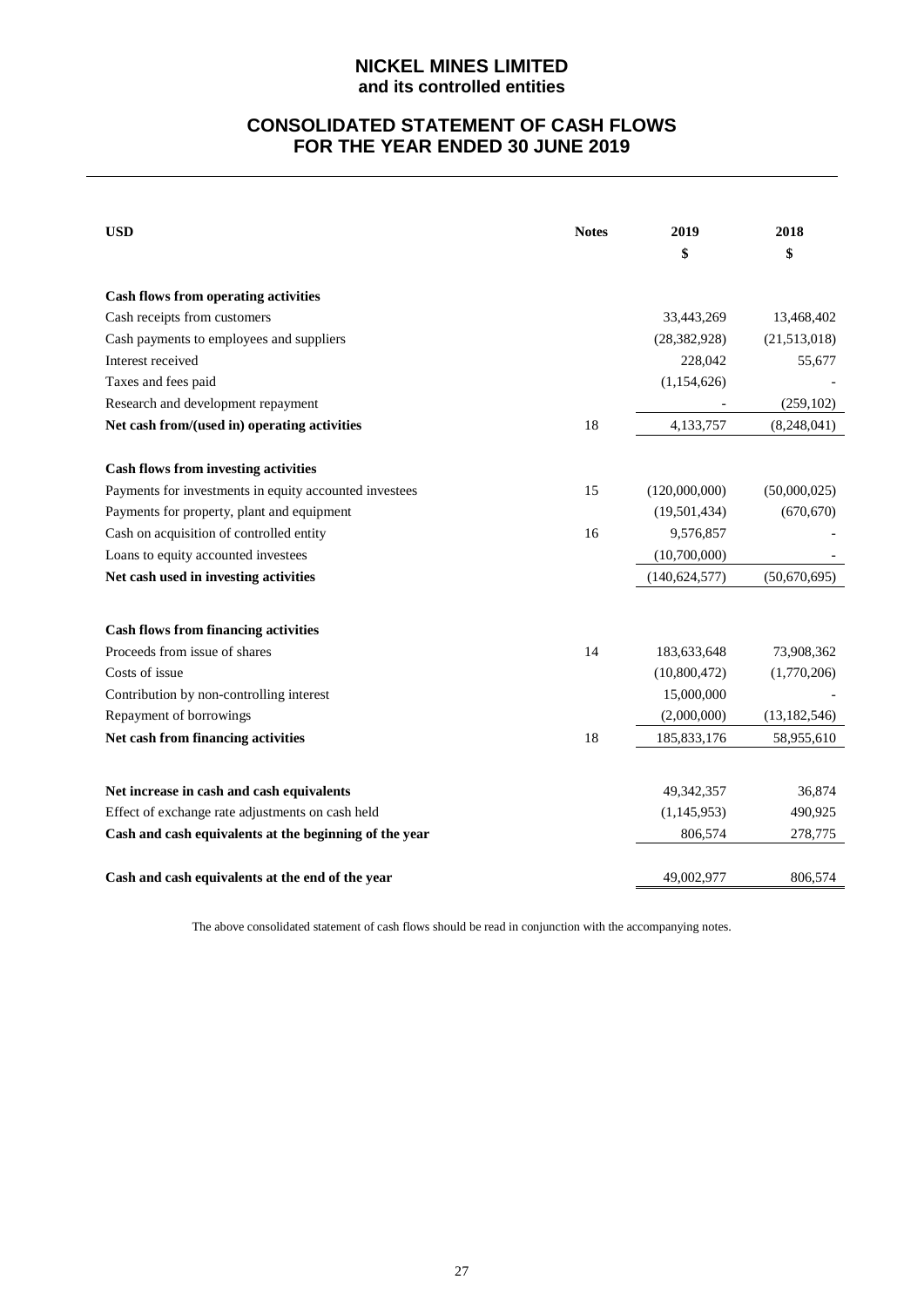## **NOTES TO THE CONSOLIDATED FINANCIAL STATEMENTS FOR THE YEAR ENDED 30 JUNE 2019**

## **NOTE 1 - REPORTING ENTITY**

Nickel Mines Limited (the 'Company') is a company domiciled in Australia. The consolidated financial report for the year ended 30 June 2019 comprises the Company and its subsidiaries (together referred to as the 'Group'). The Group is a for-profit entity and is involved in nickel ore mining and nickel pig iron production operations.

## **NOTE 2 - BASIS OF PREPARATION**

#### **Statement of compliance**

The financial report is a general purpose financial report which has been prepared in accordance with Australian Accounting Standards ('AASBs') adopted by the Australian Accounting Standards Board ('AASB') and the Corporations Act 2001. The consolidated financial report of the Group complies with International Financial Reporting Standards (IFRS) and interpretations adopted by the International Accounting Standards Board ('IASB').

The financial report was authorised for issue by the Directors on 30 September 2019.

#### **Basis of measurement**

The consolidated financial statements have been prepared on the historical cost basis except for certain financial instruments which are measured at fair value.

#### **Functional and presentation currency**

These consolidated financial statements are presented in United States dollars, which is the Company's functional currency.

#### **Use of estimates and judgements**

The preparation of financial statements requires management to make judgements, estimates and assumptions that affect the application of accounting policies and the reported amounts of assets, liabilities, income and expenses. Actual results may differ from these estimates. Estimates and underlying assumptions are reviewed on an ongoing basis. Revisions to accounting estimates are recognised in the period in which the estimate is revised and in any future periods affected.

In particular, information about significant areas of estimation uncertainty and critical judgements in applying accounting policies that have the most significant effect on the amount recognised in the financial statements are described in the following notes:

- Note  $8$  Income tax expense.
- Note 15 Investment in equity accounted associates.
- Note 16 Controlled entities.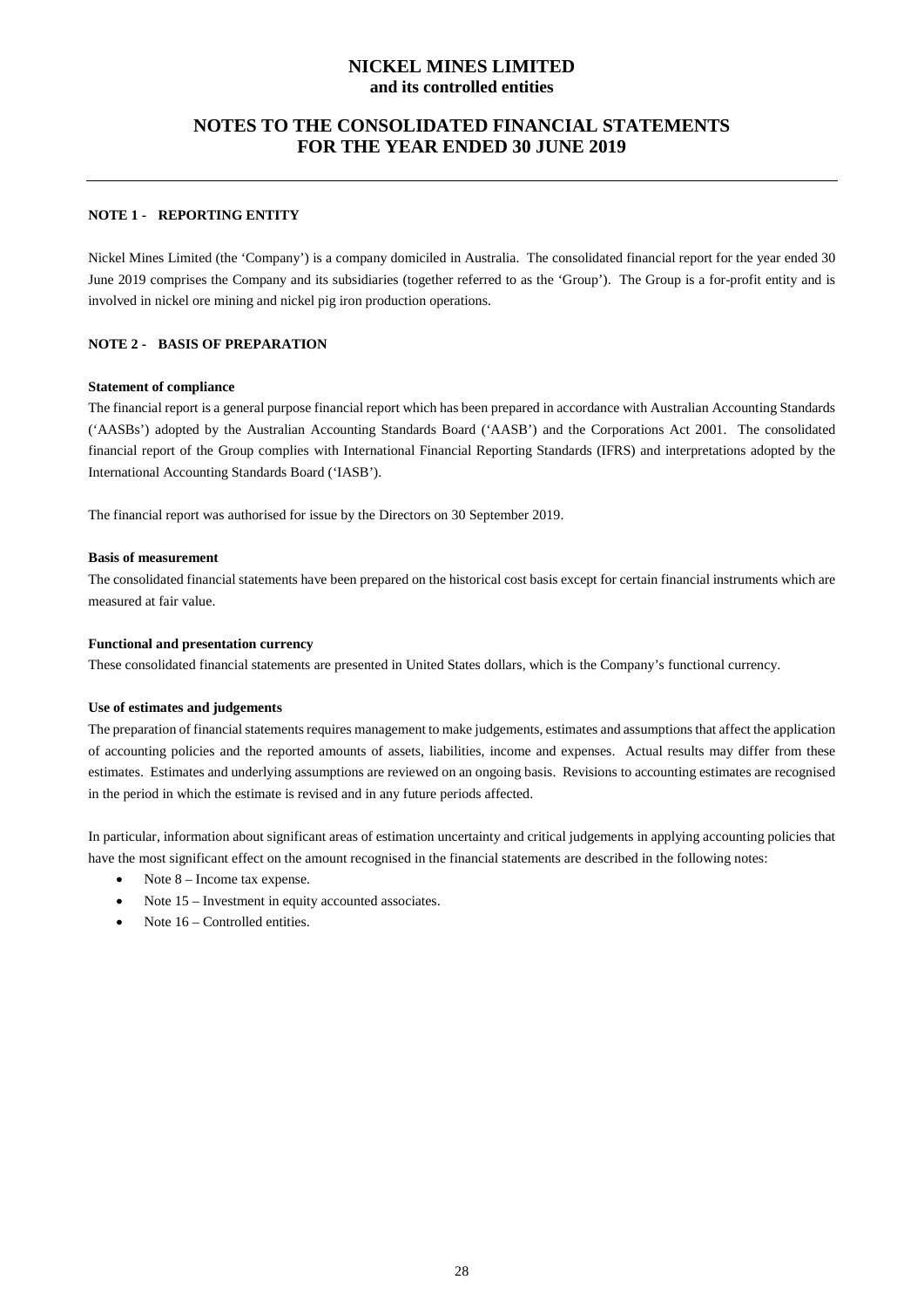## **NOTES TO THE CONSOLIDATED FINANCIAL STATEMENTS FOR THE YEAR ENDED 30 JUNE 2019**

#### **NOTE 3 - SIGNIFICANT ACCOUNTING POLICIES**

#### **Basis of consolidation**

## *Subsidiaries*

Subsidiaries are entities controlled by the Group. The Group controls an entity when it is exposed to, or has rights to, variable returns from its involvement with the entity and has the ability to affect those returns through its power over the entity. The financial statements of subsidiaries are included in the consolidated financial statements from the date that control commences until the date that control ceases.

#### *Non-controlling interest*

The Group measures any non-controlling interest at its proportionate interest in the identifiable net assets of the acquiree. Acquisitions of non-controlling interests are accounted for as transactions with equity holders in their capacity as equity holders and therefore no goodwill is recognised as a result of such transactions.

#### *Transactions eliminated on consolidation*

Intragroup balances and any unrealised gains and losses or income and expenses arising from intragroup transactions, are eliminated in preparing the consolidated financial statements. Where a controlled entity issues shares to minority interests which does not result in loss of control by the Group, any gain or loss arising on the Group's interest in the controlled entity is recognised directly in equity.

#### *Investments in equity-accounted investees*

The Group's interests in equity-accounted investees comprise interests in associates and a joint venture.

Associates are those entities in which the Group has significant influence, but not control or joint control, over the financial and operating policies. A joint venture is an arrangement in which the Group has joint control, whereby the Group has rights to the net assets of the arrangement, rather than rights to its assets and obligations for its liabilities.

Interests in associates and joint ventures are accounted for using the equity method. They are recognised initially at cost, which includes transaction costs. Subsequent to initial recognition, the consolidated financial statements include the Group's share of the profit or loss and other comprehensive income of equity-accounted investees, until the date on which significant influence or joint control ceases.

#### **Nickel ore and nickel pig iron sales revenue**

Nickel ore and nickel pig iron sales revenue is measured based on the consideration specified in a contract with a customer. The Group recognises revenue when it transfers control over goods or a service to a customer.

Invoices for nickel ore sales are generated twice a month upon receipt of assay results and are usually payable within 10 working days. Invoices for nickel pig iron sales are generated on a monthly basis and are based on the underlying nickel content delivered. They are usually payable within 60 days. No discounts are provided for nickel ore and nickel pig iron products, but adjustments are made to the final sale price for items including final nickel grade, moisture content and nickel content.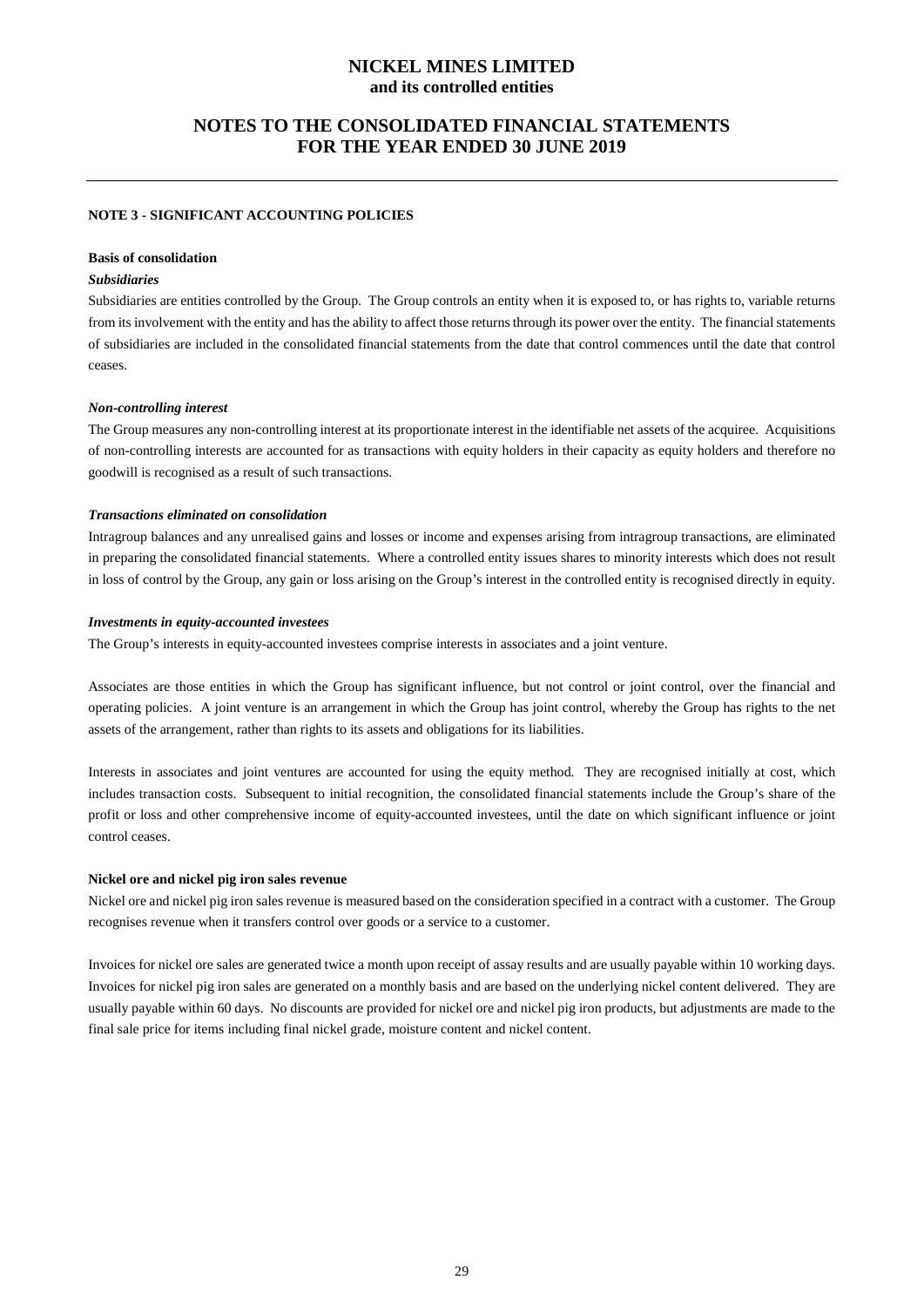## **NOTES TO THE CONSOLIDATED FINANCIAL STATEMENTS FOR THE YEAR ENDED 30 JUNE 2019**

## **NOTE 3 - SIGNIFICANT ACCOUNTING POLICIES (Con't)**

#### **Foreign currency**

#### *Foreign currency transactions*

Transactions in foreign currencies are translated at the foreign exchange rate ruling at the date of the transaction. Monetary assets and liabilities denominated in foreign currencies at the balance sheet date are translated to United States dollars at the foreign exchange rate ruling at that date. Foreign exchange differences arising on translation are recognised in the income statement. Non-monetary assets and liabilities that are measured in terms of historical cost in a foreign currency are translated using the exchange rate at the date of the transaction. Non-monetary assets and liabilities denominated in foreign currencies that are stated at fair value are translated to United States dollars at foreign exchange rates ruling at the dates the fair value was determined.

The Group transacts in the following foreign currencies: Australian dollars (A\$ or AUD) and Indonesian Rupee (IDR).

#### *Financial statements of foreign operations*

The assets and liabilities of foreign entities are translated to United States dollars at the foreign exchange rates ruling at the reporting date. The revenues and expenses of foreign operations are translated to United States dollars at rates approximating the foreign exchange rates ruling at the dates of the transactions. Foreign exchange differences arising on retranslation are recognised directly in the foreign currency translation reserve ('FCTR'), a separate component of equity.

Foreign exchange gains and losses arising from a monetary item receivable or payable to a foreign operation, the settlement of which is neither planned nor likely in the foreseeable future, are considered to form part of a net investment in a foreign operation and are recognised directly in the FCTR.

The assets and liabilities of foreign operations, including goodwill and fair value adjustments arising on acquisition, are translated to United States dollars at exchange rates at the reporting date. The income and expenses of foreign operations are translated to United States dollars at exchange rates at the dates of the transactions. When a foreign operation is disposed of, in part or in full, the relevant amount in the FCTR is transferred to profit or loss as part of the profit or loss on disposal.

At 30 June 2019 the functional currency of all components in the Group is United States dollars. The FCTR represents the foreign exchange differences which arose on retranslation in prior years on subsidiaries which have not yet been disposed.

#### **Property, plant and equipment**

#### *Owned assets*

Items of property, plant and equipment are stated at cost less accumulated depreciation (see below) and impairment losses (see below Impairment accounting policy).

#### *Depreciation and amortisation*

Mining properties amortisation rate is applied on a straight-line basis over the remaining term of the mining licence. The amortisation is included in the costs of conversion of inventories.

Depreciation is charged to the income statement using a reducing balance method from the date of acquisition using the following rates:

- Furniture and fittings and plant and machinery are depreciated at 25%.
- Land and buildings and infrastructure are depreciated at 5%.
- Mine infrastructure assets are depreciated at 5%.
- Office equipment is depreciated at rates of between 25% and 40%.
- Plant and machinery are depreciated at rates if between 12.5% and 25%.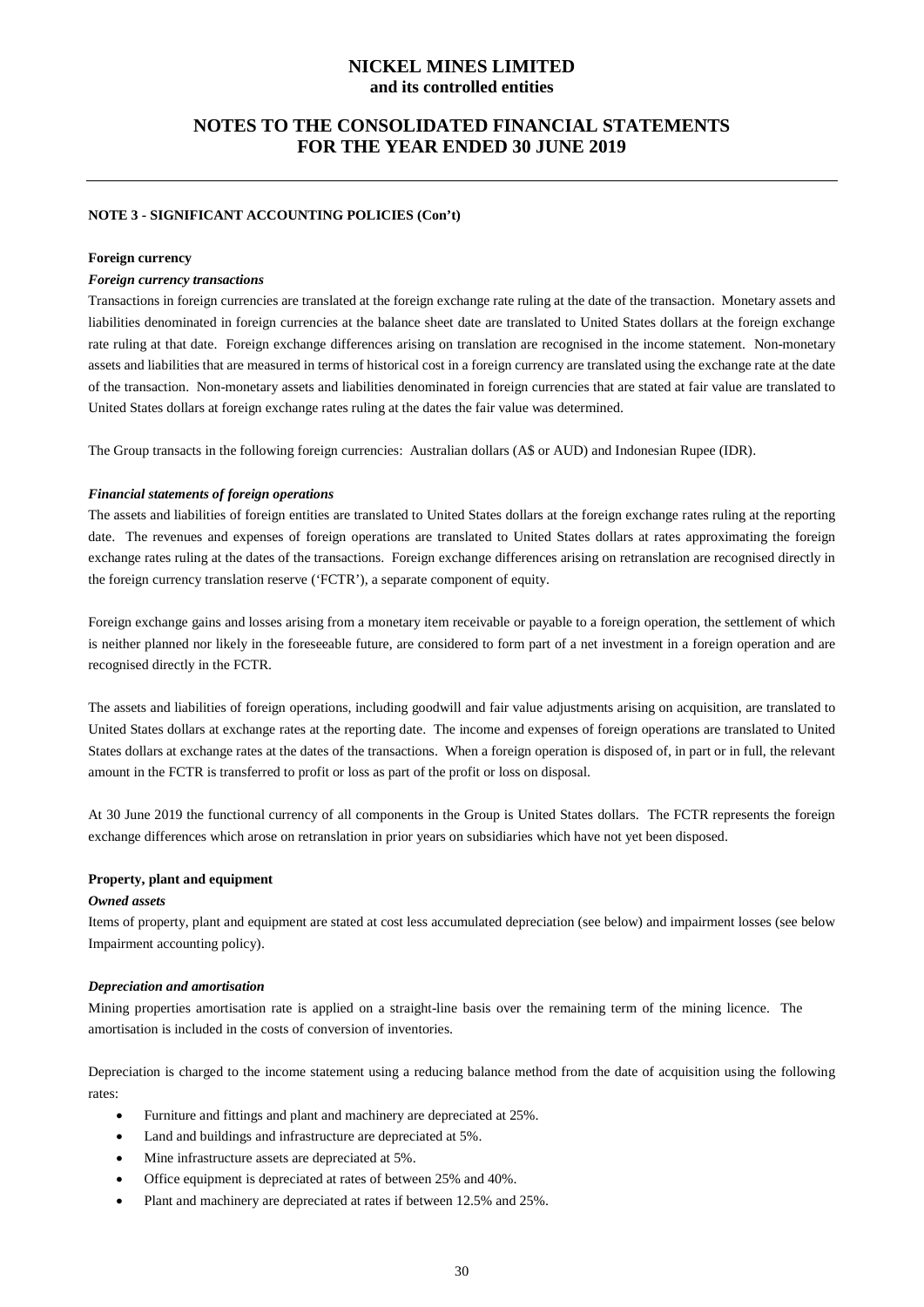## **NOTES TO THE CONSOLIDATED FINANCIAL STATEMENTS FOR THE YEAR ENDED 30 JUNE 2019**

#### **NOTE 3 - SIGNIFICANT ACCOUNTING POLICIES (Con't)**

#### **Impairment**

#### *Financial assets*

*Policy applicable from 1 July 2018*

The Group recognises expected credit losses ('ECLs'), where material, on:

Financial assets measured at amortised cost;

The Group measures loss allowances at an amount equal to lifetime ECLs, except for the following, which are measured at 12 month ECLs:

Other debt securities and bank balances for which credit risk (i.e. the risk of default occurring over the expected life of the financial instrument) has not increased significantly since initial recognition.

Loss allowances for trade receivables and contract assets are always measured at an amount equal to lifetime ECLs. At each reporting date, the Group assesses whether financial assets carried at amortised cost and debt securities at fair value through Profit or Loss are credit impaired.

The gross carrying amount of a financial asset is written off when the Group has no reasonable expectations of recovering a financial asset in its entirety or a portion thereof.

#### *Policy applicable before 1 July 2018*

A financial asset is assessed at each reporting date to determine whether there is any objective evidence that it is impaired. A financial asset is considered to be impaired if objective evidence indicates that one or more events have had a negative effect on the estimated future cash flows of that asset.

An impairment loss in respect of a financial asset measured at amortised cost is calculated as the difference between its carrying amount, and the present value of the estimated future cash flows discounted at the original effective interest rate.

Individually significant financial assets are tested for impairment on an individual basis. The remaining financial assets are assessed collectively in groups that share similar credit risk characteristics.

#### *Non-financial assets*

The carrying amounts of the Group's assets, other than deferred tax assets and inventories, are reviewed at each balance sheet date to determine whether there is any indication of impairment. If any such indication exists, the asset's recoverable amount is estimated.

An impairment loss is recognised whenever the carrying amount of an asset or its cash-generating unit exceeds its recoverable amount. Impairment losses are recognised in the income statement, unless an asset has previously been revalued, in which case the impairment loss is recognised as a reversal to the extent of that previous revaluation with any excess recognised through profit or loss.

#### *Calculation of recoverable amount*

The recoverable amount of assets is the greater of their fair value less costs to sell and value in use. In assessing value in use, the estimated future cash flows are discounted to their present value using a pre-tax discount rate that reflects current market assessments of the time value of money and the risks specific to the asset. For an asset that does not generate largely independent cash inflows, the recoverable amount is determined for the cash-generating unit to which the asset belongs.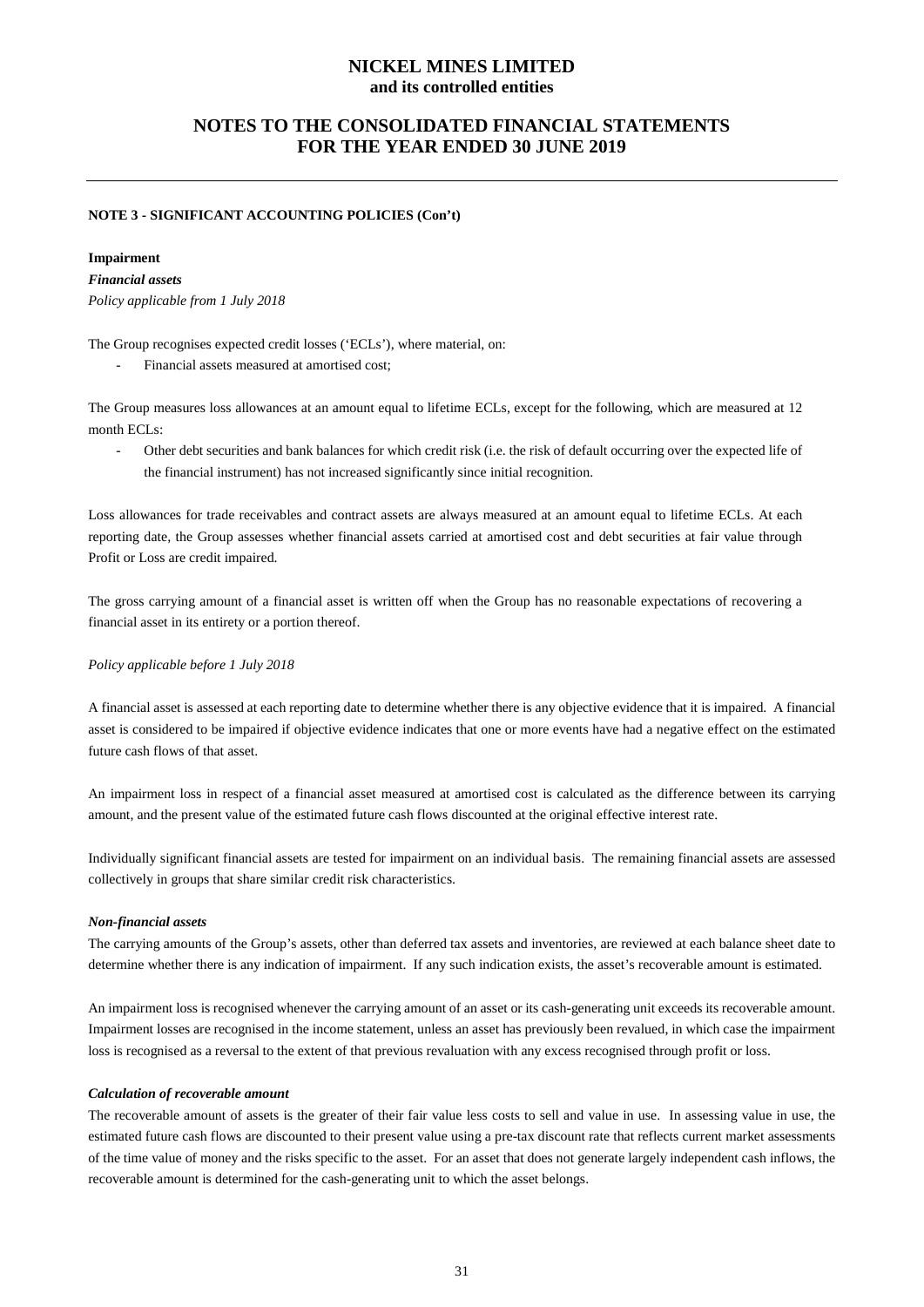## **NOTES TO THE CONSOLIDATED FINANCIAL STATEMENTS FOR THE YEAR ENDED 30 JUNE 2019**

#### **NOTE 3 - SIGNIFICANT ACCOUNTING POLICIES (Con't)**

**Impairment (Con't)**

#### *Reversals of impairment*

An impairment loss is reversed only to the extent that the asset's carrying amount does not exceed the carrying amount that would have been determined, net of depreciation or amortisation, if no impairment loss had been recognised.

#### **Share capital**

#### *Transaction costs*

Transaction costs of an equity transaction are accounted for as a deduction from equity, net of any related income tax benefit.

#### *Dividends*

Dividends are recognised as a liability in the period in which they are declared.

#### **Finance income and finance costs**

The Group's finance income and finance costs include:

- interest income:
- interest expense;
- dividend income;
- the foreign currency gain or loss on financial assets and financial liabilities; and
- the gain on the remeasurement to fair value of any pre-existing interest in an acquiree in a business combination.

Interest income or expense is recognised using the effective interest method. Dividend income is recognised in profit or loss on the date on which the Group's right to receive payment is established.

The 'effective interest rate' is the rate that exactly discounts estimated future cash payments or receipts through the expected life of the financial instrument to:

- the gross carrying amount of the financial asset; or
- the amortised cost of the financial liability.

In calculating interest income and expense, the effective interest rate is applied to the gross carrying amount of the asset (when the asset is not credit-impaired) or to the amortised cost of the liability. However, for financial assets that have become credit-impaired subsequent to initial recognition, interest income is calculated by applying the effective interest rate to the amortised cost of the financial asset. If the asset is no longer credit-impaired, then the calculation of interest income reverts to the gross basis.

#### **Borrowings**

Borrowings are initially recognised at fair value, net of transaction costs incurred. Borrowings are subsequently measured at amortised cost. Any difference between the proceeds (net of transaction costs) and the redemption amount is recognised in the income statement over the period of the borrowings using the effective interest method.

Borrowings are classified as current liabilities unless the Group has an unconditional right to defer settlement of the liability for at least 12 months after the balance sheet date.

Borrowing costs which are directly attributable to the Group's exploration and evaluation and development activities are capitalised in relation to qualifying assets.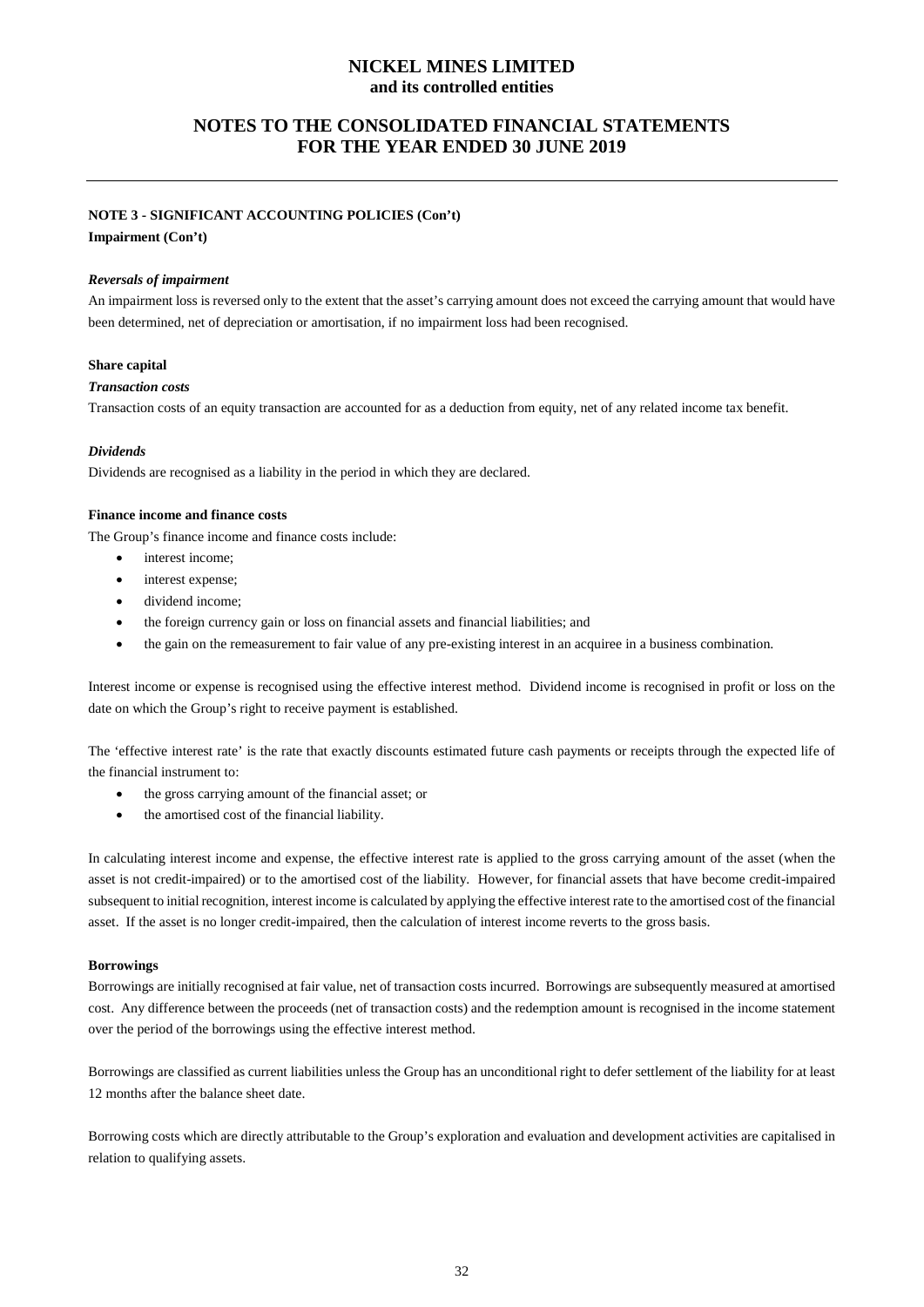## **NOTES TO THE CONSOLIDATED FINANCIAL STATEMENTS FOR THE YEAR ENDED 30 JUNE 2019**

## **NOTE 3 - SIGNIFICANT ACCOUNTING POLICIES (Con't)**

#### **Income tax**

Income tax on the income statement for the year comprises current and deferred tax. Income tax is recognised in the income statement except to the extent that it relates to items recognised directly in equity, in which case it is recognised in equity.

Current tax is the expected tax payable on the taxable income for the year, using tax rates enacted or substantially enacted at the balance sheet date, and any adjustment to tax payable in respect of previous years.

Deferred tax is provided using the balance sheet liability method, providing for temporary differences between the carrying amounts of assets and liabilities for financial reporting purposes and the amounts used for taxation purposes.

The following temporary differences are not provided for: The initial recognition of assets or liabilities that affect neither accounting nor taxable profit and differences relating to investments in subsidiaries to the extent that they will probably not reverse in the foreseeable future. The amount of deferred tax provided is based on the expected manner of realisation or settlement of the carrying amount of assets and liabilities, using tax rates enacted or substantively enacted at the balance sheet date.

A deferred tax asset is recognised only to the extent that it is probable that future taxable profits will be available against which the asset can be utilised. Deferred tax assets are reduced to the extent that it is no longer probable that the related tax benefit will be realised.

Additional income taxes that arise from the distribution of dividends are recognised at the same time as the liability to pay the related dividend.

#### **Goods and services tax**

Revenue, expenses and assets are recognised net of the amount of goods and services tax (GST), except where the amount of GST incurred is not recoverable from the taxation authority. In these circumstances, the GST is recognised as part of the cost of acquisition of the asset or as part of the expense.

Receivables and payables are stated with the amount of GST included. The net amount of GST recoverable from, or payable to, the Australian Taxation Office is included as a current asset or liability in the statement of financial position.

Cash flows are included in the statement of cash flows on a gross basis. The GST components of cash flows arising from investing and financing activities which are recoverable from, or payable to, the Australian Taxation Office are classified as operating cash flows.

#### **Employee benefits**

#### *Wages, salaries, annual leave, sick leave and non-monetary benefits*

Liabilities for employee benefits for wages, salaries, annual leave and sick leave that are expected to be settled within 12 months of the reporting date represent present obligations resulting from employees' services provided to reporting date, are calculated at undiscounted amounts based on remuneration wage and salary rates that the Group expects to pay as at reporting date including related on-costs, such as workers compensation insurance and payroll tax.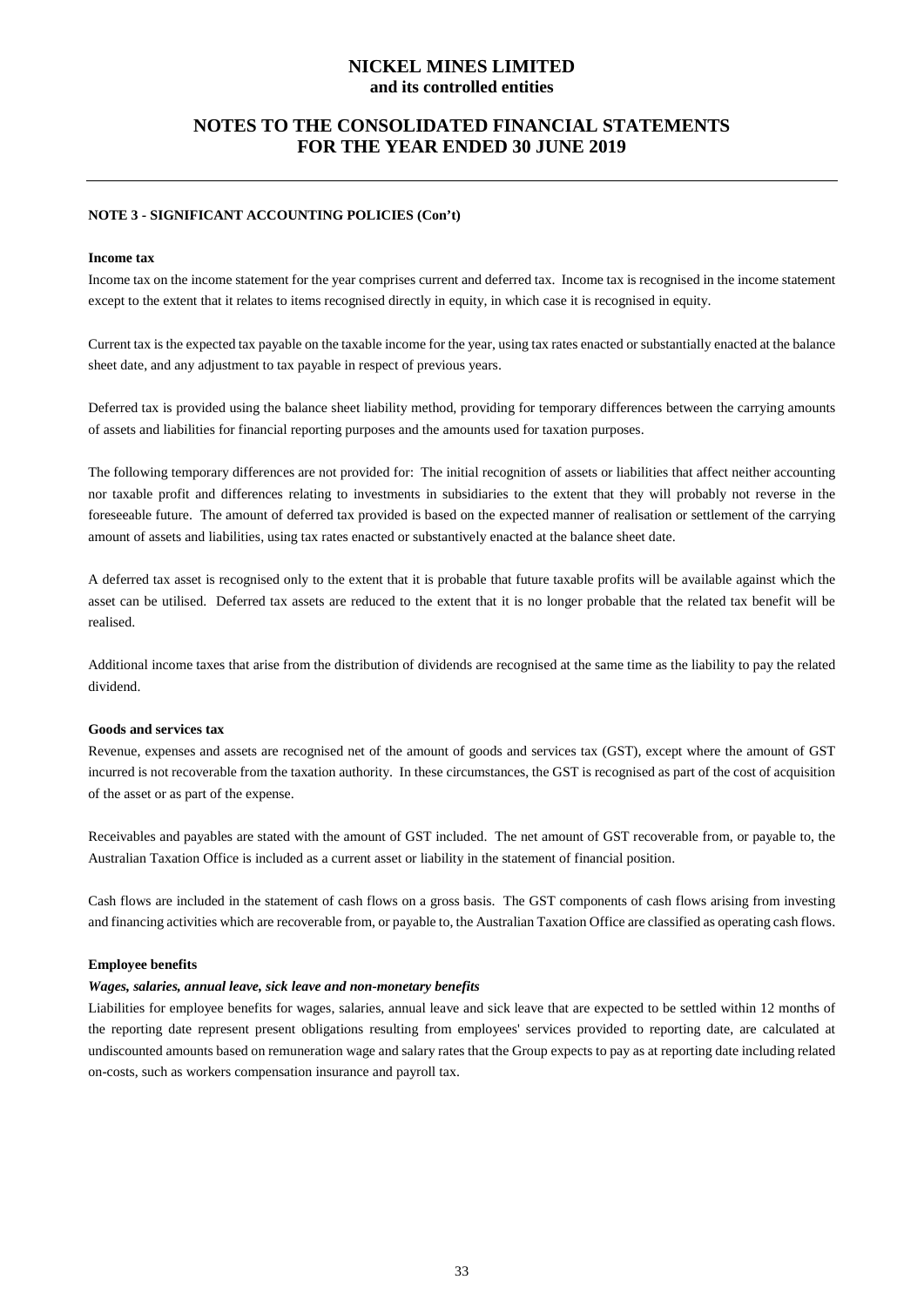## **NOTES TO THE CONSOLIDATED FINANCIAL STATEMENTS FOR THE YEAR ENDED 30 JUNE 2019**

#### **NOTE 3 - SIGNIFICANT ACCOUNTING POLICIES (Con't)**

#### **Inventories**

Inventories are measured at the lower of cost and net realisable value. The cost of inventories is based on average costs over the relevant period of production, and includes expenditure incurred in acquiring the inventories, production or conversion costs and other costs incurred in bringing them to their existing location and condition.

Net realisable value is the estimated selling price in the ordinary course of business, less the estimated costs of completion and selling expenses.

#### **Provisions**

A provision is recognised in the balance sheet when the Group has a present legal or constructive obligation as a result of a past event, and it is probable that an outflow of economic benefits will be required to settle the obligation. If the effect is material, provisions are determined by discounting the expected future cash flows at a pre-tax rate that reflects current market assessments of the time value of money and, when appropriate, the risks specific to the liability.

#### **Site restoration**

In accordance with the Group's environmental policy and applicable legal requirements, a provision for site restoration in respect of disturbed land, and the related expense, is recognised when the land is disturbed.

#### **Determination of fair values**

A number of the Group's accounting policies and disclosures require the determination of fair value, for both financial and nonfinancial assets and liabilities. Fair values have been determined for measurement and/or disclosure purposes based on the following methods. Where applicable, further information about the assumptions made in determining fair values is disclosed in the notes specific to that asset or liability.

#### *Liabilities classified at fair value through profit or loss*

The fair value of those convertible notes that are measured at fair value through profit or loss have been measured with reference to the terms of the Convertible Loan Facility Agreement using a valuation technique that considers inputs that include risk adjusted discount factor, probability of achieving IPO and US treasury bond rate.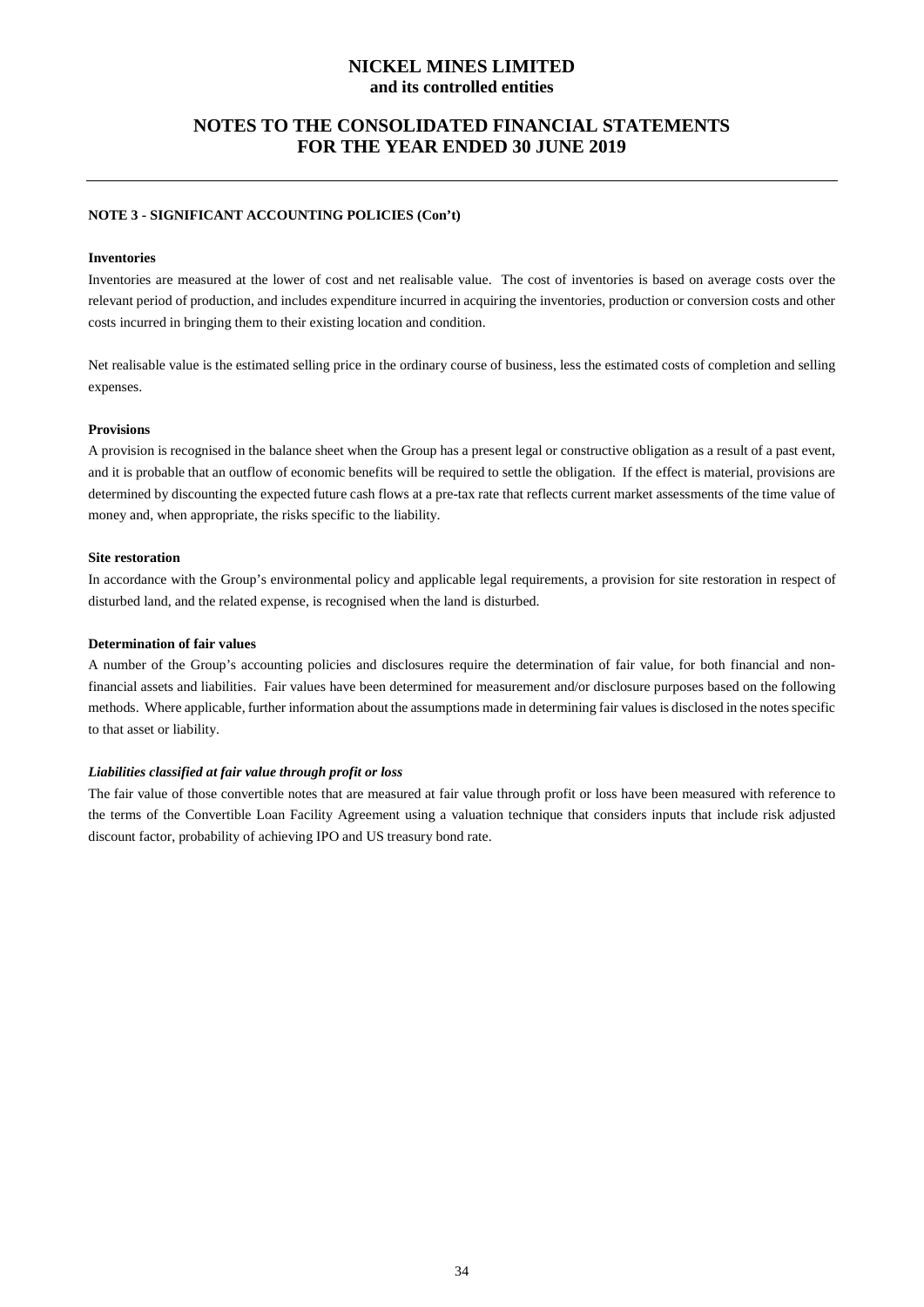## **NOTES TO THE CONSOLIDATED FINANCIAL STATEMENTS FOR THE YEAR ENDED 30 JUNE 2019**

#### **NOTE 3 - SIGNIFICANT ACCOUNTING POLICIES (Con't)**

#### **Exploration, evaluation and development expenditure**

Exploration and evaluation costs, including the costs of acquiring licences, are capitalised at cost or fair value, as exploration and evaluation assets on an area of interest basis. Costs incurred before the Group has obtained the legal rights to explore an area are recognised in the statement of comprehensive income.

Exploration and evaluation assets are only recognised if the rights of the area of interest are current and either:

- the expenditures are expected to be recouped through successful development and exploitation of the area of interest; or
- activities in the area of interest have not at the reporting date, reached a stage which permits a reasonable assessment of the existence or other wise of economically recoverable reserves and active and significant operations in, or in relation to, the area of interest are continuing.

Exploration and evaluation assets are assessed for impairment if sufficient data exists to determine technical feasibility and commercial viability and facts and circumstances suggest that the carrying amount exceeds the recoverable amount. For the purposes of impairment testing, exploration and evaluation assets are allocated to cash-generating units to which the exploration activity relates. The cash generating unit shall not be larger than the area of interest.

Once the technical feasibility and commercial viability of the extraction of mineral resources in an area of interest are demonstrable, exploration and evaluation assets attributable to that area of interest are first tested for impairment and then reclassified from exploration and evaluation expenditure to mining property and development assets within property, plant and equipment.

## **Financial instruments**

#### *Non-derivative financial assets*

The Group initially recognises loans and receivables on the date that they are originated. All other financial assets (including assets designated at fair value through profit or loss) are recognised initially on the trade date at which the Group becomes a party to the contractual provisions of the instrument.

The Group derecognises a financial asset when the contractual rights to the cash flows from the asset expire, or it transfers the rights to receive the contractual cash flows on the financial asset in a transaction in which substantially all the risks and rewards of ownership of the financial asset are transferred. Any interest in such transferred financial assets that is created or retained by the Group is recognised as a separate asset or liability.

Financial assets and liabilities are offset and the net amount presented in the Statement of Financial Position when, and only when, the Group has a legal right to offset the amounts and intends either to settle them on a net basis or to realise the asset and settle the liability simultaneously.

#### *Classification and subsequent measurement – Policy applicable from 1 July 2018*

On initial recognition, a financial asset is classified as measured at:

- amortised cost:
- fair value through other comprehensive income (FVOCI) equity investment; or
- fair value through profit or loss (FVTPL).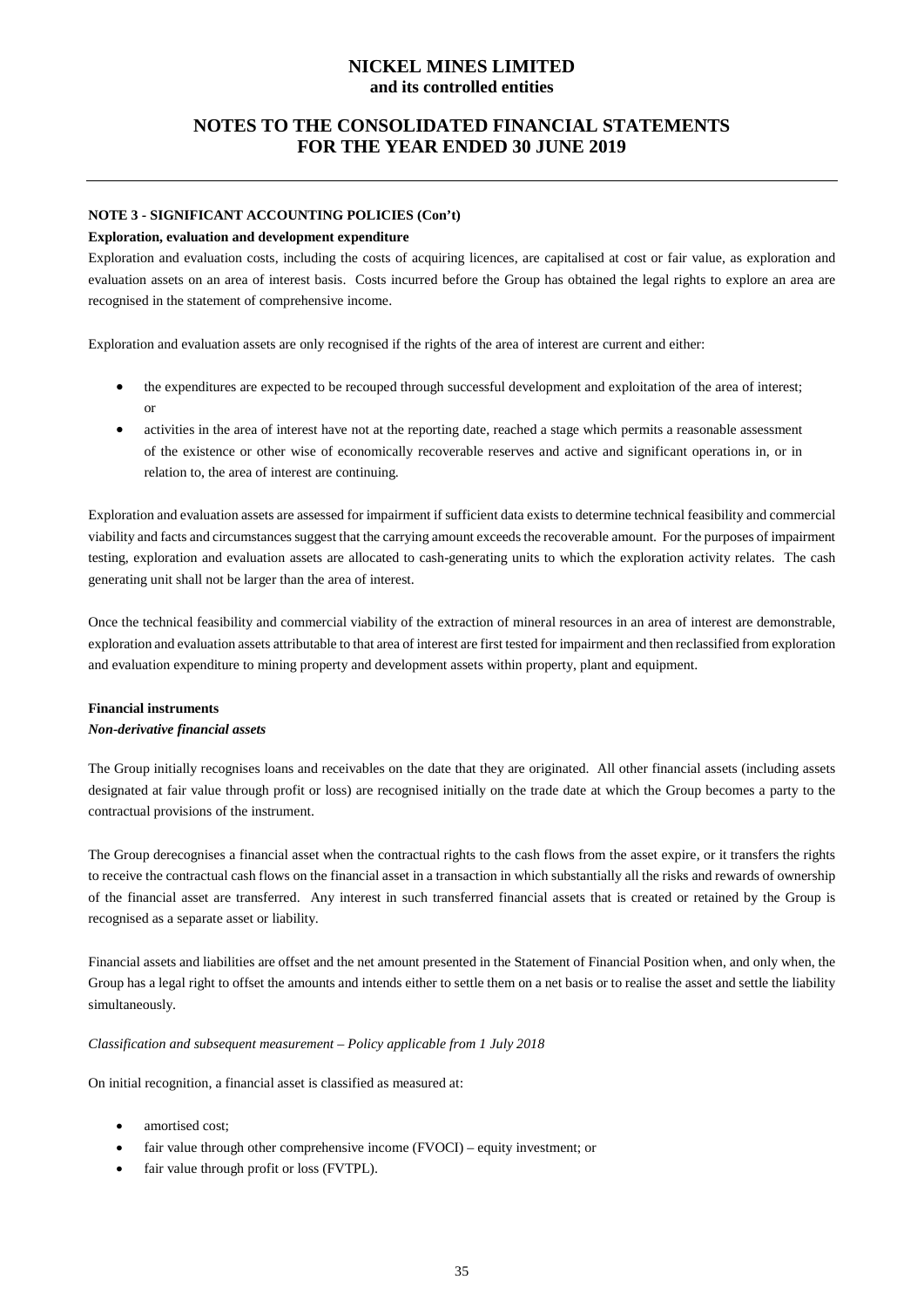## **NOTES TO THE CONSOLIDATED FINANCIAL STATEMENTS FOR THE YEAR ENDED 30 JUNE 2019**

## **NOTE 3 - SIGNIFICANT ACCOUNTING POLICIES (Con't)**

#### **Financial instruments (Con't)**

Financial assets are not reclassified subsequent to their initial recognition unless the Company changes its business model for managing financial assets, in which case all affected financial assets are reclassified on the first day of the first reporting period following the change in the business model.

A financial asset is measured at amortised cost if it meets both the following conditions and is not designated as fair value through profit or loss if:

- it is held within a business model whose objective is to hold assets to collect contractual cash flows; and
- its contractual terms give rise on specified dates to cash flows that are solely payments of principal and interest on the principal amount outstanding.

On initial recognition of an equity investment that is not held for trading, the Company may irrevocably elect to present subsequent changes in the investment's fair value through other comprehensive income. This election is made on an investment-by-investment basis.

All financial assets not classified as measured at amortised cost or fair value through other comprehensive income as described above are measured at fair value through profit or loss. This includes all derivative financial assets. On initial recognition, the Company may irrevocably designate a financial asset that otherwise meets the requirements to be measured at amortised cost or at fair value through other comprehensive income as at fair value through profit or loss if doing so eliminates or significantly reduces an accounting mismatch that would otherwise arise.

| Subsequent measurement and gains and losses - Policy applicable from 1 July 2018 |  |  |  |
|----------------------------------------------------------------------------------|--|--|--|
|----------------------------------------------------------------------------------|--|--|--|

| <b>Financial assets at</b><br>amortised cost | These assets are subsequently measured at amortised cost using the effective interest method. The<br>amortised cost is reduced by impairment losses. Interest income, foreign exchange gains and losses<br>and impairment are recognised in profit or loss. Any gain or loss on derecognition is recognised<br>in profit or loss.  |
|----------------------------------------------|------------------------------------------------------------------------------------------------------------------------------------------------------------------------------------------------------------------------------------------------------------------------------------------------------------------------------------|
| <b>Equity instruments at</b><br><b>FVOCI</b> | These assets are subsequently measured at fair value. Dividends are recognised as income in profit<br>or loss unless the dividend clearly represents a recovery of part of the cost of the investment. Other<br>net gains and losses are recognised in other comprehensive income and are never reclassified to<br>profit or loss. |
| <b>Financial assets at FVTPL</b>             | These assets are subsequently measured at fair value. Net gains and losses, including any interest<br>or dividend income, are recognised in profit or loss.                                                                                                                                                                        |

Prior to 1 July 2018, the Group classified its financial assets into the following categories:

#### *Financial assets at fair value through profit or loss*

Financial assets at fair value through profit or loss are financial assets held for trading. A financial asset is classified in this category if acquired principally for the purpose of selling in the short term. Derivatives are classified as held for trading unless they are designated as hedges. Assets in this category are classified as current assets if they are expected to be settled within 12 months; otherwise they are classified as non-current. Financial assets at fair value through profit or loss are measured at fair value and changes therein, which take into account any dividend income, are recognised in profit or loss.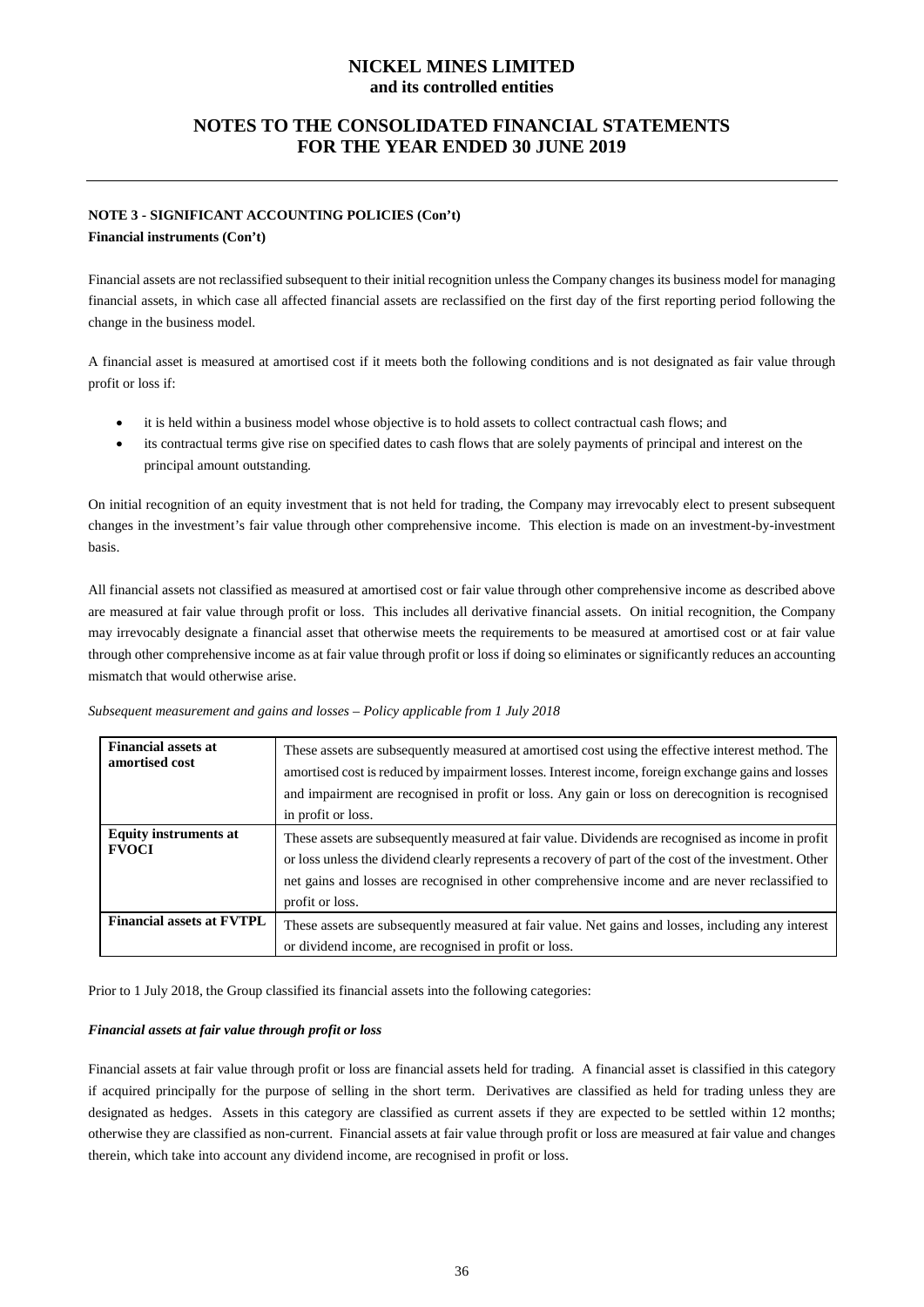## **NOTES TO THE CONSOLIDATED FINANCIAL STATEMENTS FOR THE YEAR ENDED 30 JUNE 2019**

## **NOTE 3 - SIGNIFICANT ACCOUNTING POLICIES (Con't)**

**Financial instruments (Con't)**

#### *Loans and receivables*

Loans and receivables are non-derivative financial assets with fixed or determinable payments that are not quoted in an active market. Such assets are recognised at fair value plus any directly attributable transaction costs. Subsequent to initial recognition, loans and receivables are measured at amortised cost using the effective interest method, less any impairment losses. They are included in current assets, except for those with maturities greater than 12 months after the reporting period, which are classified as non-current assets. Loans and receivables comprise cash and cash equivalents and trade and other receivables.

#### *Available-for-sale financial assets*

The Group's investments in equity securities are classified as available-for-sale financial assets. Available-for-sale financial assets are non-derivative financial assets that are designated as available-for-sale or are not classified in any of the above categories of financial assets. Available-for-sale financial assets are recognised initially at fair value plus any directly attributable transaction costs. Subsequent to initial recognition, they are measured at fair value and changes therein, other than impairment losses, are recognised in other comprehensive income and presented in the fair value reserve in equity. When an investment is derecognised, the cumulative gain or loss is reclassified to profit or loss.

#### *Non-derivative financial liabilities*

The Group initially recognises debt securities issued and subordinated liabilities on the date that they are originated. All other financial liabilities are recognised initially on the trade date, which is the date that the Group becomes a party to the contractual provisions of the instrument.

The Group derecognises a financial liability when its contractual obligations are discharged, cancelled or expire.

#### *Liabilities classified at fair value through profit or loss*

When a convertible note is identified to contain an embedded derivative that meets the definition of a liability, the whole contract is measured and accounted for at fair value through profit or loss, unless the derivative is able to be measured reliably, in which case it is separated from the host contract and accounted for separately at fair value through profit or loss.

Any gains or losses arising on the instrument upon fair valuing at inception are not immediately recognised as a gain or loss in profit or loss, but are instead deferred and recognised as a gain or loss in profit or loss on a systematic basis over the life of the instrument. Any subsequent movement in the fair value of financial instruments that are carried at fair value through profit or loss are recognised directly in profit or loss within finance expenses.

Transaction costs of financial liabilities that are carried at fair value through profit or loss are expensed in profit or loss.

#### **Changes in significant accounting policies**

The Group has initially applied AASB 15 (see A below) and AASB 9 (see B below) from 1 July 2018. A number of other new standards are also effective from 1 July 2018 but they do not have a material effect on the Group's financial statements.

Due to the transition methods chosen by the Group in applying these standards, comparative information through these financial statements has not been restated to reflect the requirements of the new standards. The effect of initially applying these standards has not had a material impact on the financial report.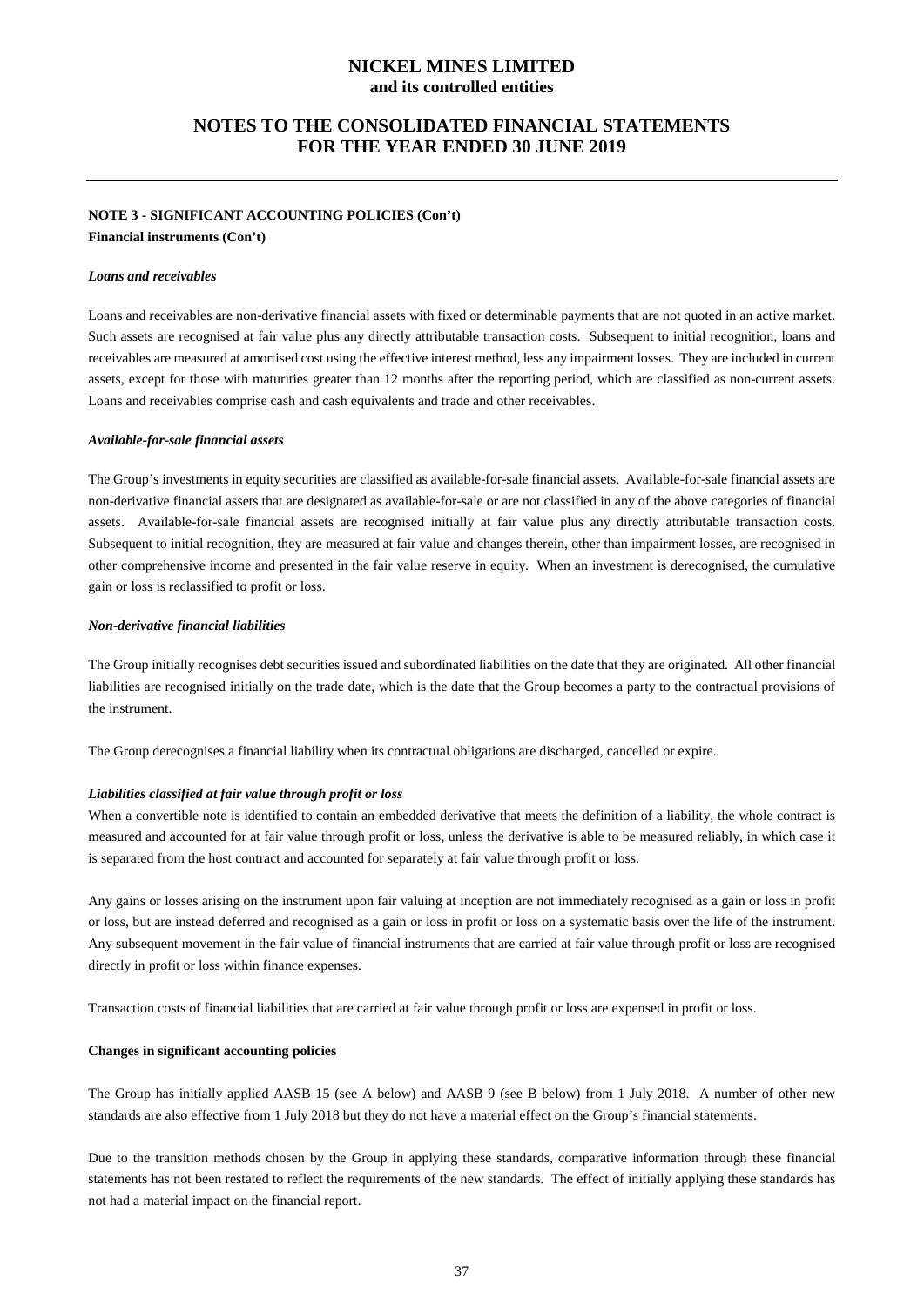## **NOTES TO THE CONSOLIDATED FINANCIAL STATEMENTS FOR THE YEAR ENDED 30 JUNE 2019**

## **NOTE 3 - SIGNIFICANT ACCOUNTING POLICIES (Con't) Changes in significant accounting policies (Con't)**

#### **A. AASB 15** *Revenue from Contracts with Customers*

AASB 15 establishes a comprehensive framework for determining whether, how much and when revenue is recognised. It replaces AASB 118 *Revenue* and related interpretations. Under AASB 15, revenue is recognised when a customer obtains control of the goods or services. Determining the timing of the transfer of control – at a point in time or over time – requires judgement.

The Group has adopted AASB 15 using the cumulative effect method (without practical expedients), with the effect of initially applying this standard recognised at the date of the initial application (1 July 2018). Accordingly, the information presented for 2018 has not been restated and has been presented as previously reported, under AASB 118. Additionally, the disclosure requirements in AASB 15 have not generally been applied to comparative information.

AASB 15 did not have a significant impact on the Group's accounting policies with respect to nickel ore and nickel pig iron sales.

For additional information about the Group's accounting policies relating to revenue recognition, refer to the Financial Instruments Accounting Policy note.

#### **B. AASB 9** *Financial Instruments*

AASB 9 sets out requirements for recognising and measuring financial assets, financial liabilities and some contracts to buy or sell non-financial items. This standard replaces AASB 139 Financial Instruments: Recognition and Measurement.

#### *i. Classification and measurement of financial assets and financial liabilities*

AASB 9 contains three principal classification categories for financial assets: measured at amortised cost, FVOCI and FVTPL. The classification of financial assets under AASB 9 is generally based on the business model in which a financial asset is managed and its contractual cash flow characteristics. AASB 9 eliminates the previous AASB 139 categories of held to maturity, loans and receivables and available for sale. Under AASB 9, derivatives embedded in contracts where the host is a financial asset in the scope of the standard are never separated. Instead, the hybrid financial instrument as a whole is assessed for classification.

AASB 9 largely retains the existing requirements in AASB 139 for the classification and measurement of financial liabilities. The adoption of AASB 9 has not had a significant effect on the Group's accounting policies related to financial liabilities.

For an explanation of how the Group classifies and measures financial instruments and accounts for related gains and losses under AASB 9, refer to the Financial Instruments Accounting Policy note.

#### *i. Impairment of financial assets*

AASB 9 replaces the 'incurred loss' model in AASB 139 with an 'expected credit loss' (ECL) model. The new impairment model applies to financial assets measured at amortised costs, contract assets and debt instruments at FVOCI, but not to investments in equity instruments. Under AASB 9, credit losses are recognised earlier than under AASB 139.

For assets in the scope of the AASB 9 impairment model, impairment losses are generally expected to increase and become more volatile. The Group has determined that the application of AASB 9's impairment requirements at 1 July 2018 has not resulted in additional allowance for impairment.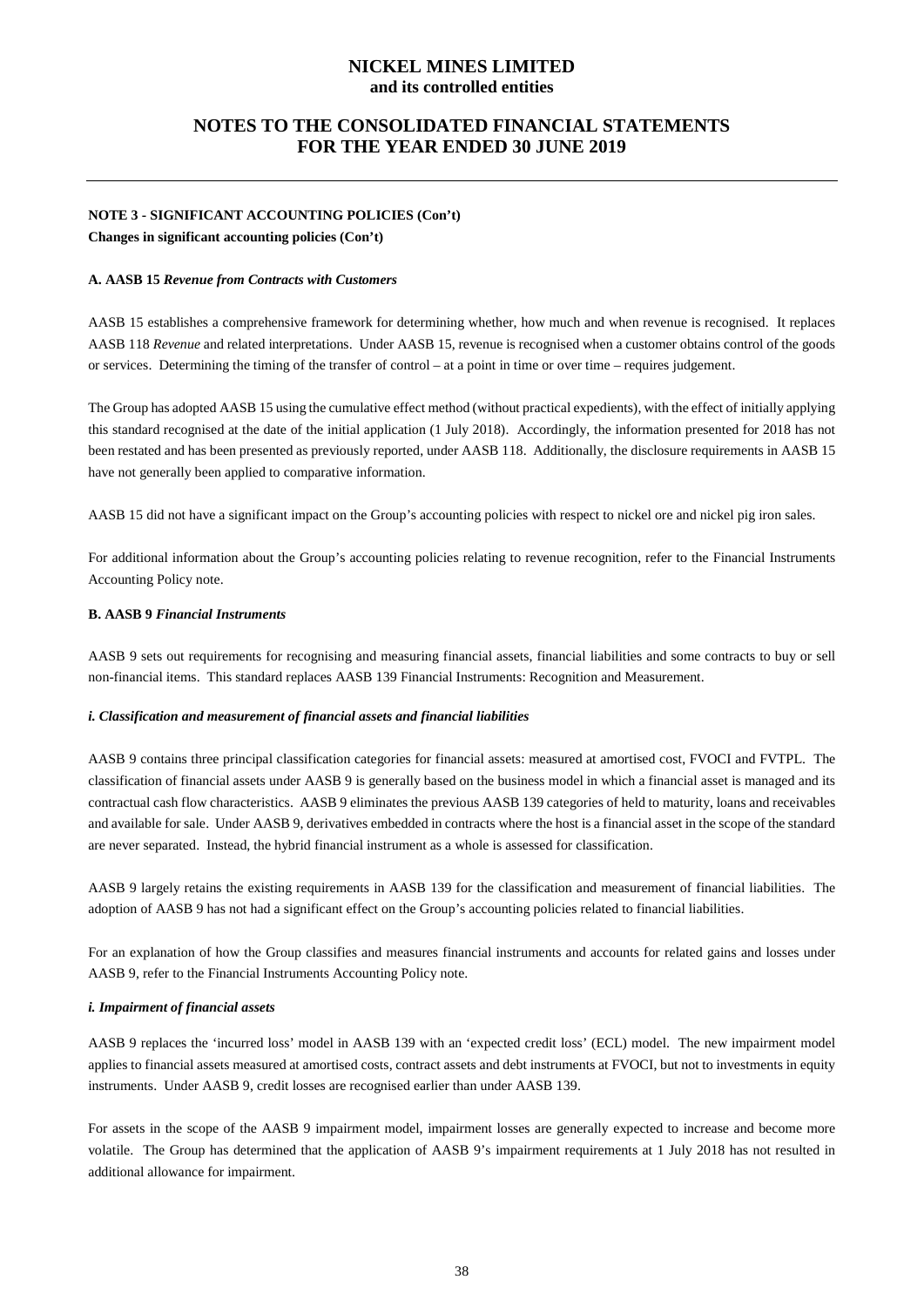## **NOTES TO THE CONSOLIDATED FINANCIAL STATEMENTS FOR THE YEAR ENDED 30 JUNE 2019**

## **NOTE 3 - SIGNIFICANT ACCOUNTING POLICIES (Con't) New standards and interpretations not yet adopted**

New standards, amendments to standards and interpretations are effective for annual periods beginning after 1 July 2019, and have not been applied in preparing these consolidated financial statements. Those which may be relevant to the Group are set out below. The Group does not plan to adopt these standards early. *AASB 16 Leases*

AASB 16 replaces existing leases guidance, including AASB 17 Leases. The standard is effective for annual periods beginning on or after 1 January 2019. Early adoption is permitted for entities that apply AASB 15 at or before the date of initial application of AASB 16.

AASB 16 introduces a single, on-balance sheet lease accounting model for lessees. A lessee recognises a right-of-use asset representing its right to use the underlying asset and a lease liability representing its obligation to make lease payments. There are recognition exemptions for short-term leases and leases of low-value items. Lessor accounting remains similar to the current standard – i.e. lessors continue to classify leases as finance or operating leases.

The Group has not yet competed a detailed assessment of the potential impact of applying AASB 16 on the financial statements.

|                                              | 2019      | 2018    |
|----------------------------------------------|-----------|---------|
|                                              | \$        | \$      |
| <b>NOTE 4 - OTHER EXPENSES</b>               |           |         |
| Audit fees – KPMG audit of financial reports | 246,234   | 88,767  |
| IPO related fees - KPMG                      | 11,536    | 43,429  |
| Travel                                       | 252,467   | 91,790  |
| Legal fees                                   | 523,706   | 378,687 |
| Tax charges                                  | 88,855    | 23,540  |
|                                              | 1,122,798 | 626,213 |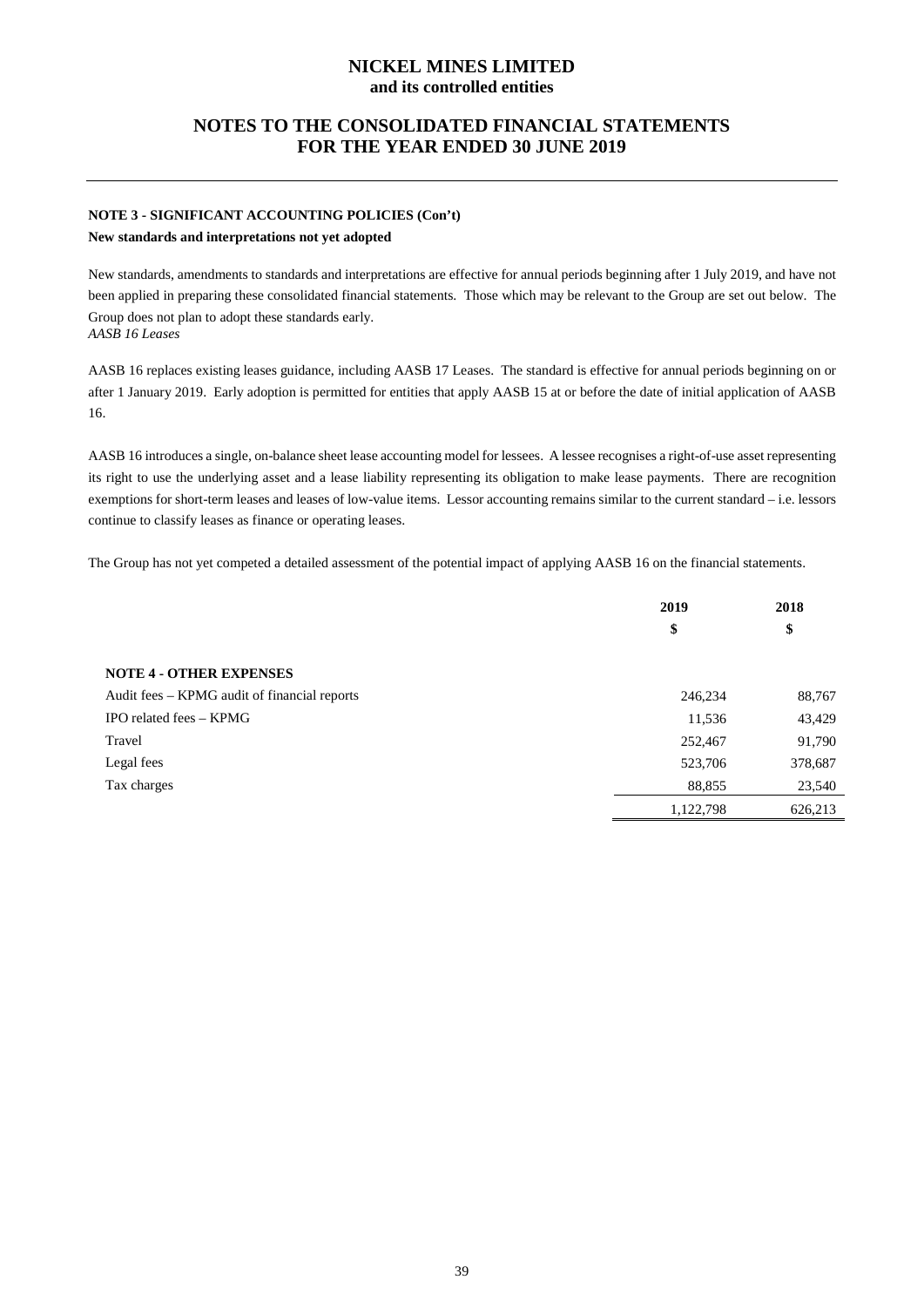## **NOTES TO THE CONSOLIDATED FINANCIAL STATEMENTS FOR THE YEAR ENDED 30 JUNE 2019**

|                                                                 | 2019          | 2018       |
|-----------------------------------------------------------------|---------------|------------|
|                                                                 | \$            | \$         |
| <b>NOTE 5 - FINANCIAL INCOME AND FINANCE EXPENSE</b>            |               |            |
| Interest income                                                 | 249,933       | 55,677     |
| Interest expense                                                | (35, 925)     | (315, 813) |
| Loss on extinguishing liabilities                               |               | (602, 881) |
| Net change in fair value of financial liabilities at fair value |               | (407, 782) |
| Net change in fair value of investment in associate             | 57,337,499(1) |            |
| Foreign exchange gain                                           | 728,484       | 620,213    |
|                                                                 | 58,279,991    | (650, 586) |
| (1)<br>See note 15 for further details.                         |               |            |
| <b>NOTE 6 - TRADE AND OTHER RECEIVABLES</b>                     |               |            |
| GST/VAT receivable                                              | 58,612        | 11,291     |
| Trade receivables                                               | 43,607,804    | 367,662    |
| Other                                                           |               | 8,459      |
|                                                                 | 43,666,416    | 387,412    |
| <b>NOTE 7 - OTHER ASSETS</b>                                    |               |            |
| Current                                                         |               |            |
| Prepayments - IPO Costs                                         |               | 483,451    |
| Prepayments - other                                             | 1,623,187     | 268,221    |
| Security deposit                                                |               | 8,002      |
| Loan to equity accounted investee                               | 1,709,633     |            |
| Other                                                           | 3,284,810     | 8,969      |
|                                                                 | 6,617,630     | 768,643    |
|                                                                 |               |            |

In May 2019, the Company provided a \$1.7 million working capital loan to an associate, Ranger Nickel during the commissioning phase. Interest is charged at a rate of 6% p.a. and the balance is expected to be repaid within 12 months.

| Non-current |           |                          |
|-------------|-----------|--------------------------|
| Prepayments | 4,059,223 | $\overline{\phantom{0}}$ |
| Other       | 399,849   | 242,045                  |
|             | 4,459,072 | 242,045                  |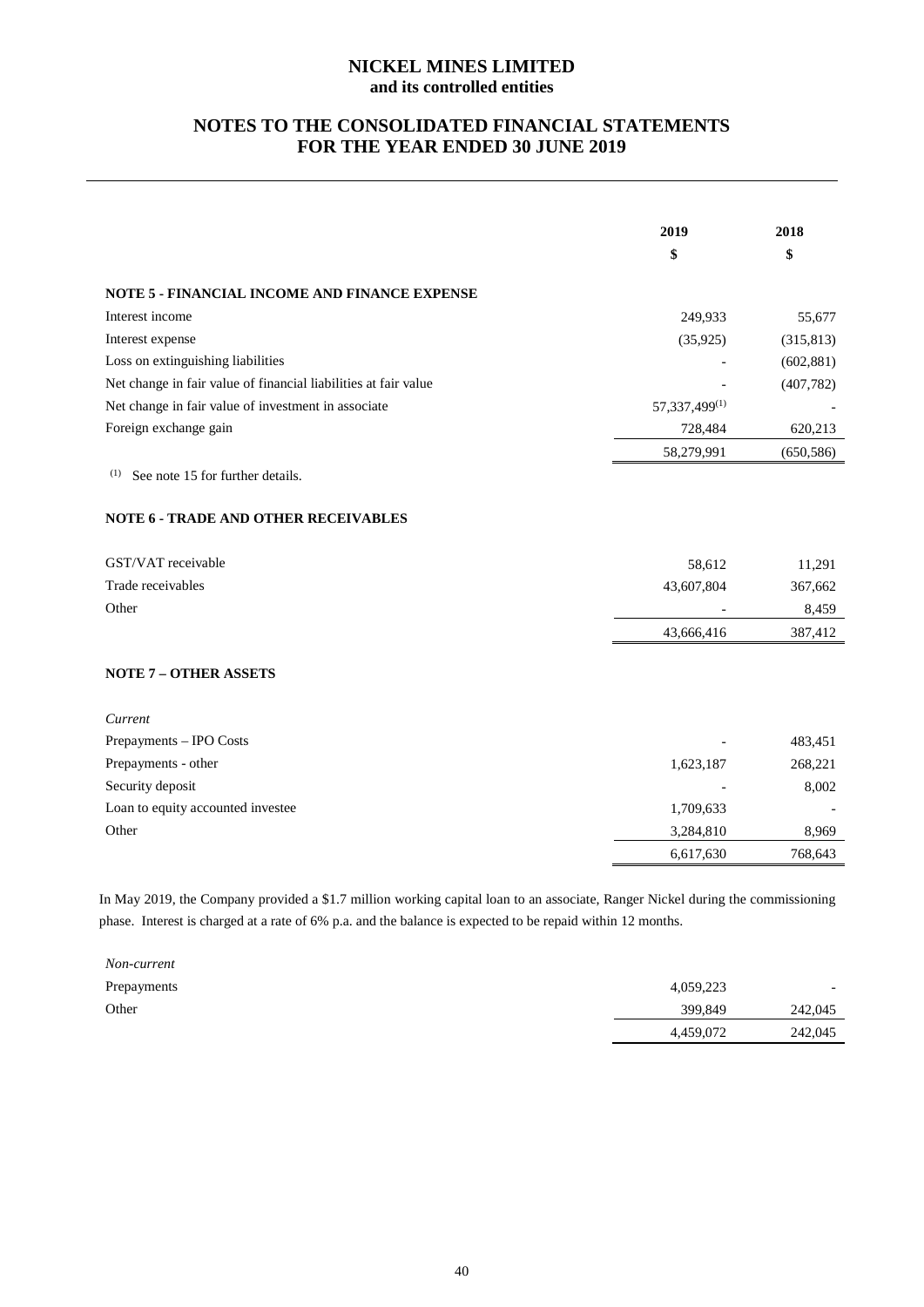## **NOTES TO THE CONSOLIDATED FINANCIAL STATEMENTS FOR THE YEAR ENDED 30 JUNE 2019**

|                                                                       | 2019<br>\$   | 2018<br>\$  |
|-----------------------------------------------------------------------|--------------|-------------|
| <b>NOTE 8 - INCOME TAX EXPENSE</b>                                    |              |             |
| Profit/(loss) before $tax$ – continuing operations                    | 71,893,216   | (2,270,572) |
| Prima facie income tax expense/(benefit) at the Australian tax rate   |              |             |
| of 30% (2018: 30%)                                                    | 21,567,965   | (681, 172)  |
| Increase in income tax expense/(benefit) due to:                      |              |             |
| - Effect of tax rates in foreign jurisdictions                        | (38,043)     | (136,976)   |
| - Non-deductible expenses/(non-assessable income)                     | (20,709,711) | 1,632,739   |
| - Effect of deferred tax assets for tax losses not brought to account | 64,764       | (42,686)    |
| - Effect of net deferred tax assets not brought to account            | (889, 085)   | (32, 882)   |
| - Effect of foreign currency conversion                               | 70,898       | (82,762)    |
| Income tax expense/(benefit) - current and deferred                   | 66,788       | 656,261     |
| Deferred tax assets/(liabilities) have been recognised in             |              |             |
| respect of the following items:                                       |              |             |
| DTL net deductible temporary differences                              | 29,391,174   |             |
| Net                                                                   | 29,391,174   |             |
| Deferred tax assets have not been recognised in respect of the        |              |             |
| following items:                                                      |              |             |
| Deductible temporary differences (net)                                | 2,229,539    | (26,609)    |
| Tax losses                                                            | 719,898      | 760,707     |
| Net                                                                   | 2,949,437    | 734,098     |

The deductible temporary differences and tax losses do not expire under the current tax legislation. Deferred tax assets have not been recognised in respect of these items because it is not probable that future taxable profit will be available against which the Company can utilise the benefits of the deferred tax asset. The Company does not have any franking credits.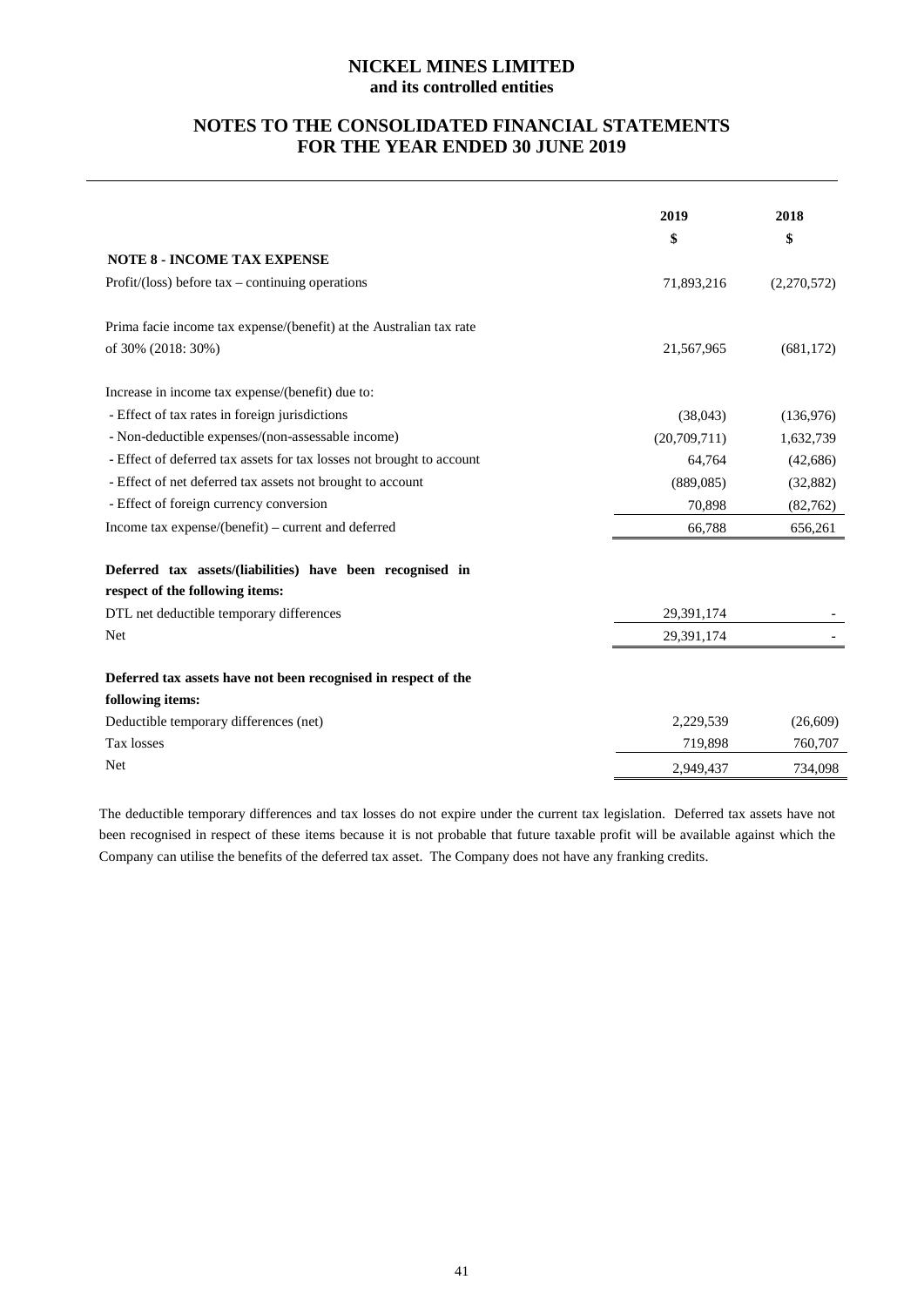## **NOTES TO THE CONSOLIDATED FINANCIAL STATEMENTS FOR THE YEAR ENDED 30 JUNE 2019**

|                                                                              | 2019              | 2018              |
|------------------------------------------------------------------------------|-------------------|-------------------|
|                                                                              | \$                | \$                |
| NOTE 9 - PROFIT/(LOSS) PER SHARE                                             |                   |                   |
| Basic and diluted profit/(loss) per share have been calculated using:        |                   |                   |
| Net profit/(loss) for the year attributable to equity holders of the Company | 65,525,988        | (3,311,526)       |
|                                                                              | $No$ of<br>shares | $No$ of<br>shares |
| Weighted average number of ordinary shares (basic and diluted)               |                   |                   |
| Issued ordinary shares at the beginning of the year                          | 808,482,230       | 317,330,516       |
| - Effect of shares issued on 22 December 2017                                |                   | 43,011,718        |
| - Effect of shares issued on 28 December 2017                                |                   | 15,294,233        |
| - Effect of shares issued on 11 January 2018                                 |                   | 13,624,425        |
| - Effect of shares issued on 30 January 2018                                 |                   | 4,148,352         |
| - Effect of shares issued on 31 January 2018                                 |                   | 6,796,291         |
| - Effect of shares issued on 26 March 2018                                   |                   | 1,648,352         |
| - Effect of shares issued on 18 April 2018                                   |                   | 31,180,898        |
| - Effect of shares issued on 26 April 2018                                   |                   | 28,768,277        |
| - Effect of shares issued on 14 August 2018                                  | 509,462,325       |                   |
| - Effect of shares issued on 13 June 2019                                    | 6,421,703         |                   |
| Weighted average number of shares at the end of the year                     | 1,324,366,258     | 461,803,062       |
| <b>NOTE 10 - INVENTORY</b>                                                   |                   |                   |
| Inventory - ore stockpiles                                                   | 714,190           | 588,843           |
| Inventory – NPI production raw materials                                     | 8,203,284         |                   |
|                                                                              | 8,917,474         | 588,843           |

During the year, the Group provided nickel ore to PT Indonesia Tsingshan Stainless Steel ('ITSS'), an Indonesian Tsingshan group company, under an offtake agreement signed in October 2017 with ITSS guaranteeing to take supply of 50,000 wmt per month until 31 December 2018, with a cut-off grade of 1.60% nickel. In January 2019, the Group commenced supplying ore to the Company's 60% owned subsidiary PT Hengjaya Nickel Industry ('Hengjaya Nickel'), under an offtake agreement to supply 50,000 wmt per month in anticipation of the commencement of NPI production at Hengjaya Nickel.

Inventories are measured at the lower of cost and net realisable value. The cost of goods for the year ended 30 June 2019 totalling \$43,346,515 (2018: \$10,438,886) included employee expenses of \$1,427,741 (2018: \$1,132,787).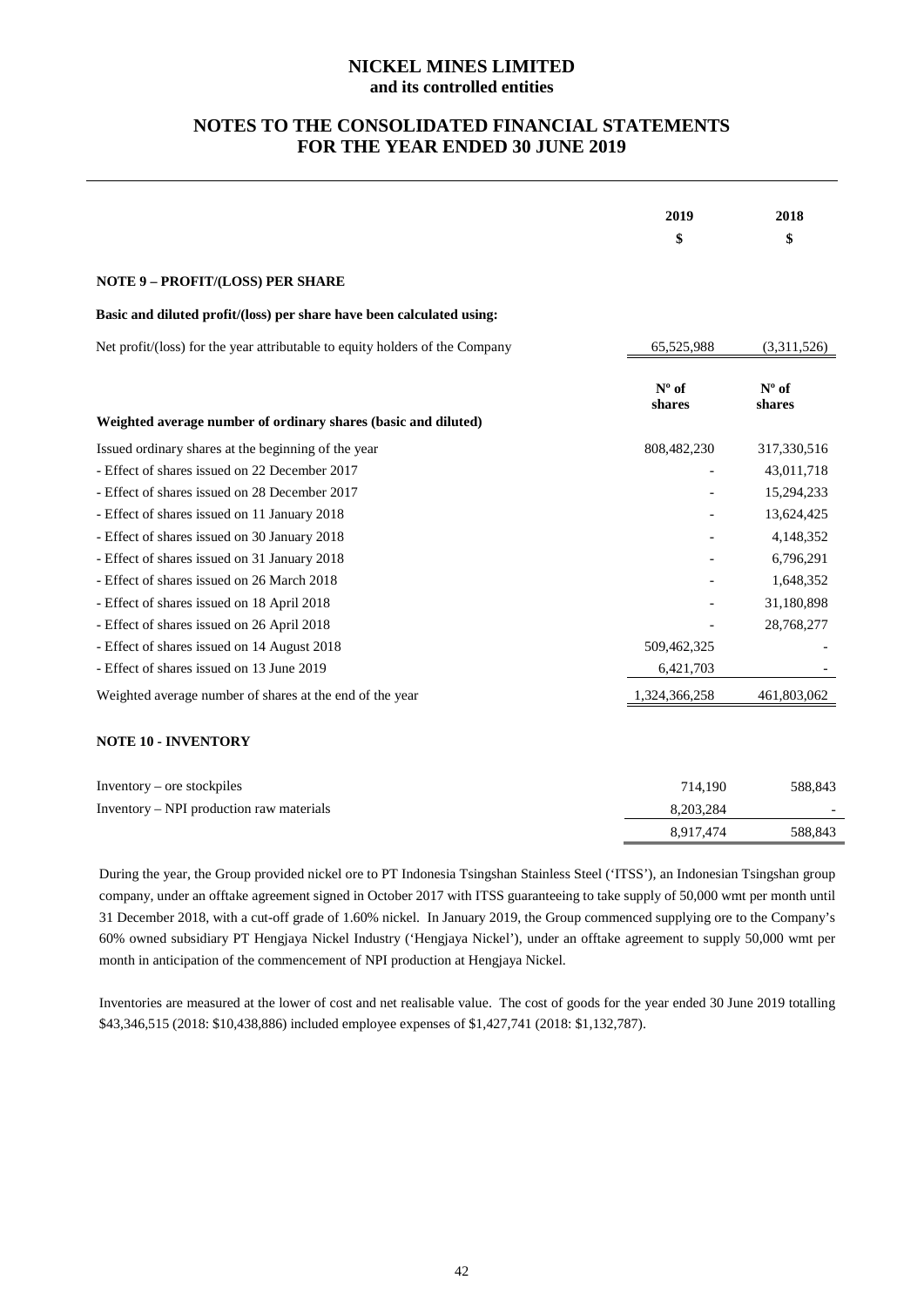## **NOTES TO THE CONSOLIDATED FINANCIAL STATEMENTS FOR THE YEAR ENDED 30 JUNE 2019**

|                                         | 2019        | 2018       |
|-----------------------------------------|-------------|------------|
| NOTE 11 - PROPERTY, PLANT AND EQUIPMENT | \$          | \$         |
|                                         |             |            |
| <b>Furniture and fittings</b>           |             |            |
| Furniture and fittings - cost           | 69,911      | 37,541     |
| Accumulated depreciation                | (46, 127)   | (34, 826)  |
| Net book value                          | 23,784      | 2,715      |
| Mine infrastructure assets              |             |            |
| Mine infrastructure assets – cost       | 3,526,044   | 2,404,029  |
| Accumulated depreciation                | (1,166,887) | (705, 194) |
| Net book value                          | 2,359,157   | 1,698,835  |
| <b>Buildings</b>                        |             |            |
| Buildings - cost                        | 30,657,609  | 250,682    |
| Accumulated depreciation                | (602, 563)  | (64, 623)  |
| Net book value                          | 30,055,046  | 186,059    |
| <b>Mining properties</b>                |             |            |
| Mining properties - cost                | 27,836,972  | 24,996,168 |
| Accumulated amortisation                | (1,572,159) | (553, 855) |
| Net book value                          | 26,264,813  | 24,442,313 |
| Office equipment                        |             |            |
| Office equipment - cost                 | 619,248     | 288,485    |
| Accumulated depreciation                | (269, 485)  | (168, 726) |
| Net book value                          | 349,763     | 119,759    |
| <b>Plant and machinery</b>              |             |            |
| Plant and machinery - cost              | 286,026,881 | 661,949    |
| Accumulated depreciation                | (5,313,393) | (629, 730) |
| Net book value                          | 280,713,488 | 32,219     |
| <b>Motor vehicles</b>                   |             |            |
| Motor vehicles - cost                   | 348,838     | 147,367    |
| Accumulated depreciation                | (24, 395)   | (1,633)    |
| Net book value                          | 324,443     | 145,734    |
| Total property, plant and equipment     | 340,090,494 | 26,627,634 |

## **Impairment**

After consideration of both internal and external factors, the Directors believe that no indicators of impairment existed at 30 June 2019 and have therefore not completed an impairment assessment over the carrying value of the Group's property, plant and equipment assets at 30 June 2019.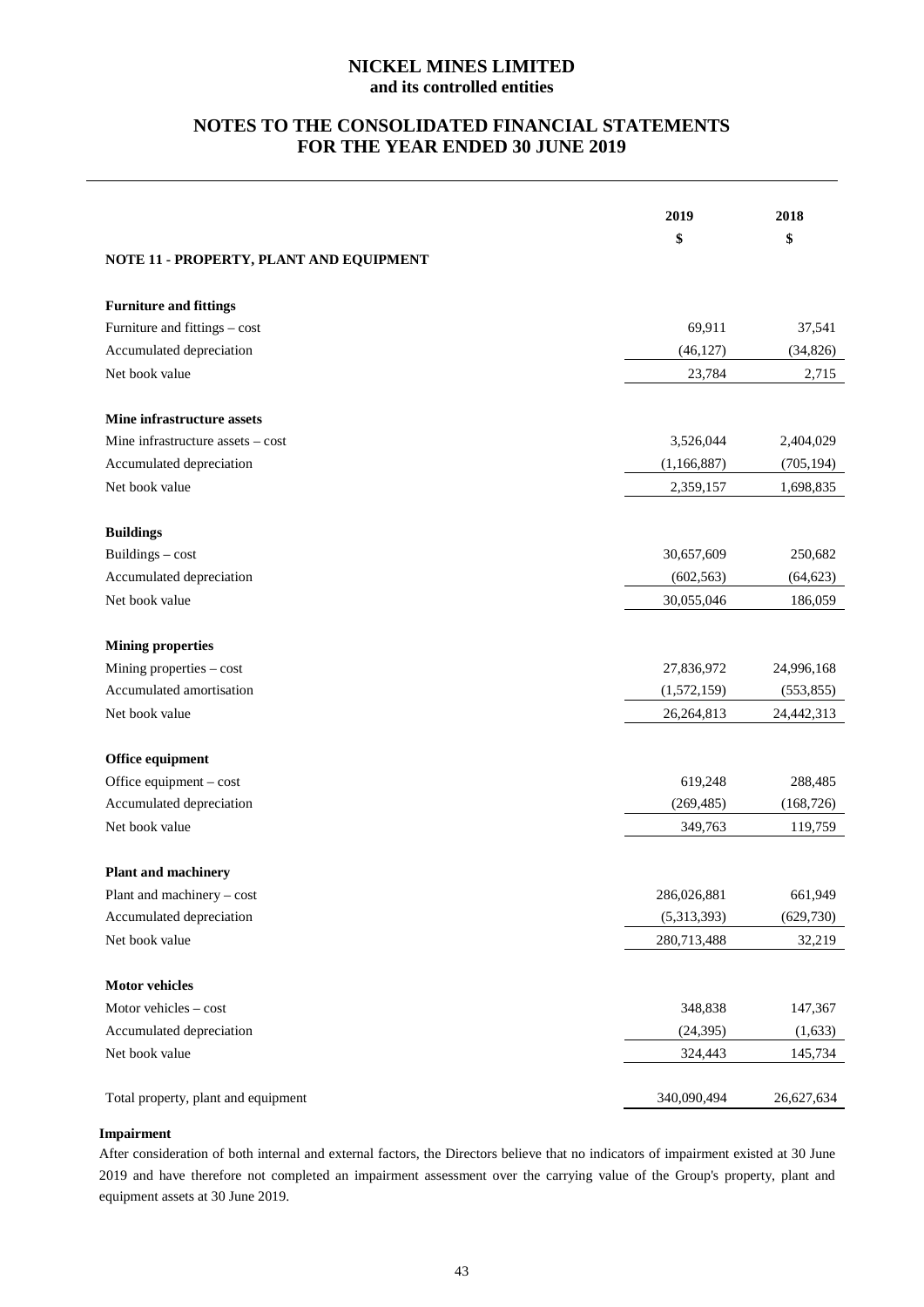## **NOTES TO THE CONSOLIDATED FINANCIAL STATEMENTS FOR THE YEAR ENDED 30 JUNE 2019**

## **NOTE 11 - PROPERTY, PLANT AND EQUIPMENT (Con't)**

| Reconciliations of the carrying amounts for each class of property, plant and equipment are set out below. |  |  |  |  |
|------------------------------------------------------------------------------------------------------------|--|--|--|--|
|                                                                                                            |  |  |  |  |

|                                      | 2019         | 2018       |
|--------------------------------------|--------------|------------|
|                                      | \$           | \$         |
| <b>Furniture and fittings</b>        |              |            |
| Carrying amount at beginning of year | 2,716        | 2,480      |
| Additions                            | 32,370       | 1,184      |
| Depreciation                         | (11, 302)    | (948)      |
| Net book value                       | 23,784       | 2,716      |
|                                      |              |            |
| Mine infrastructure assets           |              |            |
| Carrying amount at beginning of year | 1,698,835    | 1,803,321  |
| Additions                            | 1,122,014    | 129        |
| Depreciation                         | (461, 692)   | (104, 615) |
| Net book value                       | 2,359,157    | 1,698,835  |
|                                      |              |            |
| <b>Buildings</b>                     |              |            |
| Carrying amount at beginning of year | 186,059      | 189,961    |
| Additions                            | 30,406,927   | 6,950      |
| Depreciation                         | (537,940)    | (10, 852)  |
| Net book value                       | 30,055,046   | 186,059    |
|                                      |              |            |
| <b>Mining properties</b>             |              |            |
| Carrying amount at beginning of year | 24,442,312   | 24,113,579 |
| Additions                            | 2,840,804    | 471,221    |
| Amortisation                         | (1,018,303)  | (142, 488) |
| Net book value                       | 26, 264, 813 | 24,442,312 |
|                                      |              |            |
| Office equipment                     |              |            |
| Carrying amount at beginning of year | 119,759      | 125,052    |
| Additions                            | 330,762      | 34,905     |
| Depreciation                         | (100, 758)   | (40, 198)  |
| Net book value                       | 349,763      | 119,759    |
|                                      |              |            |
| <b>Plant and machinery</b>           |              |            |
| Carrying amount at beginning of year | 32,219       | 41,682     |
| Additions                            | 285,364,932  | 8,916      |
| Depreciation                         | (4,683,663)  | (18, 379)  |
| Net book value                       | 280,713,488  | 32,219     |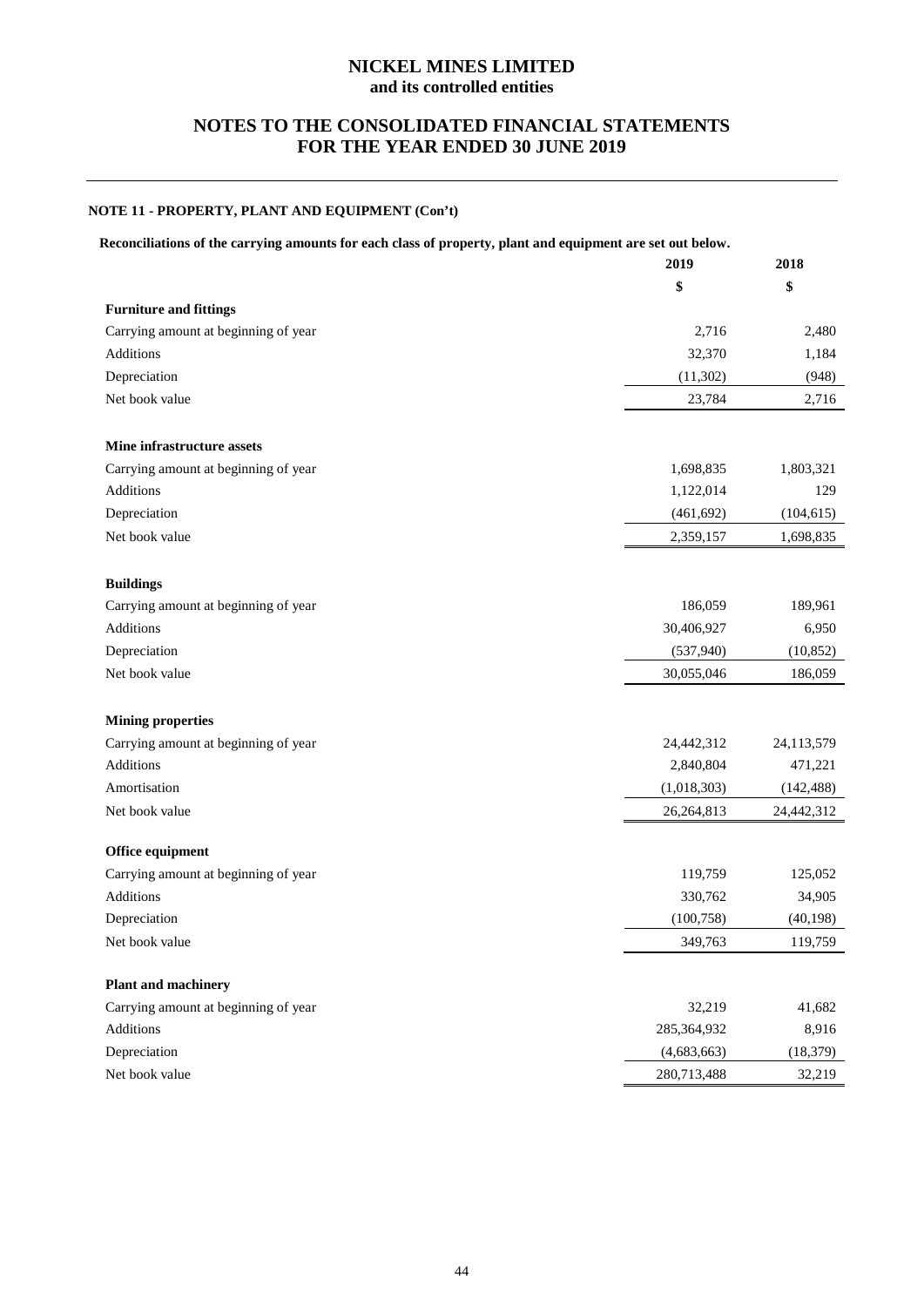## **NOTES TO THE CONSOLIDATED FINANCIAL STATEMENTS FOR THE YEAR ENDED 30 JUNE 2019**

#### **NOTE 11 - PROPERTY, PLANT AND EQUIPMENT (Con't)**

|                                      | 2019     | 2018                     |  |
|--------------------------------------|----------|--------------------------|--|
|                                      | \$       | \$                       |  |
| <b>Motor vehicles</b>                |          |                          |  |
| Carrying amount at beginning of year | 145,734  | $\overline{\phantom{0}}$ |  |
| Additions                            | 201,471  | 147,367                  |  |
| Depreciation                         | (22,762) | (1,633)                  |  |
| Net book value                       | 324,443  | 145,734                  |  |

#### **Change in accounting estimate**

During 2019, management reassessed the expected pattern of consumption of the mining properties and mine infrastructure assets held in relation to the PT Hengjaya Mineralindo mine. Previously the assets were being amortised on a units of production basis over the life of the economically recoverable reserves. However, as a result of the Company receiving final approval to access a new mine area the expected recoverable reserves have increased significantly and the reserves are estimated to exceed the term of the mining licence currently held. Management do not believe it is appropriate to amortise the current assets over a period in excess of the term of the mining licence. Accordingly, management have completed a reassessment of the expected useful life of mining assets and have determined it appropriate to amortise the remaining carrying balance over the current mining licence term to 2031 on a straight line basis.

These changes have been applied with effect from 1 July 2018 and have resulted in an increase in amortisation expense for the year ended 30 June 2019 of \$865,185, included within 'Cost of sales'.

The effect on future periods has not been disclosed because management believe estimating the impact is impracticable as it would require estimates on future mining production.

## **NOTE 12 - TRADE AND OTHER PAYABLES**

| <b>Current</b> |            |           |
|----------------|------------|-----------|
| Creditors      | 39,228,037 | 2,533,155 |
| Accruals       | 3,020,986  | 322,230   |
|                | 42,249,023 | 2,855,385 |

#### **NOTE 13 – BORROWINGS**

| <b>Current</b>                   |           |                          |
|----------------------------------|-----------|--------------------------|
| Working capital loan             | 4,000,000 | $\overline{\phantom{0}}$ |
| Interest on working capital loan | 180.333   | $\overline{\phantom{0}}$ |
|                                  | 4,180,333 |                          |

During the year, the indirect shareholders of Hengjaya Nickel, Nickel Mines and Decent Investment International Private Limited ('Decent Investment') an associate of Shanghai Decent, provided working capital loans to Hengjaya Nickel totalling \$15 million to fund operations through the ramp-up commissioning phase of operations. These loans were proportionate to the shareholders interest in Hengjaya Nickel. i.e. Nickel Mines provided 60% of the total amount, \$9 million and Decent Investment provided 40%, \$6 million. Interest is charged at a rate of 6% p.a. In May 2019, \$3 million was repaid to Nickel Mines and \$2 million to Decent Investment. Total interest payable by Hengjaya Nickel on the working capital loans was \$413,833, with \$233,500 payable to the Company eliminating on consolidation and \$180,333 payable to Decent Investment. There is no fixed repayment date but it is anticipated the loans will be repaid within the next twelve months.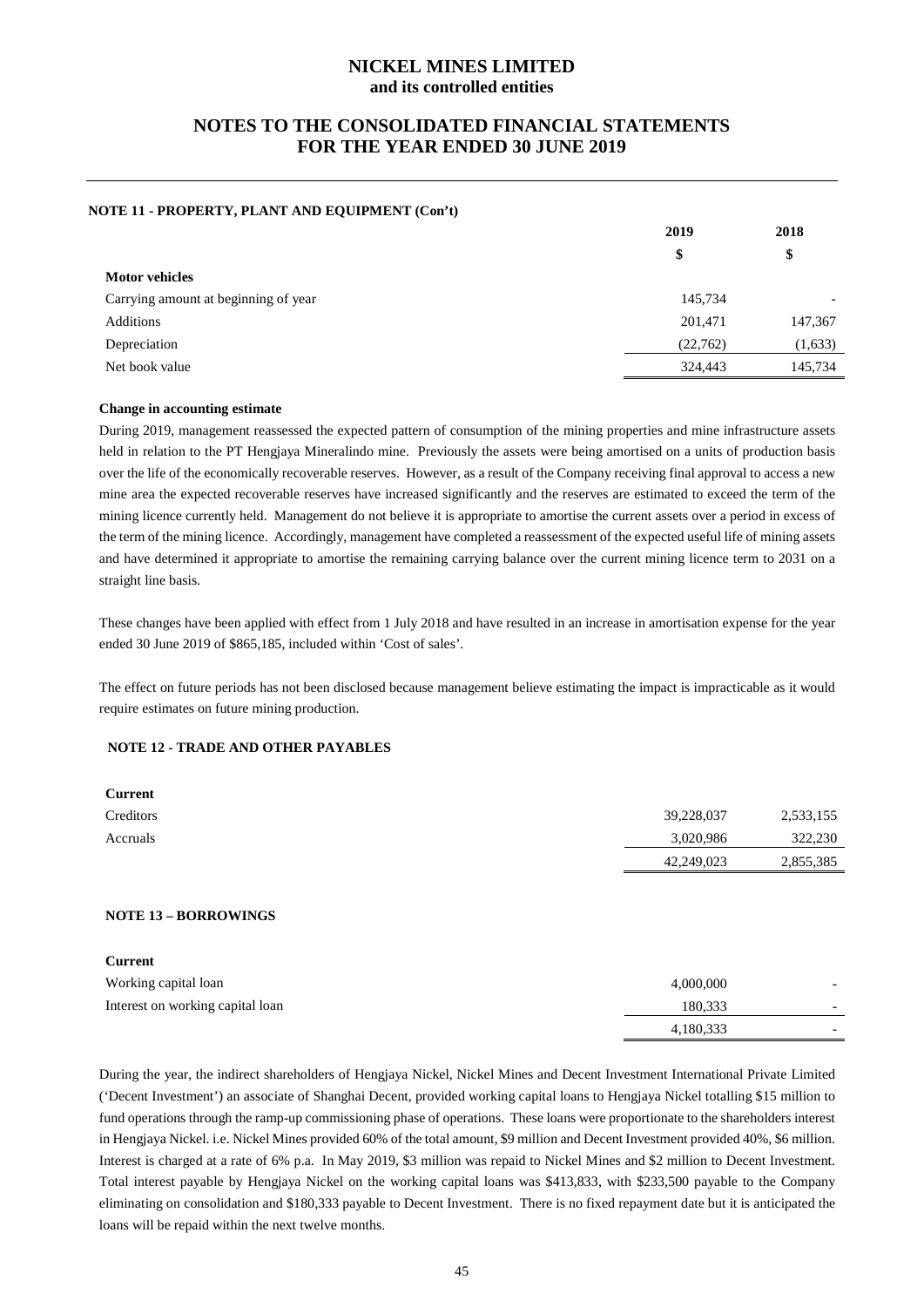## **NOTES TO THE CONSOLIDATED FINANCIAL STATEMENTS FOR THE YEAR ENDED 30 JUNE 2019**

## **NOTE 14 - ISSUED CAPITAL**

|                                                       | Number of     | \$            |
|-------------------------------------------------------|---------------|---------------|
|                                                       | shares        |               |
| Ordinary shares on issue at 30 June 2017 - fully paid | 317,330,516   | 26,188,005    |
| Issue of shares-cash                                  | 455,793,411   | 73,908,362    |
| Issue of shares - share based payments                | 35,358,303    | 5,678,967     |
| Costs of issue                                        |               | (2,670,206)   |
| Ordinary shares on issue at 30 June 2018 - fully paid | 808,482,230   | 103, 105, 128 |
| Issue of shares - cash                                | 708,928,572   | 183,633,648   |
| $I$ ssue of shares $-$ non-cash                       | 8,084,822     | 2,076,991     |
| Costs of issue                                        |               | (12,877,463)  |
| Ordinary shares on issue at 30 June 2019 - fully paid | 1,525,495,624 | 275,938,304   |

#### **2019**

In June 2019 the Group issued 137,500,000 shares for cash totalling A\$55,000,000 (equivalent to \$38,109,500). There were no amounts unpaid on the shares issued and share issue costs amounted to \$1,566,790.

In August 2018 the Group issued 571,428,572 shares for cash totalling A\$200,000,000 (equivalent to \$147,601,139). There were no amounts unpaid on the shares issued and share issue costs amounted to \$11,310,673. 8,084,822 additional shares were issued as part of the costs of issue.

## **2018**

During the year ended 30 June 2018 the Group issued 455,793,411 shares for cash totalling \$73,908,362. There were no amounts unpaid on the shares issued and share issue costs amounted to \$2,670,206. In addition to the cash issues the Group had the following share based payment arrangements:

## *Settlement of liabilities*

During the year ended 30 June 2018, 29,408,347 shares were issued as full settlement of liabilities owing totalling \$4,726,974. This included the following:

- Repayment of an unrelated party loan and related liabilities: \$1,600,000 settled through the issue of 10,000,000 \$0.16 shares.
- Repayment of related party loans: \$1,396,788 settled through the issue of 8,594,681 shares. This includes 6,898,239 shares issued at \$A0.213 per share and 1,696,442 shares issued at \$0.16 per share (see note 17).
- Payment of creditors: \$1,730,187 of creditor balances were settled through the issues of 10,813,666 shares issued at \$0.16 per share.

#### *Director and employee payments*

During the year ended 30 June 2018, as noted in note 17, the Directors received a one-off payment in recognition of their efforts in respect of the pre-IPO capital raise in December 2017. The approved payment totalled A\$976,000 (excluding GST). The payment of A\$1,057,600 (including GST) was converted to \$851,368 using the rate of 80.5c and settled through the issue of shares on 31 January 2018 at the pre-IPO capital raising price of \$0.16 per share.

Bonus payments totalling \$100,625 were granted to employees of the Group in recognition of their efforts in respect of the pre-IPO capital raise in December 2017. The payments were settled through the issue of 628,906 shares at an issue price of \$0.16 per share.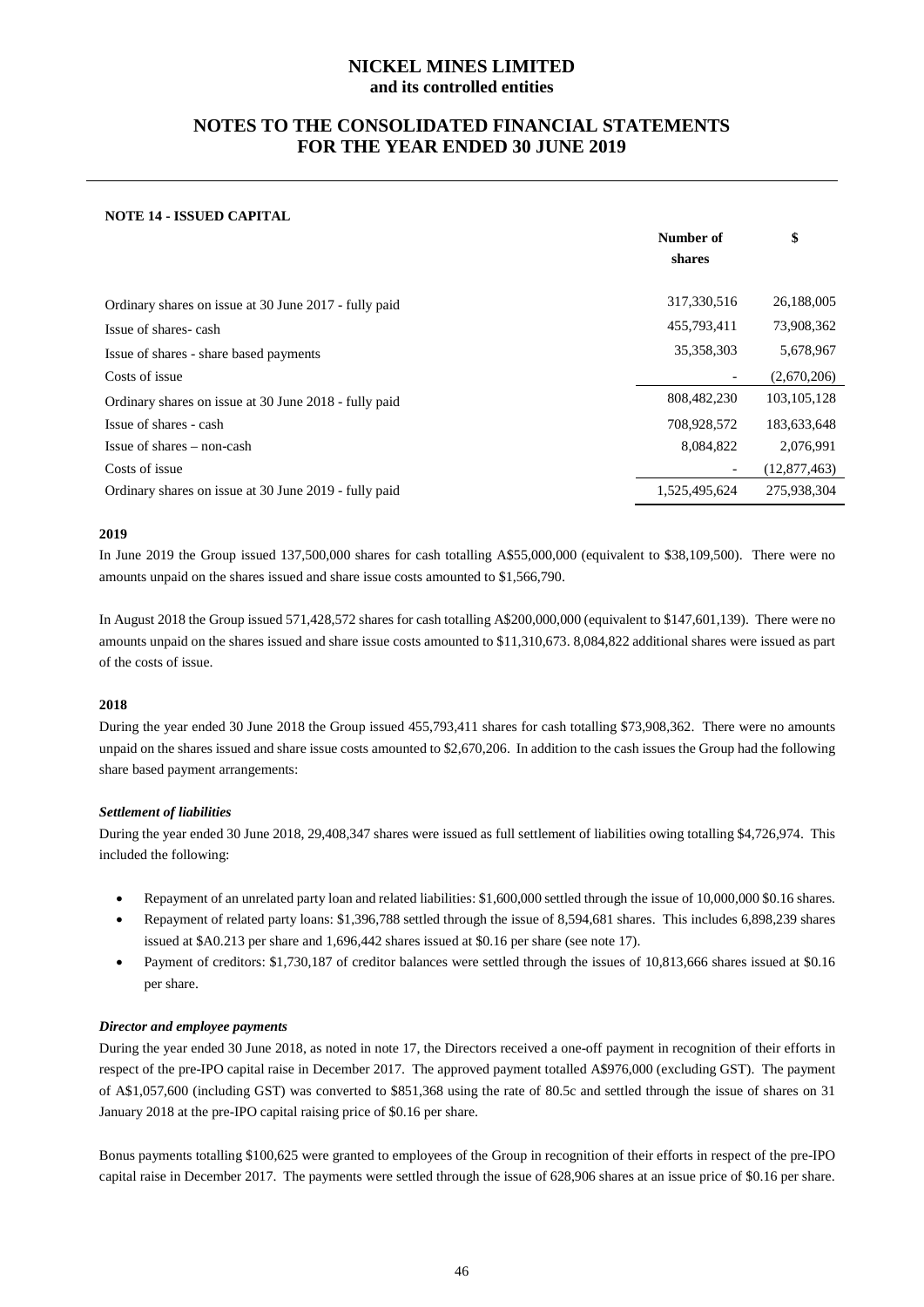## **NOTES TO THE CONSOLIDATED FINANCIAL STATEMENTS FOR THE YEAR ENDED 30 JUNE 2019**

#### **NOTE 14 - ISSUED CAPITAL (Con't)**

#### **Options**

There were no options granted, exercised or lapsed unexercised during the year ended 30 June 2019 or year ended 30 June 2018. **Dividends**

There were no dividends paid or declared during the year ended 30 June 2019 or year ended 30 June 2018.

#### **Ordinary shares**

The Company does not have authorised capital or par value in respect of its issued shares. All issued shares are fully paid. The holders of ordinary shares are entitled to receive dividends as declared from time to time.

#### **NOTE 15 – INVESTMENT IN EQUITY ACCOUNTED INVESTEE**

*Investment in Hengjaya Holdings Private Limited* 

|                                                            | 2019          | 2018       |
|------------------------------------------------------------|---------------|------------|
| Current                                                    | \$            | \$         |
| Opening balance                                            | 50,000,025    |            |
| Acquisition of a 25% interest in equity accounted investee |               | 50,000,025 |
| Acquisition of an additional 35% interest                  | 70,000,000    |            |
| Share of profit of equity accounted investee               | 2,662,476     |            |
| Fair value movement in the carrying value of investment    | 57,337,499    |            |
| Consideration for business combination                     | (180,000,000) |            |
|                                                            |               | 50,000,025 |

In September 2018, following successful completion of the Company's IPO capital raising, the Company acquired an additional 35% of the issued share capital of Hengjaya Holdings Private Limited ('Hengjaya Holdings'), a Singaporean holding company which holds 100% of the shares (directly and indirectly) of Hengjaya Nickel, an Indonesian PMA company which owns and operates the RKEF project. This acquisition increased the Company's interest in Hengjaya Holdings to 60%. As a result of the terms of an agreement between shareholders of Hengjaya Nickel, the Company continued to equity account this investment until the terms of the agreement were amended whereby it was agreed that Nickel Mines could constitute the Board of Hengjaya Holdings at its discretion once it held a 60% interest in Hengjaya Holdings. It was then deemed that Nickel Mines controlled Hengjaya Holdings and equity accounting of the investment in Hengjaya Holdings was ceased at 31 March 2019.

The Company's equity accounting share of Hengjaya Holdings profit from 1 July 2018 to 31 March 2019 was \$2,662,476.

#### *Investment in Ranger Holdings Private Limited*

|                                                            | 2019       | 2018 |
|------------------------------------------------------------|------------|------|
| Current                                                    | \$         | \$   |
| Opening balance                                            |            |      |
| Acquisition of a 17% interest in equity accounted investee | 50,000,000 |      |
| Share of loss of equity accounted investee                 | (39.264)   |      |
|                                                            | 49,960,736 |      |

In November 2018, the Company converted a non-binding Memorandum of Understanding with Shanghai Decent to acquire an interest in the issued share capital of Ranger Holdings Private Limited ('Ranger Holdings'), a Singaporean holding company which holds 100% of the shares (directly and indirectly) of PT Ranger Nickel Industry ('Ranger Nickel'), an Indonesian PMA company owns and operates the RKEF project, into a binding agreement. Following the execution of the binding agreement the Company acquired a 17% interest in Ranger Holdings for \$50,000,000.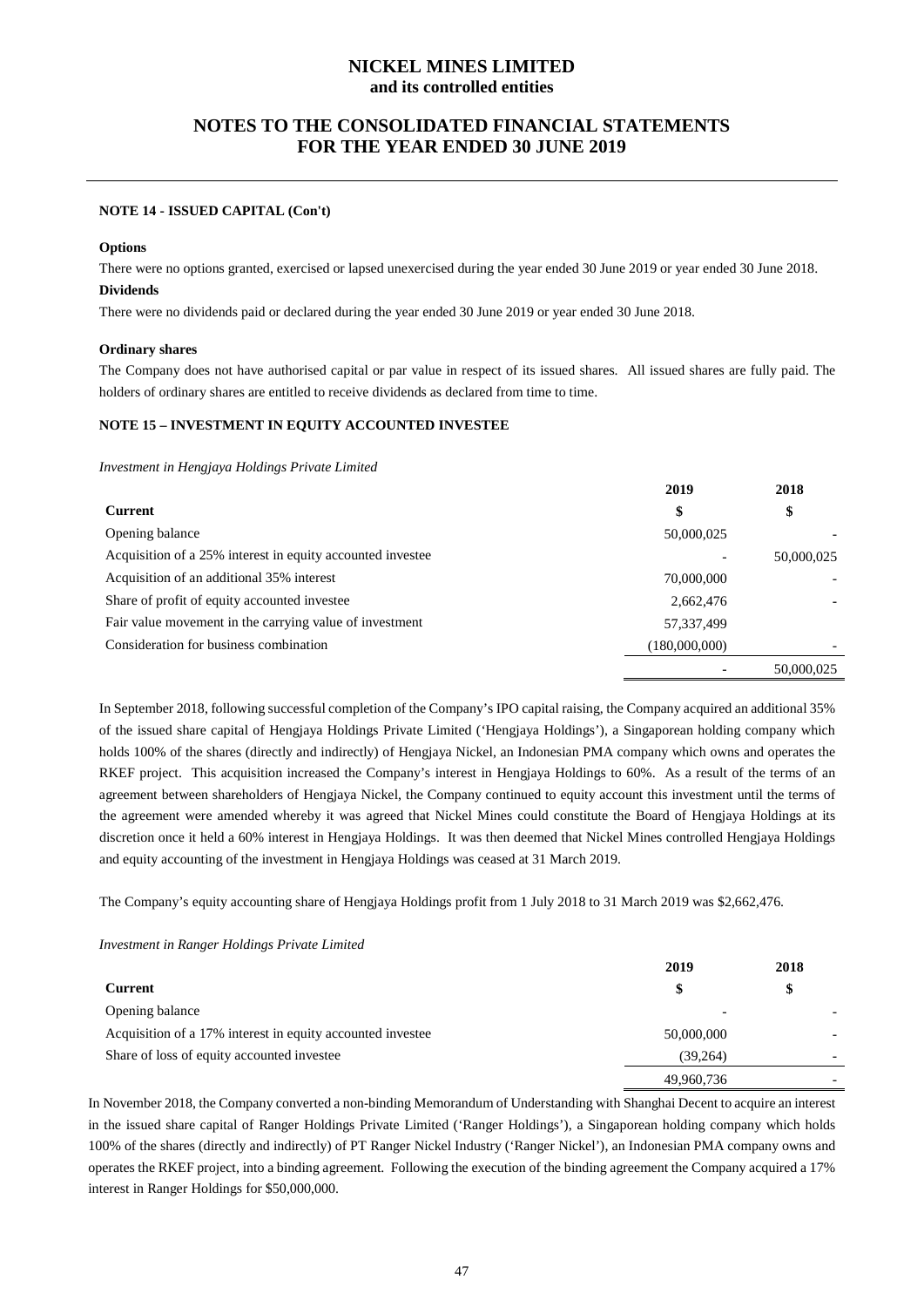## **NOTES TO THE CONSOLIDATED FINANCIAL STATEMENTS FOR THE YEAR ENDED 30 JUNE 2019**

## **NOTE 15 – INVESTMENT IN EQUITY ACCOUNTED INVESTEE (Con't)**

The following table summarises the financial information of the Group's 17% ownership interest of Ranger Holdings.

|                                                   | 2019         | 2018 |
|---------------------------------------------------|--------------|------|
|                                                   | \$           | \$   |
| Current assets                                    | 12,097,107   |      |
| Non-current assets                                | 120,238,493  |      |
| Current liabilities                               | (34,667,439) |      |
| Net assets $(100\%)$                              | 97,668,161   |      |
| Group's share of net assets (17%)                 | 16,603,587   |      |
| Fair value adjustment at acquisition              | 33, 357, 149 |      |
| Carrying amount of interest in Ranger Holdings    | 49,960,736   |      |
| Loss from continuing operations (100%)            | 230,963      |      |
| Total comprehensive income (100%)                 | 230,963      |      |
| Group's share to total comprehensive income (17%) | 39,264       |      |

In April 2019, the Company announced the intention to move from 17% to 60% via a funding package comprising a mixture of debt and equity. Subsequent to year end and shareholder approval, the Company has increased its interest in Ranger Holdings from 17% to 60% for \$121.4 million with consideration being funded by the drawdown of an \$80 million senior debt facility provided by a Shanghai Decent associated company, the issue of 139,972,705 shares in the Company for \$40 million and a cash payment of \$1.4 million. The acquisition was based on an underlying valuation of \$300 million for the Ranger Nickel project, discounted to \$280 million upon the early exercise of the option to move to the 60% interest.

At 30 June 2019 the investment in Ranger Holdings is accounted for as an equity accounted investment as the Company believes it has significant influence over Ranger Holdings and Ranger Nickel. The Company's share of the loss for the period is \$39,264.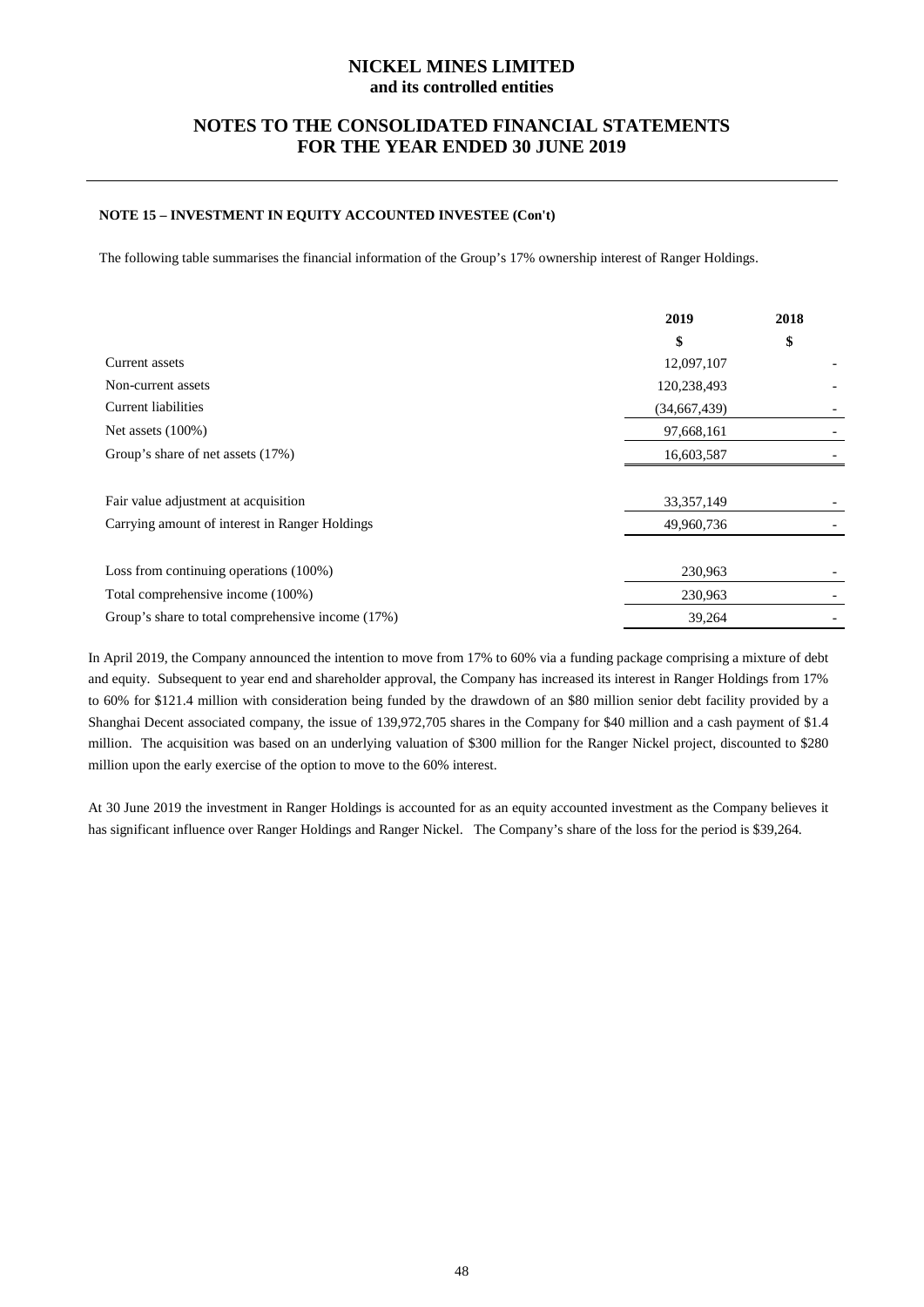## **NOTES TO THE CONSOLIDATED FINANCIAL STATEMENTS FOR THE YEAR ENDED 30 JUNE 2019**

#### **NOTE 16 - CONTROLLED ENTITIES**

#### **Acquisition of controlled entities**

In August 2018, in accordance with its rights under a Collaboration and Subscription Agreement, the Company acquired a further 35% of the issued and paid-up share capital of Hengjaya Holdings Private Limited ('Hengjaya Holdings'), an intermediary company which owns 100% of the Hengjaya Nickel project, for \$70 million. This took the Company's interest in Hengjaya Holdings to 60%. As detailed in note 15, the terms of the agreement were amended whereby it was agreed that Nickel Mines could constitute the Board of Hengjaya Holdings at its discretion once it held a 60% interest in Hengjaya Holdings. It was then deemed that Nickel Mines controlled Hengjaya Holdings and equity accounting of the investment in Hengjaya Holdings was ceased at 31 March 2019.

The acquisition and control of Hengjaya Holdings had the following effect on the Group's assets and liabilities on acquisition date, determined on a provisional basis:

| Fair value of net assets of entity acquired: | Pre-acquisition<br>carrying amounts | <b>Fair value</b><br>adjustments<br>Ъ. | <b>Recognised values</b><br>on acquisition |
|----------------------------------------------|-------------------------------------|----------------------------------------|--------------------------------------------|
| Cash and cash equivalents                    | 9,576,857                           |                                        | 9,576,857                                  |
| Other current assets                         | 21,148,737                          |                                        | 21,148,737                                 |
| Property, plant and equipment                | 114,170,669                         | 195,476,576                            | 309,647,245                                |
| Other non-current assets                     | 3,537,359                           |                                        | 3,537,359                                  |
| Trade and other payables                     | (28,699,698)                        |                                        | (28,699,698)                               |
| <b>Borrowings</b>                            | (15,210,500)                        |                                        | (15,210,500)                               |
| Goodwill                                     |                                     | 29,219,349                             | 29,219,349                                 |
| Deferred income tax liability                |                                     | (29, 219, 349)                         | (29, 219, 349)                             |
| Net assets and liabilities                   | 104,523,424                         | 195,476,576                            | 300,000,000                                |
| Consideration transferred:                   |                                     |                                        |                                            |
| Fair value of equity accounted investment    | 180,000,000                         |                                        |                                            |
| Non-controlling interest                     | 120,000,000                         |                                        |                                            |
|                                              | 300,000,000                         |                                        |                                            |
| Cash/consideration paid                      |                                     |                                        |                                            |
| Cash acquired                                | 9,576,857                           |                                        |                                            |
| Net cash inflow                              | 9,576,857                           |                                        |                                            |

The values of assets and liabilities recognised on acquisition are their estimated fair values. The fair value of the assets was determined on acquisition date by reference to a valuation of \$300 million, being the underlying valuation when determining the cost of any additional increase in the Company's interest in Hengjaya Holdings. Management also considered the findings of an Independent Experts Report prepared by Lonergan Edwards & Associates Limited who prepared a valuation on a recent comparable transaction basis. This is considered to be a level 3 fair value assessment.

At the date of acquisition, the gross contractual amount of the Hengjaya Nickel project's trade receivables was \$13,715,613. The fair value of the trade receivables as at 31 March 2019 and the amount Hengjaya Holdings expects to receive are the same as the contractual amounts. Subsequent to acquisition the trade receivables were collected in full.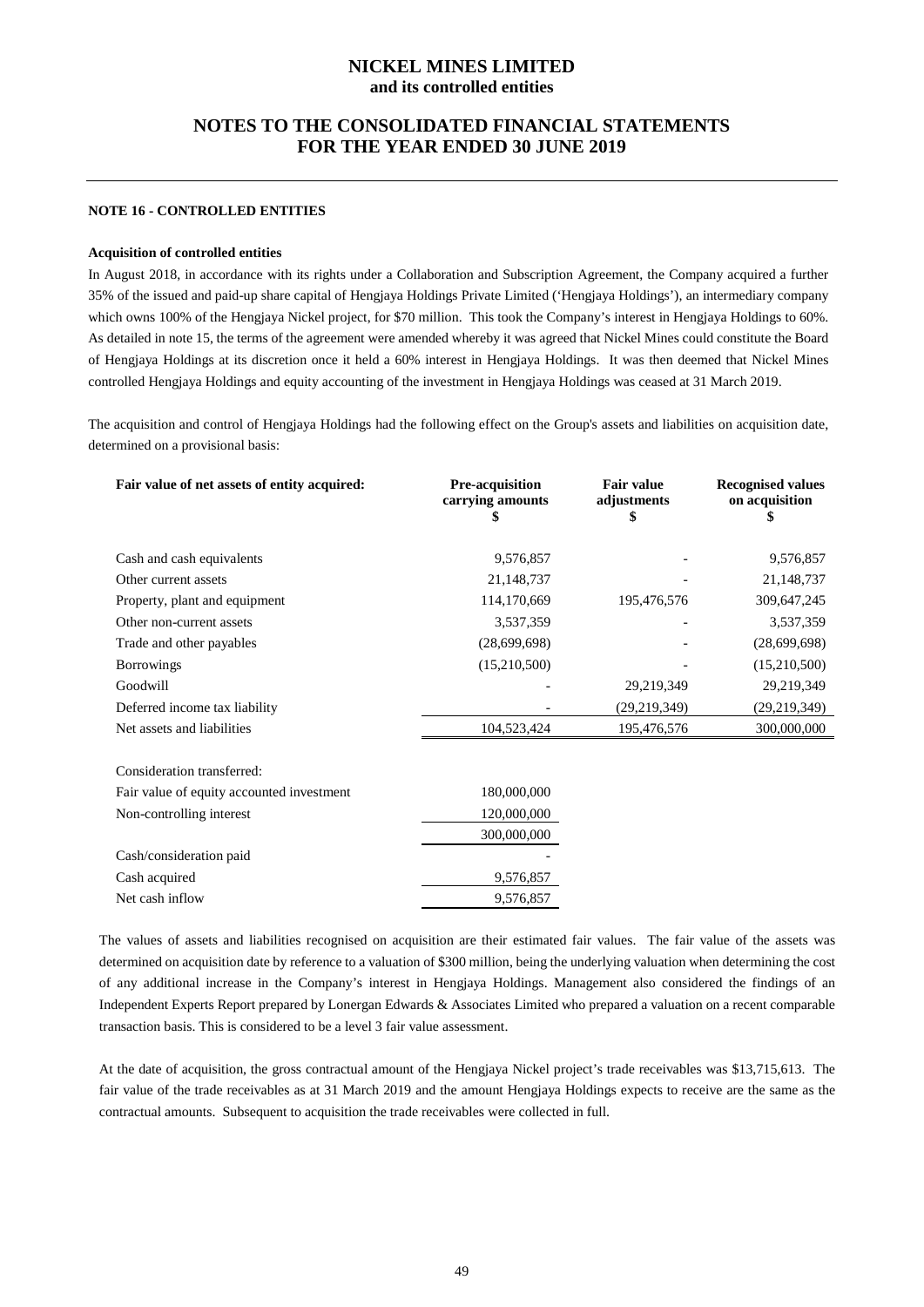## **NOTES TO THE CONSOLIDATED FINANCIAL STATEMENTS FOR THE YEAR ENDED 30 JUNE 2019**

#### **NOTE 16 - CONTROLLED ENTITIES (Con't)**

## **Non-controlling interests**

The following table summarises the information relating to the Group's subsidiaries that have a material non-controlling interest, before any intra-group eliminations.

|                                                                                              | PT Hengjaya<br>Mineralindo |              | <b>Hengjaya Holdings and its</b><br>controlled entities |      |
|----------------------------------------------------------------------------------------------|----------------------------|--------------|---------------------------------------------------------|------|
|                                                                                              | 2019                       | 2018         | 2019                                                    | 2018 |
|                                                                                              | \$                         | \$           | S                                                       | \$   |
| Non-controlling interest percentage                                                          | 20%                        | 20%          | 40%                                                     |      |
| Current assets                                                                               | 2,796,988                  | 1,953,623    | 62,894,012                                              |      |
| Non-current assets                                                                           | 28,042,814                 | 25,061,559   | 343,917,180                                             |      |
| <b>Current liabilities</b>                                                                   | (6,402,369)                | (3,496,488)  | (46,982,173)                                            |      |
| Non-current liabilities                                                                      | (19,309,503)               | (18,598,676) | (29, 219, 349)                                          |      |
| <b>Net assets</b>                                                                            | 5,127,929                  | 4,920,018    | 330,609,670                                             |      |
| Carrying amount of non-controlling interest                                                  | 1,949,108                  | 1,907,540    | 141,265,371                                             |      |
| Revenue                                                                                      | $14,184,410^{(1)}$         | 13,551,416   | 52,717,022 <sup>(2)</sup>                               |      |
| Profit                                                                                       | 207,940                    | 1,987,862    | 15,647,180                                              |      |
| Other comprehensive income                                                                   |                            |              |                                                         |      |
| <b>Total comprehensive income</b>                                                            | 207,840                    | 1,987,862    | 15,647,180                                              |      |
| Profit allocated to non-controlling interest<br>Other comprehensive income allocated to non- | 41,568                     | 384,693      | 6,258,872                                               |      |
| controlling interest                                                                         |                            |              |                                                         |      |

(1) Includes nickel ore sales post 1 April 2019 to the Company's controlled entity PT Hengjaya Nickel Industry.

(2) Only includes nickel pig iron sales post 1 April 2019, the date at which Hengjaya Holdings and its controlled entities were consolidated in the Group.

Particulars in relation to controlled entities:

|                                                                                                               | Ordinary shares -<br><b>Group interest</b> | <b>Ordinary shares -</b><br><b>Group interest</b> |
|---------------------------------------------------------------------------------------------------------------|--------------------------------------------|---------------------------------------------------|
|                                                                                                               | 2019                                       | 2018                                              |
|                                                                                                               | $\frac{0}{0}$                              | $\frac{0}{0}$                                     |
| Parent entity                                                                                                 |                                            |                                                   |
| Nickel Mines Limited                                                                                          |                                            |                                                   |
| Controlled entities                                                                                           |                                            |                                                   |
| PT Hengiaya Mineralindo (incorporated in Indonesia)                                                           | 80                                         | 80                                                |
| Hengiava Holdings Private Limited (incorporated in Singapore)                                                 | 60                                         | $25^{(1)}$                                        |
| Hengiaya Nickel Private Limited (incorporated in Singapore)                                                   | 60                                         | $25^{(1)}$                                        |
| PT Hengjaya Nickel Industry (incorporated in Indonesia)<br>Equity accounted in $2018$ – refer note 15.<br>(1) | 60                                         | $25^{(1)}$                                        |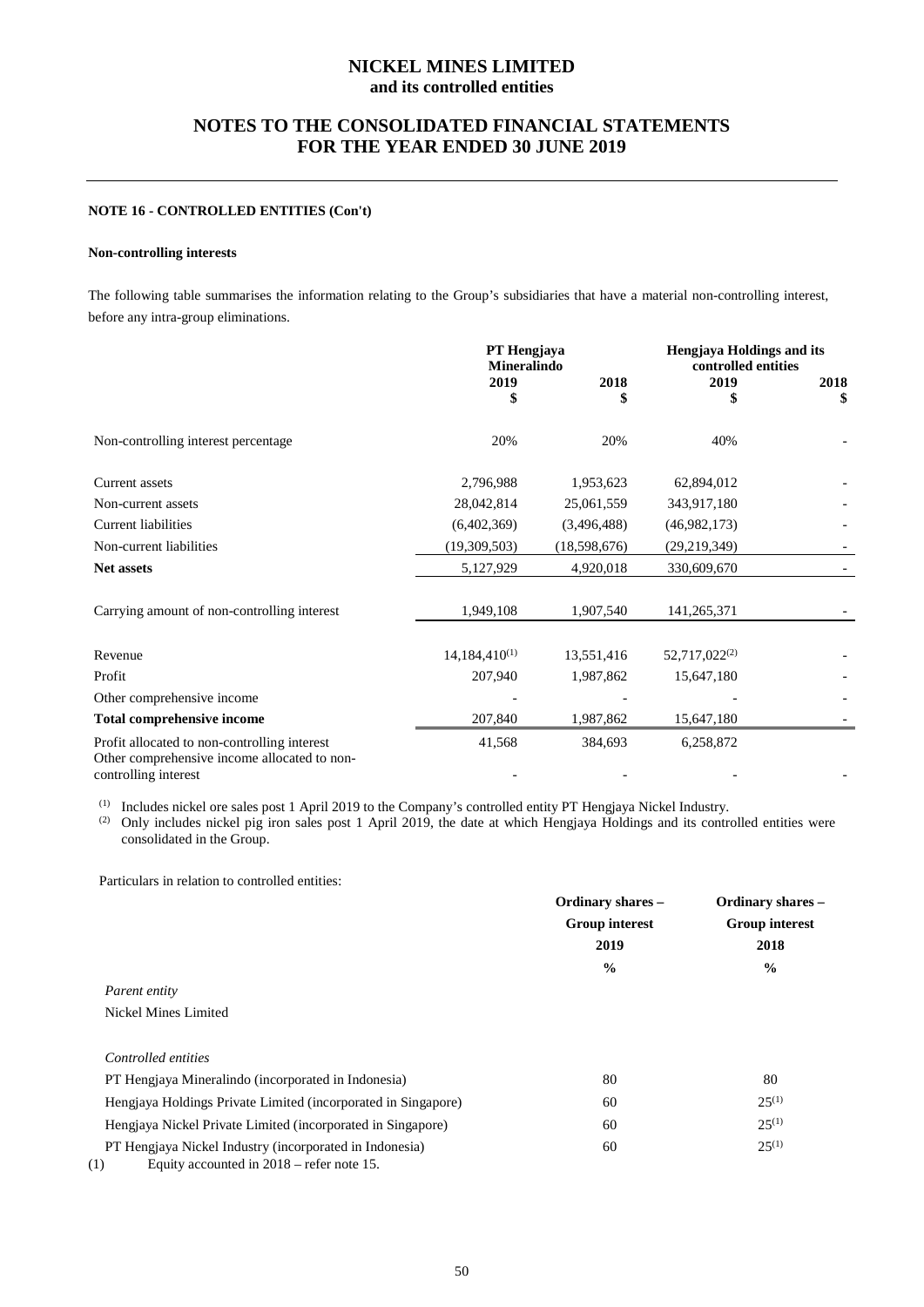## **NOTES TO THE CONSOLIDATED FINANCIAL STATEMENTS FOR THE YEAR ENDED 30 JUNE 2019**

#### **NOTE 17 - RELATED PARTIES**

Key management personnel of the Group include the following:

| Robert Neale     | Chairman (Non-Executive) | Norman Seckold    | Deputy Chairman                      |
|------------------|--------------------------|-------------------|--------------------------------------|
| Justin Werner    | <b>Managing Director</b> | Peter Nightingale | Director and Chief Financial Officer |
| James Crombie    | Director (Non-Executive) | Weifeng Huang     | Director (Non-Executive)             |
| Mark Lochtenberg | Director (Non-Executive) | Yuanyuan Xu       | Director (Non-Executive)             |

Refer to the Remuneration Report contained in the Directors' Report for details of the remuneration paid or payable to each member of the group's key management personnel for the year ended 30 June 2019. The total remuneration paid to key management personnel of the Group during the year is as follows:

#### **Key Management Personnel compensation**

|                              | 2019                     | 2018    |
|------------------------------|--------------------------|---------|
|                              | \$                       | \$      |
| Short term employee benefits | 628,511                  | 213,131 |
| Share based payments         | $\overline{\phantom{0}}$ | 761,476 |
|                              | 628,511                  | 974,607 |
|                              |                          |         |

#### **Key Management Personnel transactions**

A number of key management persons, or their related parties, hold positions in other entities that result in them having control or joint control over the financial or operating policies of those entities. A number of these entities transacted with the Group during the year. The aggregate value of transactions and outstanding balances (excluding the compensation noted above) relating to key management personnel and entities over which they have control or joint control were as follows:

|                                  |                                | <b>Expense</b>           |         | <b>Balance outstanding</b> |        |
|----------------------------------|--------------------------------|--------------------------|---------|----------------------------|--------|
| Other related parties            | <b>Transaction</b>             | 2019                     | 2018    | 2019                       | 2018   |
|                                  |                                | \$                       | \$      |                            | \$     |
| <b>MIS</b> Corporate Pty Limited | Loan and interest              | $\overline{\phantom{a}}$ | 11.199  | $\overline{\phantom{a}}$   |        |
| <b>MIS Corporate Pty Limited</b> | <b>Administration services</b> | 288,020                  | 219.431 | 6.321                      | 37,950 |
|                                  |                                | 288,020                  | 230.630 | 6.321                      | 37,950 |

Norman Seckold and Peter Nightingale hold an interest in an entity, MIS Corporate Pty Limited ('MIS'), which provided full administrative services, including administrative, accounting, company secretarial and investor relations staff both within Australia and Indonesia, rental accommodation, services and supplies, to the Group. On 1 July 2018 MIS agreed to provide these services for a fee of A\$15,000 per month. On 1 January 2019 MIS agreed to provide these services for a fee of A\$35,000 per month. This fee will be reviewed quarterly by the Company and MIS. Fees charged by MIS during the year amounted to A\$402,600 (2018: A\$279,452) which included the agreed monthly fee and the reimbursement of consultant expenses incurred by MIS on behalf of the Group. At 30 June 2019 A\$9,000 (30 June 2018: A\$51,346) remained outstanding and was included in the creditor's balance.

Apart from the details disclosed in this note, no Director or other related party has entered into a material contract with the Group during the year and there were no material contracts involving director's interests subsisting at year end.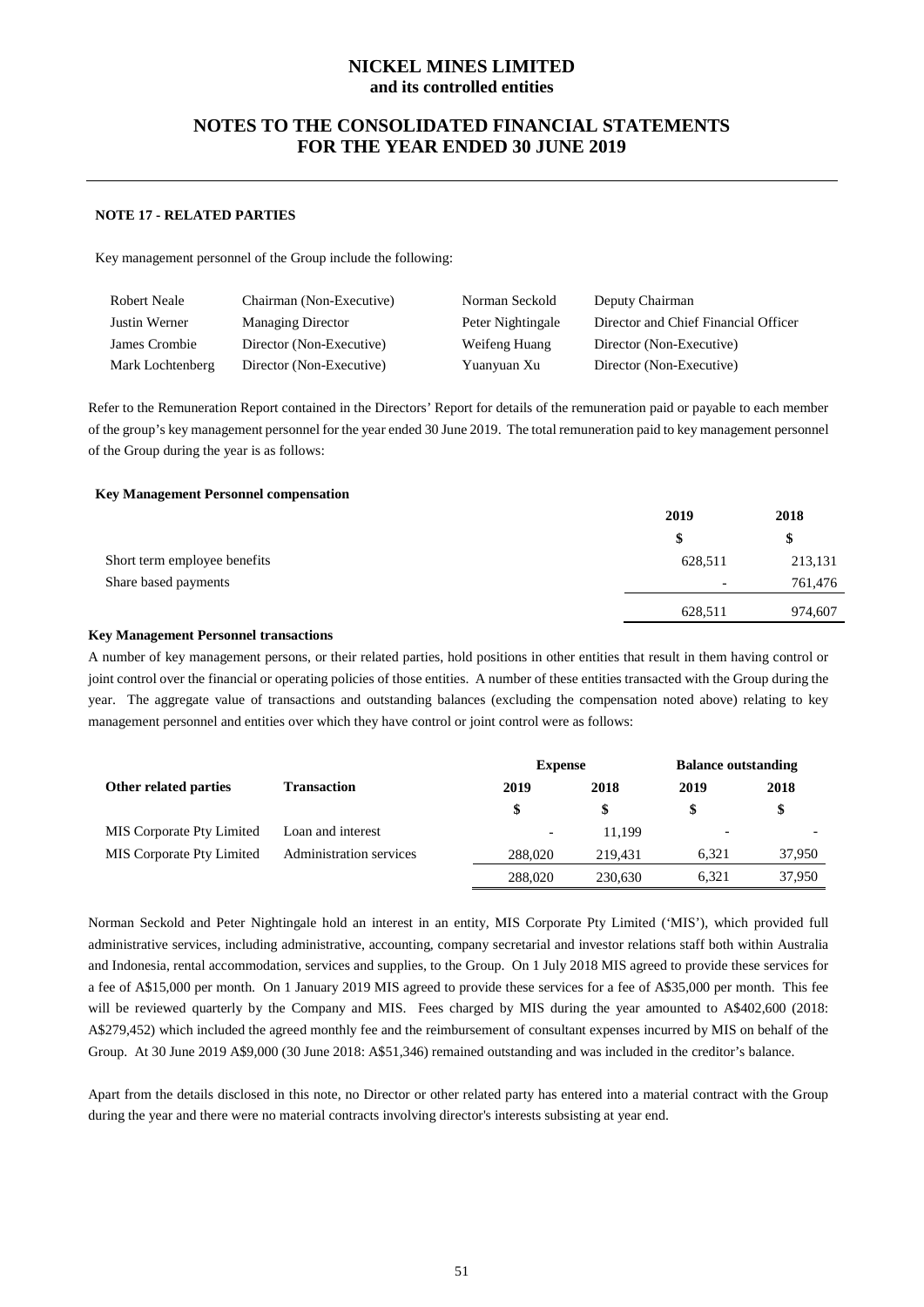## **NOTES TO THE CONSOLIDATED FINANCIAL STATEMENTS FOR THE YEAR ENDED 30 JUNE 2019**

#### **NOTE 17 - RELATED PARTIES (Con't)**

#### **PT Hengjaya Nickel Industry**

Prior to the Company's consolidation of Hengjaya Nickel on 1 April 2019, Hengjaya Nickel was classified as a related party. During the period from 1 January 2019 to 31 March 2019, the Group supplied ore to Hengjaya Nickel for a total sale amount of \$13,715,613.

As detailed in note 13 during the year Nickel Mines and Decent Investment provided a working capital loans to Hengjaya Nickel of \$9 million to fund operations through the ramp-up commissioning phase of operations. Interest is charged at a rate of 6% p.a. This loans was made when Hengjaya Nickel was a related party, prior to the Company's consolidation of Hengjaya Nickel on 1 April 2019. In May 2019, \$3 million was repaid to Nickel Mines. Total interest payable by Hengjaya Nickel to Nickel Mines on the working capital loan was \$233,500 to 30 June 2019, with this amount now eliminating on consolidation.

#### **PT Ranger Nickel Industry**

As detailed in note 7, in May 2019, the Company provided a \$1.7 million working capital loan to an associate, Ranger Nickel during the commissioning phase. Interest is charged at a rate of 6% p.a. Total interest payable by Ranger Nickel to Nickel Mines on the working capital loan was \$9,633 to 30 June 2019.

|                                                                                    | 2019<br>\$     | 2018<br>\$  |
|------------------------------------------------------------------------------------|----------------|-------------|
| <b>NOTE 18 - STATEMENT OF CASH FLOWS</b>                                           |                |             |
| (a) Reconciliation of cash and cash equivalents                                    |                |             |
| Cash and cash equivalents at the end of the year as shown in the Statements of     |                |             |
| Cash Flows is reconciled to the related items in the Balance Sheets as follows:    |                |             |
| <b>Bank balances</b>                                                               | 49,002,977     | 806,574     |
| (b) Reconciliation of net loss from ordinary activities after tax to net cash used |                |             |
| in operating activities                                                            |                |             |
| Profit/(loss) from ordinary activities after tax                                   | 71,826,428     | (2,926,833) |
| Non-cash items                                                                     |                |             |
| Depreciation and amortisation                                                      | 6,836,420      | 64,425      |
| Foreign exchange gain                                                              | (728, 484)     | (620, 213)  |
| Interest expense and loss on extinguished liabilities                              | 35,925         | 642,213     |
| Net change in fair value of financial liabilities                                  |                | 407,782     |
| Net change in fair value of investment in associate                                | (57, 337, 499) |             |
| Changes in assets and liabilities                                                  |                |             |
| Trade receivables and other assets                                                 | (30, 417, 143) | (731, 737)  |
| Inventory                                                                          | (3,317,957)    | 370,608     |
| Provisions                                                                         | (67, 412)      | 197,546     |
| Trade and other payables                                                           | 17,305,479     | (5,651,832) |
| Net cash from/(used in) operating activities                                       | 4,133,757      | (8,248,041) |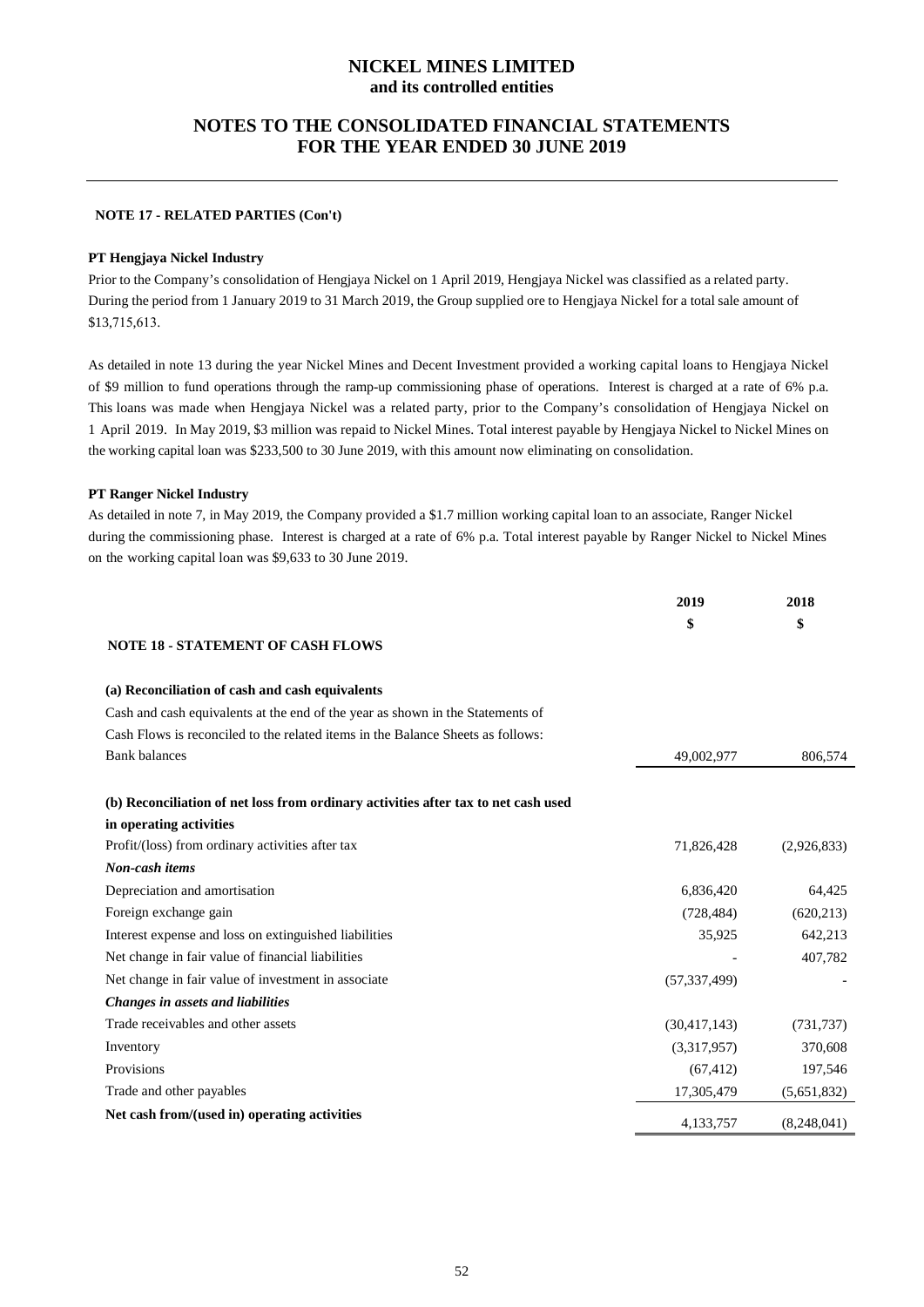## **NOTES TO THE CONSOLIDATED FINANCIAL STATEMENTS FOR THE YEAR ENDED 30 JUNE 2019**

## **NOTE 18 - STATEMENT OF CASH FLOWS (Con't)**

**(c) Reconciliation of movements of liabilities to cash flows arising from financing activities**

|                                            | <b>Liabilities</b>       | <b>Equity</b>                | Non-                     |               |
|--------------------------------------------|--------------------------|------------------------------|--------------------------|---------------|
|                                            | <b>Loans</b> and         | <b>Share</b>                 | Controlling              |               |
|                                            | borrowings               | capital                      | interest                 | <b>Total</b>  |
|                                            | \$                       | \$                           | \$                       | \$            |
| <b>Opening balance at 1 July 2018</b>      |                          | 103, 105, 128                |                          |               |
| Changes from financing activities          |                          |                              |                          |               |
| Proceeds from issue of shares              | $\overline{\phantom{a}}$ | 183,633,648                  |                          | 183,633,648   |
| Costs of issue                             | $\overline{\phantom{a}}$ | (10,800,472)                 | $\overline{\phantom{a}}$ | (10,800,472)  |
| <b>Borrowings</b>                          | $6,000,000^{(1)}$        |                              |                          |               |
| Repayment of borrowings                    | (2,000,000)              |                              |                          | (2,000,000)   |
| Contribution from non-controlling interest |                          | $\qquad \qquad \blacksquare$ | 15,000,000               | 15,000,000    |
| Total changes from financing cash flows    | 4,000,000                | 172,833,176                  | 15,000,000               | 185, 833, 176 |
| Other changes                              |                          |                              |                          |               |
| Finance expenses                           | 180,333                  |                              |                          |               |
| Total other changes                        | 180,333                  |                              |                          |               |
| Closing balance at 30 June 2019            | 4,180,333                | 275,938,304                  |                          |               |

(1) Represents a working capital loan from Shanghai Decent to Hengjaya Nickel prior to the Company's consolidation of Hengjaya Nickel from 1 April 2019 and as such does not appear in cash flow reporting.

## **NOTE 19 - FINANCIAL INSTRUMENTS DISCLOSURE**

The Board of Directors has overall responsibility for the establishment and oversight of the risk management framework. Risk management policies are established to identify and analyse the risks faced by the Group, to set appropriate risk limits and controls, and to monitor risks and adherence to limits. These policies are reviewed regularly to reflect changes in market conditions and the Group's activities.

The main risks arising from the Group's financial instruments are credit risk, liquidity risk, currency risk and interest rate risk. The summaries below presents information about the Group's exposure to each of these risks, their objectives, policies and processes for measuring and managing risk, the management of capital and financial instruments.

#### **Credit risk**

Credit risk arises mainly from the risk of counterparties defaulting on the terms of their agreements. The carrying amounts of the following assets represent the Group's maximum exposure to credit risk in relation to financial assets:

|                                   |    | 2019       | 2018      |  |
|-----------------------------------|----|------------|-----------|--|
|                                   |    | \$         | \$        |  |
| Cash and cash equivalents         | 18 | 49,002,977 | 806,574   |  |
| Trade and other receivables       | 6  | 43,666,416 | 387,412   |  |
| Loan to equity accounted investee | 7  | 1,709,633  |           |  |
|                                   |    | 94,379,026 | 1,193,986 |  |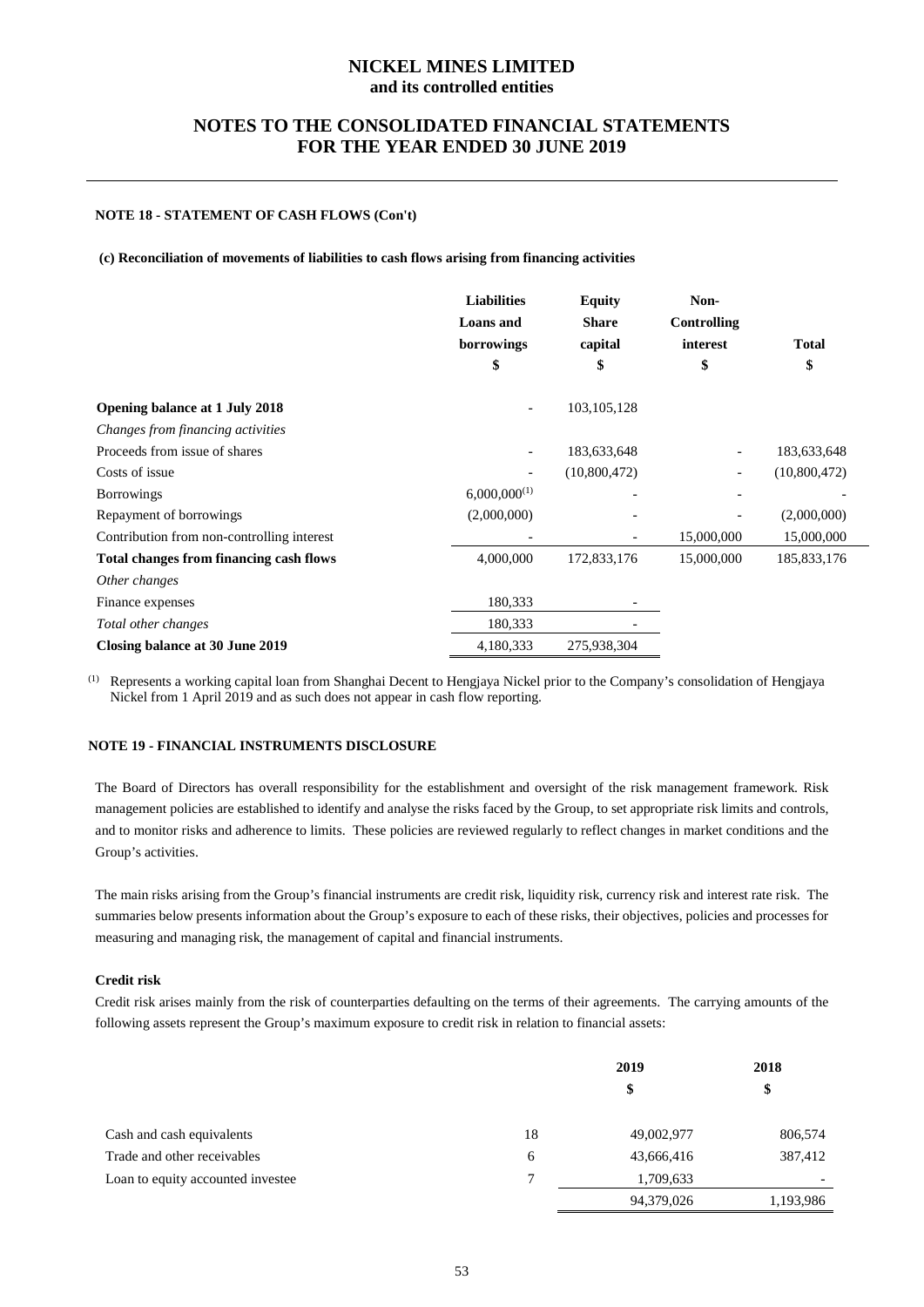## **NOTES TO THE CONSOLIDATED FINANCIAL STATEMENTS FOR THE YEAR ENDED 30 JUNE 2019**

#### **NOTE 19 - FINANCIAL INSTRUMENTS DISCLOSURE (Con't)**

#### **Credit risk (con't)**

#### *Cash and cash equivalents*

The Group mitigates credit risk on cash and cash equivalents by dealing with regulated banks in Australia and Indonesia.

#### *Trade and other receivables*

Credit risk of trade and other receivables is low as it consists predominantly of nickel ore and NPI sales. Nickel ore sales are currently all to the Company's 60% owned PT Hengjaya Nickel Industry and NPI trade receivables are from sales to one customer, PT Indonesia Tsingshan Stainless Steel, a Tsingshan group company operating within the IMIP and amounts recoverable from the Australian Taxation Authority. None of the Group's material trade and other receivables are past due.

#### **Liquidity risk**

Liquidity risk is the risk that the Group will not be able to meet its financial obligations as they fall due. The Group's approach to managing liquidity is to ensure, as far as possible, that it will always have sufficient liquidity to meet its liabilities when due, under both normal and stressed conditions, without incurring unacceptable losses or risking damage to the Group's reputation.

The following are the contractual maturities of financial liabilities, including estimated interest payments:

|                                          | Carrying<br>amount | Contractual<br>cash flows | Less than<br>one year | <b>Between</b> one<br>and five years | More than<br>five years |
|------------------------------------------|--------------------|---------------------------|-----------------------|--------------------------------------|-------------------------|
| <b>Consolidated</b>                      | \$                 | \$                        | \$                    | \$                                   | \$                      |
| <b>30 June 2019</b>                      |                    |                           |                       |                                      |                         |
| Trade and other payables (including tax) | 42,552,752         | 42,552,752                | 42,552,752            |                                      |                         |
| <b>Borrowings</b>                        | 4,180,333          | 4,230,000                 | 4,230,000             |                                      |                         |
|                                          | 46,733,085         | 46,782,752                | 46,782,752            |                                      |                         |
| <b>30 June 2018</b>                      |                    |                           |                       |                                      |                         |
| Trade and other payables                 | 3,512,856          | 3,512,856                 | 3,512,856             |                                      |                         |
| <b>Total liabilities</b>                 | 3,512,856          | 3,512,856                 | 3,512,856             |                                      |                         |

Ultimate responsibility for liquidity management rests with the Board of Directors. The Group manages liquidity risk by maintaining adequate funding where possible and monitoring of future rolling cash flow forecasts of its operations, which reflect management's expectations of expected settlement of financial assets and liabilities.

#### **Currency risk**

The Group functional currency in 2019 was assessed as being United States dollars. The Group is exposed to foreign currency risks due to the fact that the domestic ore sales of its subsidiaries PT Hengjaya Mineralindo and PT Hengjaya Nickel Industry are in Indonesian Rupiah (although the underlying sale price is denominated in US dollars), liabilities of the Group are denominated in both Indonesian Rupiah and Australian dollars and the issues of shares during the year were denominated in Australian dollars.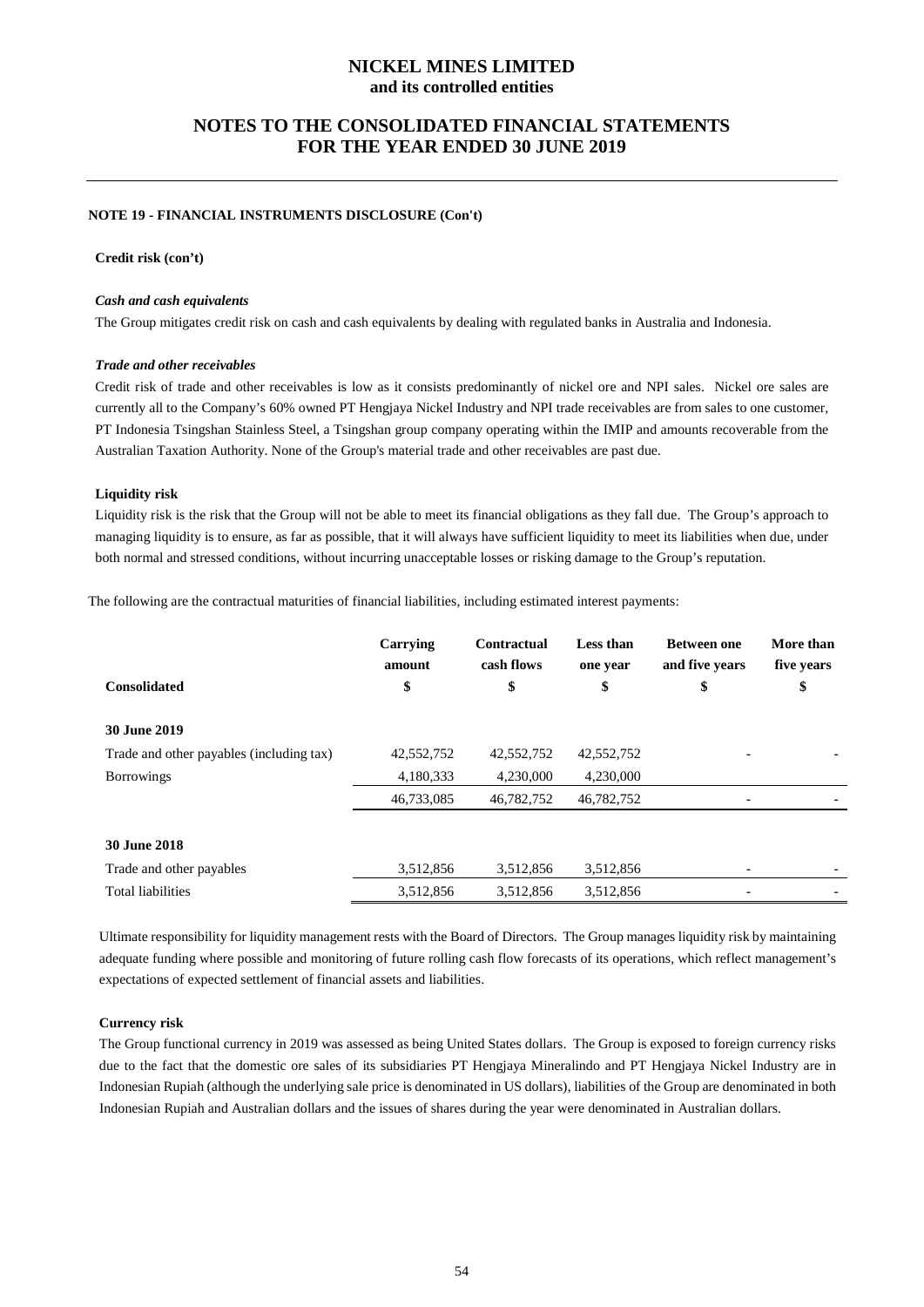## **NOTES TO THE CONSOLIDATED FINANCIAL STATEMENTS FOR THE YEAR ENDED 30 JUNE 2019**

## **NOTE 19 - FINANCIAL INSTRUMENTS DISCLOSURE (Con't)**

The Group's gross financial position exposure to foreign currency risk at 30 June is as follows:

|                          | 2019                     |                  | 2018                    |               |
|--------------------------|--------------------------|------------------|-------------------------|---------------|
|                          | <b>Foreign currency</b>  | <b>USD</b>       | <b>Foreign currency</b> | <b>USD</b>    |
| <b>IDR</b>               |                          |                  |                         |               |
| Cash at bank             | IDR 35,870,163,502       | \$2,539,031      | IDR 10,220,318,341      | \$709,547     |
| Accounts receivable      | IDR 615,110,927,164      | \$43,539,970     | IDR 5,295,797,056       | \$367,662     |
| Other current assets     | IDR 69,337,705,871       | \$4,907,995      | IDR 4,082,905,254       | \$283,456     |
| Provisions               | IDR 9,385,505,761        | \$696,196        | IDR 10,999,001,109      | $(\$763,607)$ |
| Taxes payable            | (IDR 4,290,938,455)      | $(\$303,729)$    | IDR 6,095,274,009       | $(\$423,165)$ |
| Trade<br>other<br>and    | (IDR 450, 738, 646, 685) | $(\$31,905,054)$ | IDR 6,013,820,947       | $(\$417,510)$ |
| payables                 |                          |                  |                         |               |
| <b>AUD</b>               |                          |                  |                         |               |
| Cash at bank             | A\$34,986,844            | \$24,571,261     | A\$24,969               | \$18,489      |
| Receivables              | A\$180,046               | \$126,446        | A\$15,248               | \$11,291      |
| Prepayments              |                          |                  | A\$652,870              | \$483,451     |
| Trade and other payables | (A\$172,965)             | (\$121,473)      | (AS545,340)             | $(\$403,824)$ |

The following significant exchange rates applied during the year:

|     |        | Average<br>rate |        | <b>Reporting date</b><br>spot rate |
|-----|--------|-----------------|--------|------------------------------------|
| USD | 2019   | 2018            | 2019   | 2018                               |
| IDR | 14.469 | 13,608          | 14,128 | 14.404                             |
| AUD | 1.3978 | 1.2913          | 1.4239 | 1.3504                             |

The following sensitivity analysis is based on the exchange rate risk exposures at balance date.

At 30 June if the exchange rate between the United States dollar and the Indonesian Rupiah and the Australian Dollar had moved, as illustrated in the table below, with all other variables held constant, the post-tax loss and equity would have been affected as follows:

Judgement of reasonable possible movements:

|                                         | Post tax loss<br>(Higher)/Lower<br>2019<br>\$ | <b>Total equity</b><br>(Higher)/Lower<br>2019<br>\$ | Post tax loss<br>(Higher)/Lower<br>2018<br>\$ | <b>Total equity</b><br>(Higher)/Lower<br>2018<br>\$ |
|-----------------------------------------|-----------------------------------------------|-----------------------------------------------------|-----------------------------------------------|-----------------------------------------------------|
| $+10\%$ higher USD to IDR exchange rate | 2,353,381                                     | 2,353,381                                           | 128,359                                       | 128,359                                             |
| - 5% lower USD to IDR exchange rate     | (1,176,691)                                   | (1,176,691)                                         | (64,180)                                      | (64,180)                                            |
| $+10\%$ higher USD to AUD exchange rate | 4,183,263                                     | 4,183,263                                           | 19.952                                        | 19,952                                              |
| - 5% lower USD to AUD exchange rate     | (2,091,632)                                   | (2,091,632)                                         | (9,976)                                       | (9,976)                                             |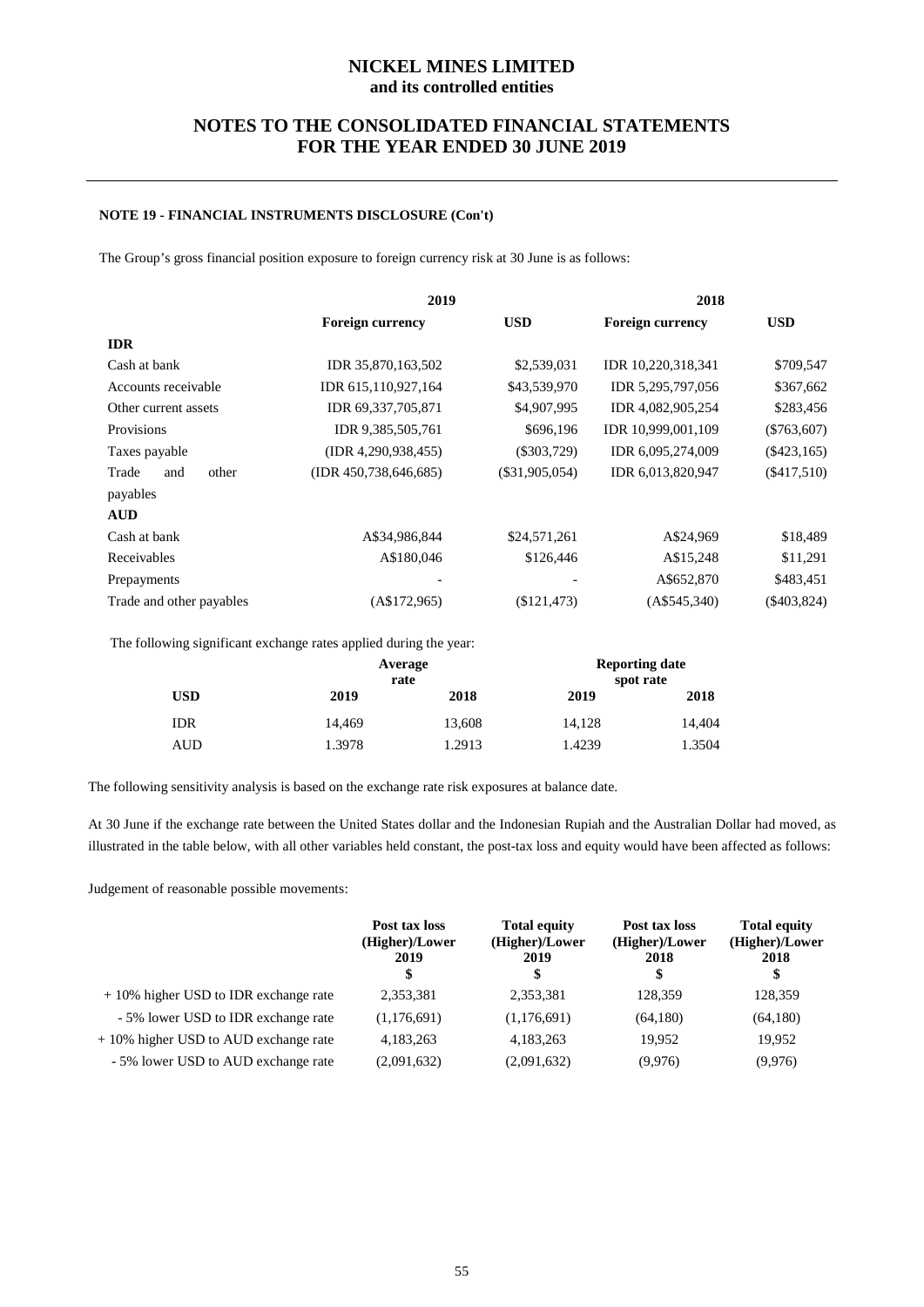## **NOTES TO THE CONSOLIDATED FINANCIAL STATEMENTS FOR THE YEAR ENDED 30 JUNE 2019**

## **NOTE 19 - FINANCIAL INSTRUMENTS DISCLOSURE (Con't)**

#### **Interest rate risk**

The Group's exposure to market interest rate relates to cash assets.

At balance date, the Group had the following mix of financial assets and liabilities exposed to variable interest rate risk:

|                           |    | 2019       | 2018    |
|---------------------------|----|------------|---------|
| <b>Financial assets</b>   |    |            |         |
| Cash and cash equivalents | 18 | 49,002,977 | 806,574 |
|                           |    |            |         |

#### *Sensitivity analysis*

A change of 100 basis points in interest rates at the reporting date would have increased/(decreased) loss for the period by the amounts shown below. This analysis assumes that all other variables remain constant. The analysis is performed on the same basis for the comparative period.

|                     | 2019       | 2018     |
|---------------------|------------|----------|
|                     | \$         | \$       |
| Profit for the year | (249, 048) | (5, 427) |
|                     |            |          |

#### **Capital management**

The Board's policy is to maintain a strong capital base so as to maintain investor, creditor and market confidence and to sustain future development of the business.

The Board ensures, where possible, costs are not incurred in excess of available funds and will seek to raise additional funding through issues of shares for the continuation of the Group's operation. There were no changes in the Group's approach to capital management during the year.

The Group is not subject to externally imposed capital requirements.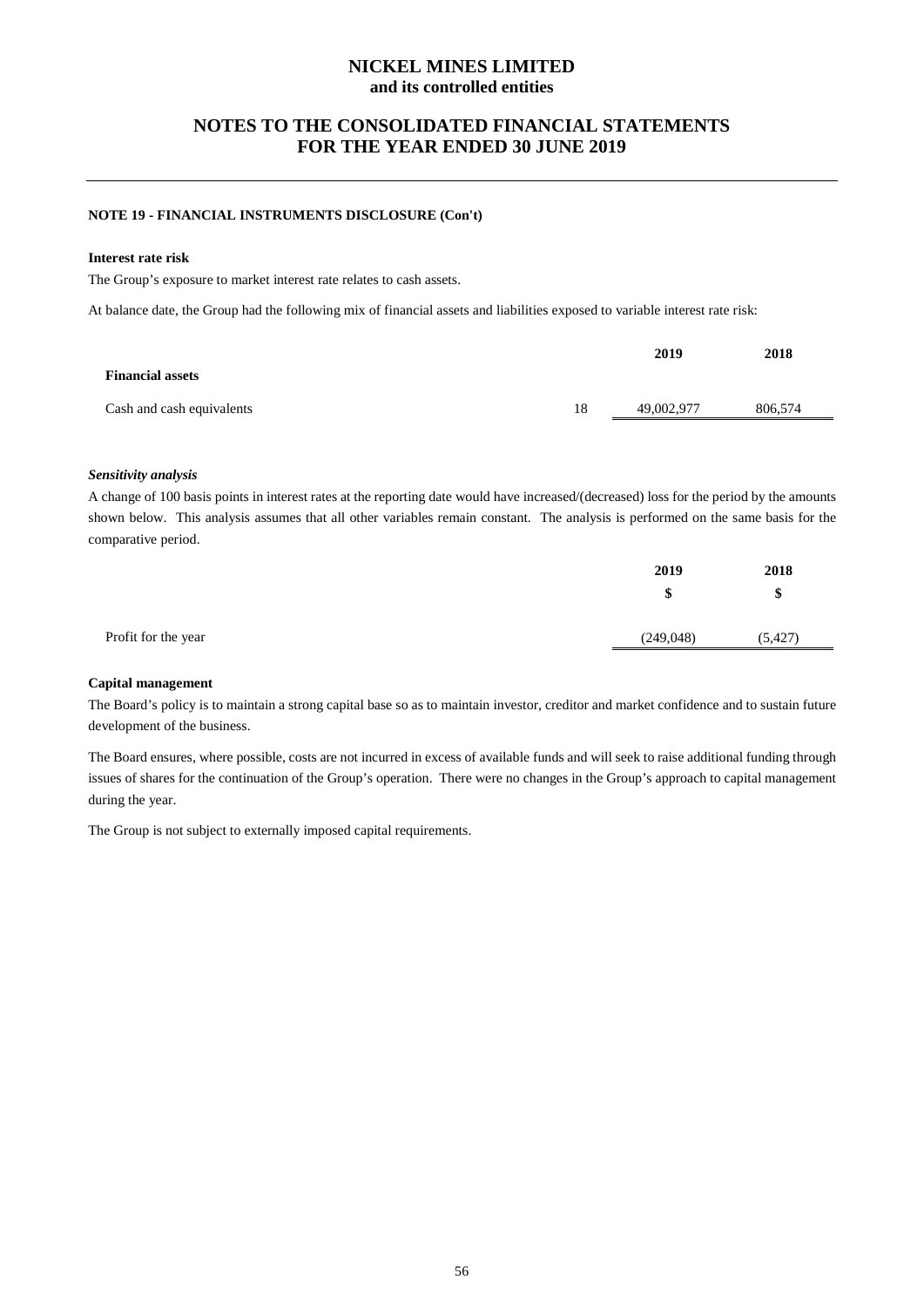## **NOTES TO THE CONSOLIDATED FINANCIAL STATEMENTS FOR THE YEAR ENDED 30 JUNE 2019**

## **NOTE 20 - PARENT ENTITY DISCLOSURES**

As at, and throughout the financial year ended 30 June 2019 the parent entity of the Group was Nickel Mines Limited.

|                                                     | <b>Parent Entity</b> | <b>Parent Entity</b> |
|-----------------------------------------------------|----------------------|----------------------|
|                                                     | 2019                 | 2018                 |
|                                                     | \$                   | \$                   |
| Result of the parent entity                         |                      |                      |
| Net profit/(loss)                                   | 55,971,407           | (4,850,295)          |
| Other comprehensive income                          |                      |                      |
| Total comprehensive profit/(loss)                   | 55,971,407           | (4,850,295)          |
|                                                     |                      |                      |
| Financial position of the parent entity at year end |                      |                      |
| Current assets                                      | 48,932,604           | 597,847              |
| Non-current assets                                  | 244,708,976          | 64,468,529           |
| <b>Total</b> assets                                 | 293,641,580          | 65,066,376           |
|                                                     |                      |                      |
| <b>Current liabilities</b>                          | 265,538              | 494,917              |
| <b>Total liabilities</b>                            | 266,538              | 494,917              |
| <b>Net Assets</b>                                   | 293,376,042          | 64,571,459           |
|                                                     |                      |                      |
| <b>Equity</b>                                       |                      |                      |
| Share Capital                                       | 275,938,304          | 103, 105, 128        |
| Retained profits/(Accumulated losses)               | 17,437,738           | (38, 533, 669)       |
| <b>Total Equity</b>                                 | 293,376,042          | 64,571,459           |
|                                                     |                      |                      |

At balance sheet date the company has no capital commitments or contingencies (2018: \$nil).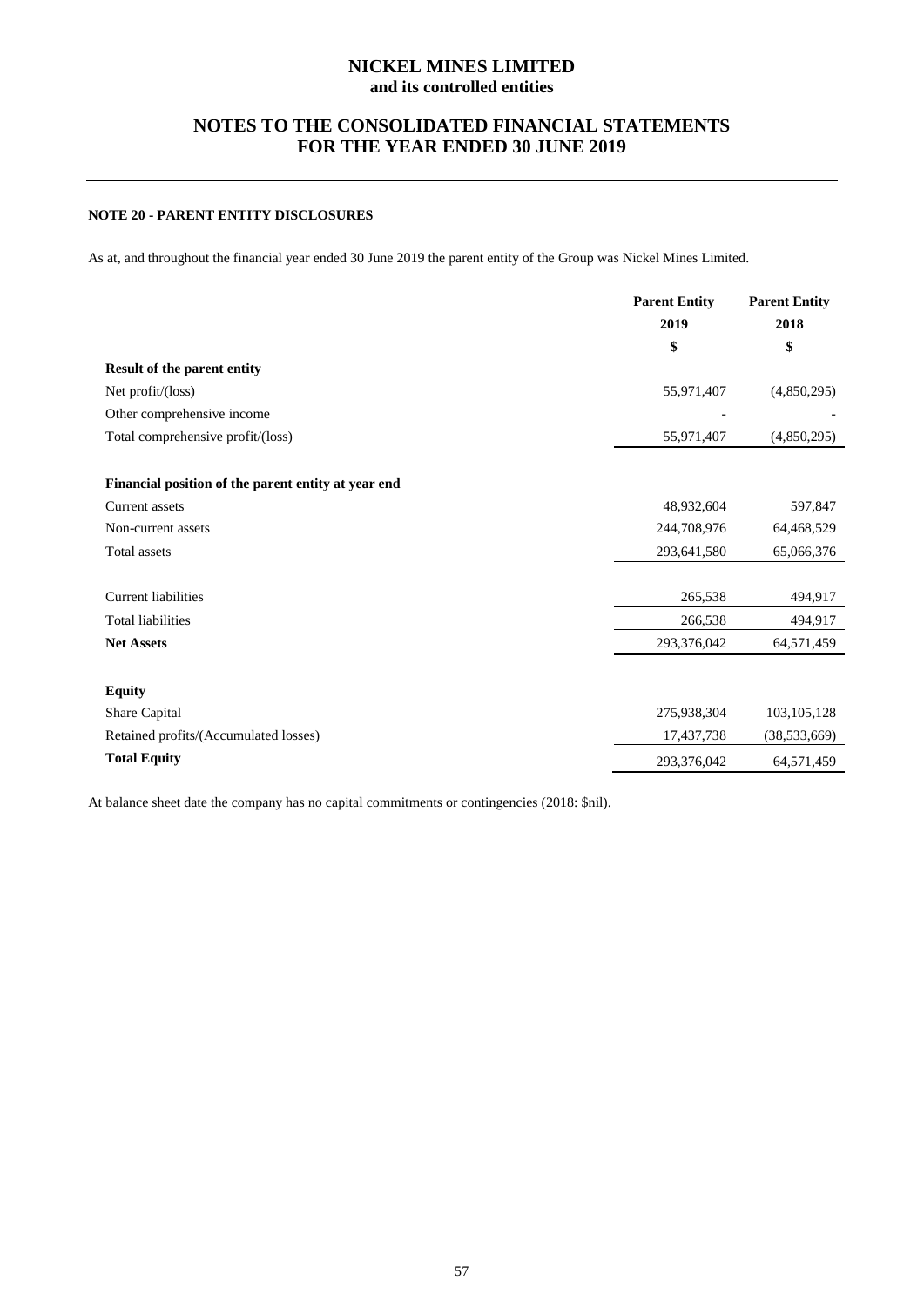## **NOTES TO THE CONSOLIDATED FINANCIAL STATEMENTS FOR THE YEAR ENDED 30 JUNE 2019**

## **NOTE 21 -SEGMENT INFORMATION**

Segment information is presented in respect of the Group's management and internal reporting structure.

Segment results, assets and liabilities include items directly attributable to a segment as well as those that can be allocated on a reasonable basis. Unallocated items comprise interest bearing loans, borrowings and expenses, and corporate assets and expenses.

Segment capital expenditure is the total cost incurred during the period to acquire segment assets that are expected to be used for more than one period in that geographic region.

#### **Operating segments**

For the year ended 30 June 2019, the Group had two segments, being nickel ore mining in Indonesia and the RKEF projects in Indonesia.

|                                             | Indonesia -<br><b>Nickel ore</b><br>mining | Indonesia-<br><b>RKEF Projects</b> | <b>Unallocated</b> | <b>Total</b>   |
|---------------------------------------------|--------------------------------------------|------------------------------------|--------------------|----------------|
|                                             | \$                                         | \$                                 | \$                 | \$             |
| 30 June 2019                                |                                            |                                    |                    |                |
| <b>External revenues</b>                    | $12,220,325^{(1)}$                         | 52,717,022 <sup>(2)</sup>          |                    | 64,937,347     |
| Reportable segment profit before tax        | 274,629                                    | 78,120,349                         | (6,501,761)        | 71,893,216     |
| Interest income                             | 25,804                                     | 12,262                             | 211,867            | 249,933        |
| Interest expense                            |                                            | 35,925                             |                    | 35,925         |
| Depreciation and amortisation               | 1,814,896                                  | 5,020,211                          | 1,313              | 6,836,420      |
| Reportable segment assets                   | 24,519,982                                 | 458, 481, 562                      | 48,932,604         | 531,934,148    |
| Reportable segment liabilities              | (7, 119, 318)                              | (69, 782, 414)                     | (265, 538)         | (77, 167, 270) |
| 30 June 2018                                |                                            |                                    |                    |                |
| <b>External revenues</b>                    | 13,551,416                                 |                                    |                    | 13,551,416     |
| Reportable segment profit/(loss) before tax | 2,579,722                                  |                                    | (4,850,294)        | (2,270,572)    |
| Interest income                             | 25,103                                     |                                    | 30,574             | 55,677         |
| Interest expense                            | 21,818                                     |                                    | 293,995            | 315,813        |
| Depreciation and amortisation               | 64,401                                     |                                    | 24                 | 64,425         |
| Reportable segment assets                   | 28,823,304                                 | 50,000,025                         | 597,847            | 79,421,176     |
| Reportable segment liabilities              | (3,781,545)                                |                                    | (494, 917)         | (4,276,462)    |

(1) From 1 April 2019 sales of nickel ore are internal to the Group and so are eliminated on consolidation.

<sup>(2)</sup> The Group's external revenue is generated under nickel pig iron supply agreements with Tsingshan group companies. Only includes sales revenue of nickel pig iron from 1 April 2019 as prior to this date Hengjaya Nickel was accounted for as an equity accounted investee.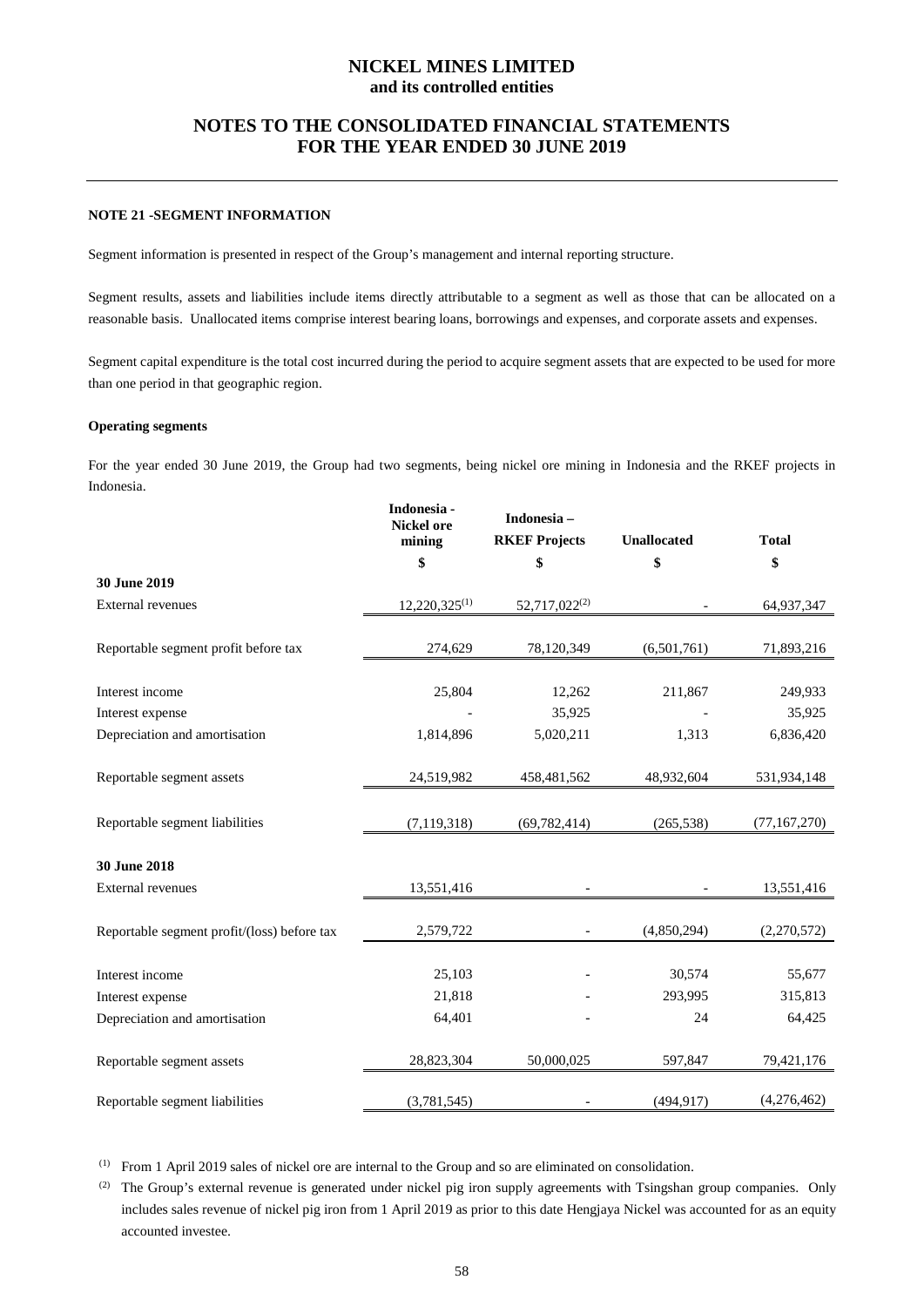## **NOTES TO THE CONSOLIDATED FINANCIAL STATEMENTS FOR THE YEAR ENDED 30 JUNE 2019**

## **NOTE 21 -SEGMENT INFORMATION (Con't)**

|                                                                   |                  | As at<br>30 June 2019 | As at<br>30 June 2018 |
|-------------------------------------------------------------------|------------------|-----------------------|-----------------------|
| Reconciliations of reportable segment revenues and profit or loss |                  | \$                    | \$                    |
| <b>Profit or loss</b>                                             |                  |                       |                       |
| Total profit for reportable segments                              |                  | 78,394,978            | 2,579,722             |
| Unallocated amounts:                                              |                  |                       |                       |
| Interest income                                                   |                  |                       |                       |
| Net other corporate income/(expenses)                             |                  | 50,835,738            | (4,850,294)           |
| Consolidated profit/(loss) before tax                             |                  | 71,893,216            | (2,270,572)           |
| Reconciliations of reportable assets and liabilities              |                  |                       |                       |
| <b>Assets</b>                                                     |                  |                       |                       |
| Total assets for reportable segments                              |                  | 483,001,545           | 78,823,329            |
| Unallocated corporate assets                                      |                  | 48,932,604            | 597,847               |
| Consolidated total assets                                         |                  | 531,934,148           | 79,421,176            |
| <b>Liabilities</b>                                                |                  |                       |                       |
| Total liabilities for reportable segments                         |                  | (76,901,732)          | (494, 917)            |
| Unallocated corporate liabilities                                 |                  | (265, 538)            | (3,781,545)           |
| Consolidated total liabilities                                    |                  | (77, 167, 270)        | (4,276,462)           |
| Geography of reportable segment assets                            |                  |                       |                       |
|                                                                   | <b>Indonesia</b> | <b>Singapore</b>      | <b>Total</b>          |
|                                                                   | \$               | \$                    | \$                    |
| <b>30 June 2019</b>                                               |                  |                       |                       |

| Reportable segment assets | 482,991,778 | 9,767 483,001,545 |
|---------------------------|-------------|-------------------|
|                           |             |                   |

## **30 June 2018**

| Reportable segment assets | 78.823.329 | 78.823.329 |
|---------------------------|------------|------------|

#### **Revenue**

All sales during the year were to customers located in Indonesia.

#### **Major customers**

All sales of nickel pig iron during the year were to PT Indonesia Tsingshan Stainless Steel ('ITSS'), an Indonesian Tsingshan group company, operating with the Indonesian Morowali Industrial Park. Sales of nickel ore from July to December 2018 were also to ITSS. In January 2019, the Group commenced supplying nickel ore to the Company's 60% owned subsidiary Hengjaya Nickel, under an offtake agreement to supply 50,000 wmt per month.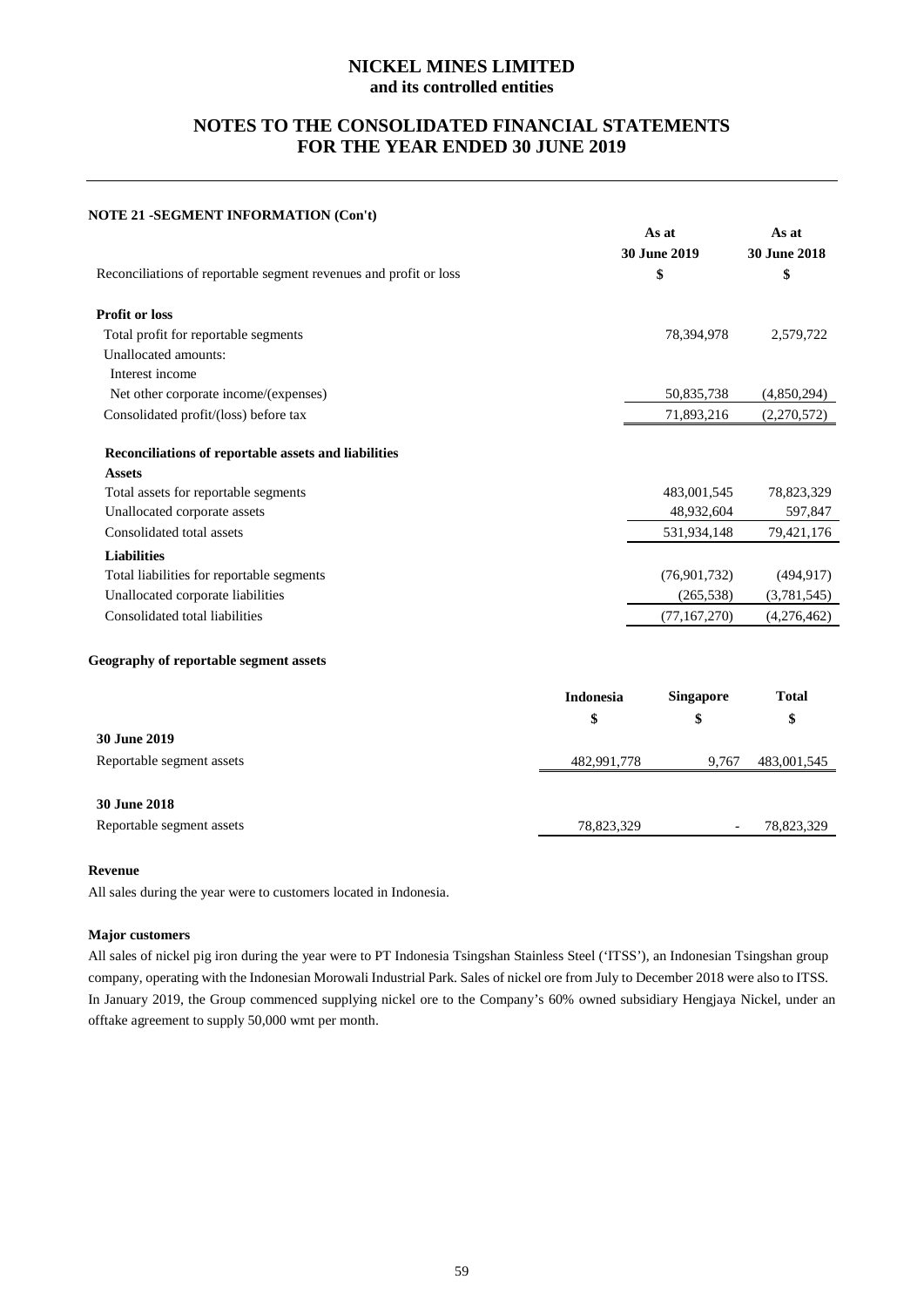## **NOTES TO THE CONSOLIDATED FINANCIAL STATEMENTS FOR THE YEAR ENDED 30 JUNE 2019**

## **NOTE 22 – REVENUE**

The effect of initially applying AASB 15 on the Group's revenue from contracts with customers is described in note 3. Due to the transition method chosen in applying AASB 15, comparative information has not been restated to reflect the new requirements.

#### *Disaggregation of revenue from contracts with customers*

In the following table, revenue from contracts with customers is disaggregated by major production and timing of revenue recognition. The table also includes a reconciliation of the disaggregated revenue with the Group's reportable segments.

|                                         | Nickel pig iron |                          | Nickel ore |            |
|-----------------------------------------|-----------------|--------------------------|------------|------------|
|                                         | 2019<br>2018    |                          | 2019       | 2018       |
|                                         | \$              | \$                       | \$         | \$         |
| Major products                          | 52,717,022      | -                        | 12,220,325 | 13,551,415 |
| Timing of revenue recognition           |                 |                          |            |            |
| Products transferred at a point in time | 52,717,022      | $\overline{\phantom{a}}$ | 12,220,325 | 13,551,415 |
| Revenue from contracts with customers   | 52,717,022      | -                        | 12,220,325 | 13,551,415 |
|                                         |                 |                          |            |            |
| External revenue as reported in Note 21 | 52,717,022      |                          | 12.220.325 | 13,551,415 |

The extent to which an entity's revenue is disaggregated for the purposes of this disclosure depends on the facts and circumstances of the entity's contracts with customers.

#### **NOTE 23 – AUDITOR REMUNERATION**

During the year ended 30 June 2019 KPMG, the Company's auditor, has performed other services in addition to their statutory audit duties.

Details of the amounts paid to the auditor of the Group, KPMG, and its related practices for audit and non-audit services provided during the year are set out below:

|                                                          | 2019    | 2018    |
|----------------------------------------------------------|---------|---------|
|                                                          | \$      | \$      |
| <b>Auditors of the Company</b>                           |         |         |
| Audit and review of financial reports – KPMG Australia   | 123,393 | 47,196  |
| Audit and review of financial reports – KPMG Indonesia   | 122,840 | 41,571  |
| Services other than statutory audit                      |         |         |
| - taxation services in relation to IPO                   |         | 7,545   |
| - Investigating Accountant's services in relation to IPO | 11,536  | 35,884  |
|                                                          | 257,769 | 132.196 |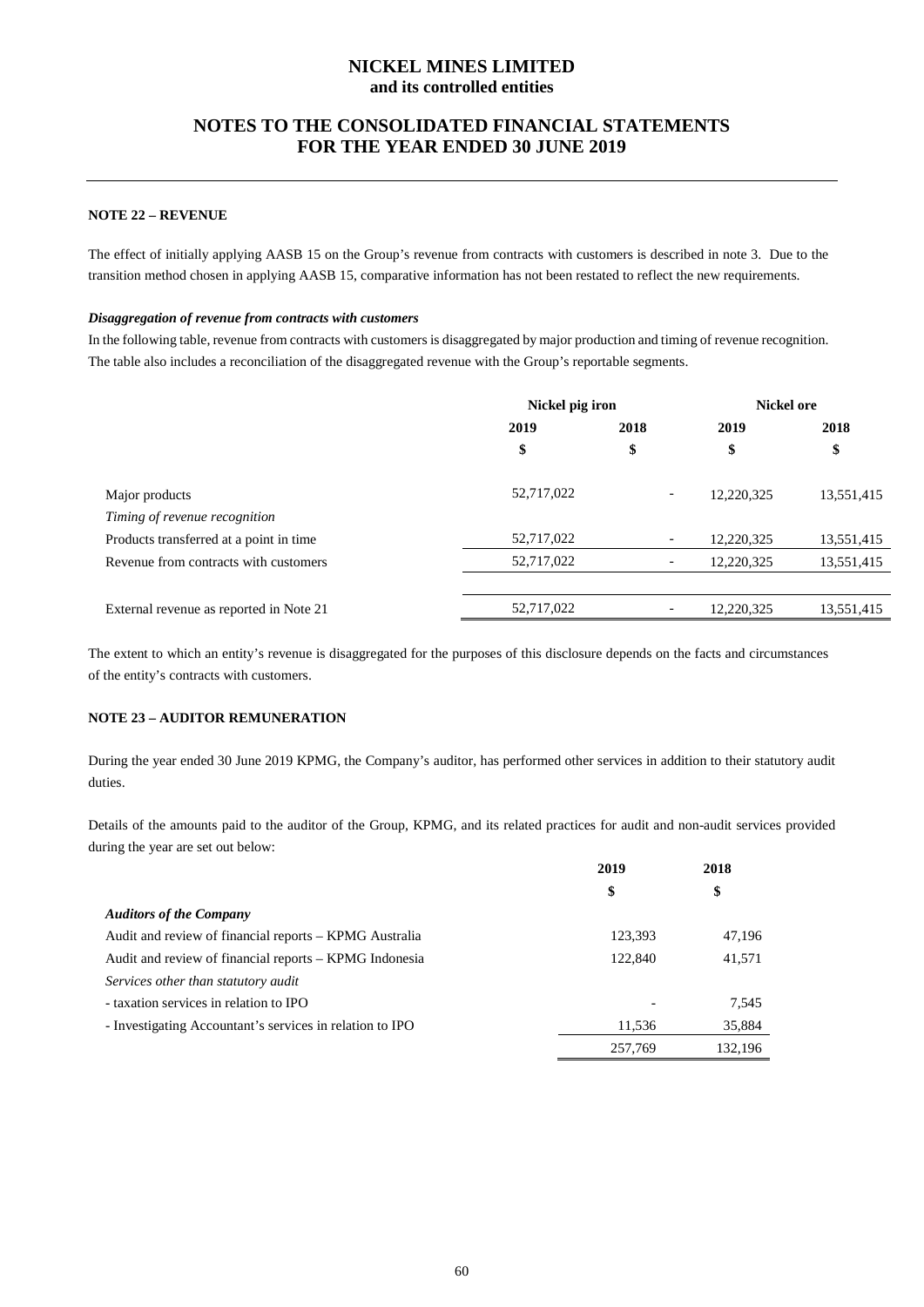## **NOTES TO THE CONSOLIDATED FINANCIAL STATEMENTS FOR THE YEAR ENDED 30 JUNE 2019**

## **NOTE 24 – SUBSEQUENT EVENTS**

At an Extraordinary Meeting of Shareholders held on 26 July 2019 shareholders approved the Company's move to a 60% interest in Ranger Nickel. Subsequent to year end and shareholder approval, the Company has increased its interest in Ranger Nickel from 17% to 60% for \$121.4 million with consideration being funded by the drawdown of an \$80 million senior debt facility provided by a Shanghai Decent associated company, the issue of 139,972,705 shares in the Company for \$40 million and a cash payment of \$1.4 million. The Company completed this acquisition on 15 August 2019 and management consider the disclosure of a pro-forma acquisition balance sheet to be impractical at the date of this report.

In August 2019, subsequent to the drawdown of the \$80 million senior debt facility, the Company made a voluntary early repayment of \$10 million against the facility.

In September 2019 the Company and Shanghai Decent agreed that Nickel Mines would limit its contractual option to further equity interest in the Hengjaya Nickel project to not more than 80% and that the option period during which Nickel Mines can acquire further equity interest in the Hengjaya Nickel project was extended until 30 November 2020 (previously 31 January 2020).

Other than the matters detailed above, there has not arisen in the interval between the end of the financial year and the date of this report any other item, transaction or event of a material and unusual nature likely, in the opinion of the Directors of the Company, to affect significantly the operations of the Group, the results of those operations, or the state of affairs of the Group, in future financial years.

#### **NOTE 25 – COMMITMENTS AND CONTINGENCIES**

There are no contingent liabilities existing at 30 June 2019 (2018: \$nil).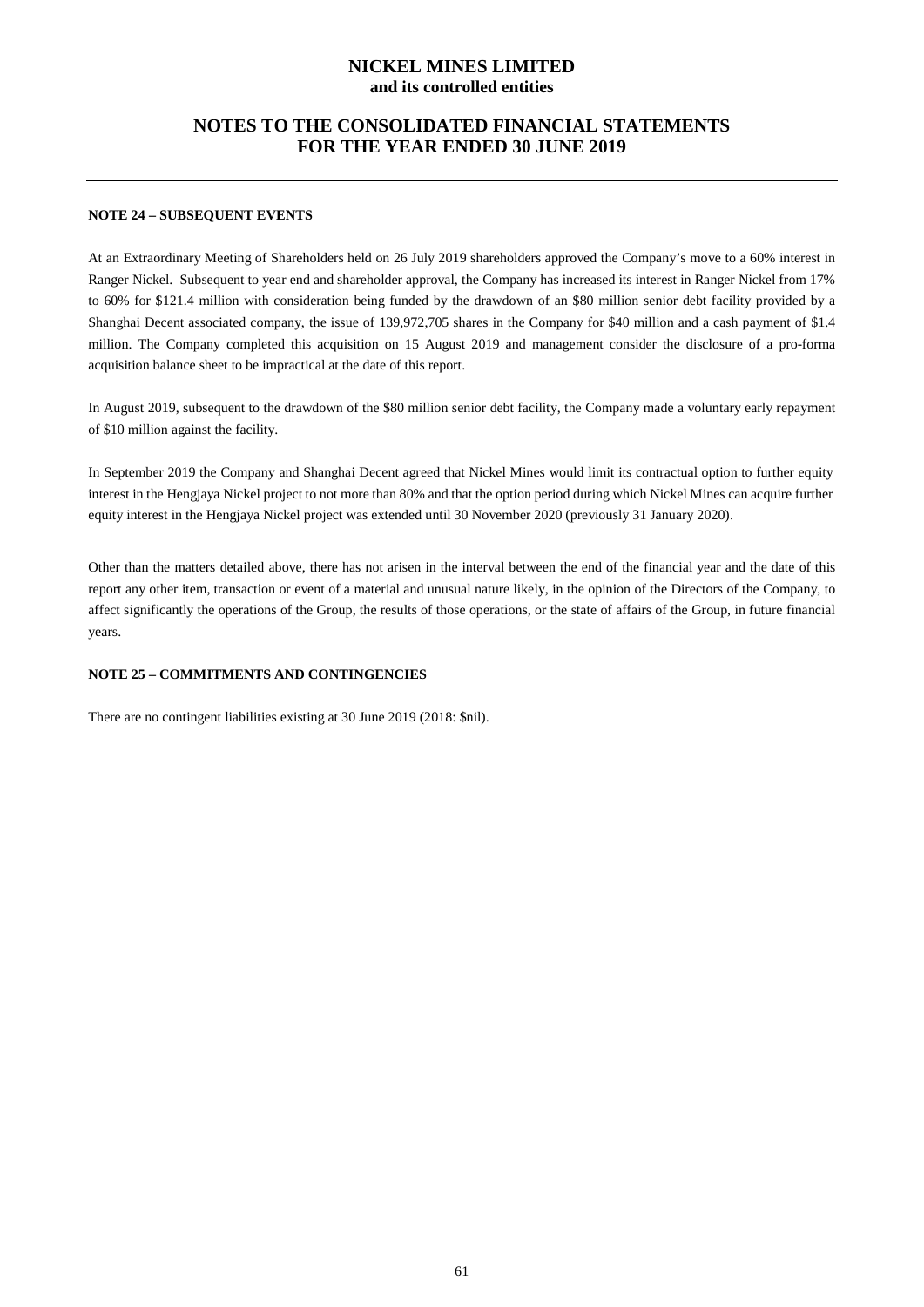## **DIRECTORS' DECLARATION**

- 1. In the opinion of the Directors of Nickel Mines Limited ('the Company'):
	- (a) the consolidated financial statements and notes set out on pages 24 to 61 and the Remuneration report on pages 18 to 22 in the Directors' report, are in accordance with the Corporations Act 2001, including:
		- (i) giving a true and fair view of the Group's financial position as at 30 June 2019 and of its performance for the year ended on that date; and
		- (ii) complying with Australian Accounting Standards, (including the Australian Accounting Interpretations) and the Corporations Regulations 2001; and
	- (b) the financial report also complies with International Financial Reporting Standards as disclosed in note 2.
	- (c) there are reasonable grounds to believe that the Company will be able to pay its debts as and when they become due and payable.
- 2. The Directors have been given the declarations required by Section 295A of the *Corporations Act 2001* from the chief executive officer and chief financial officer for the financial year ended 30 June 2019.

Signed at Sydney this 30th day of September 2019 in accordance with a resolution of the Board of Directors:

Mede

**Robert Neale Norman Seckold Chairman Deputy Chairman**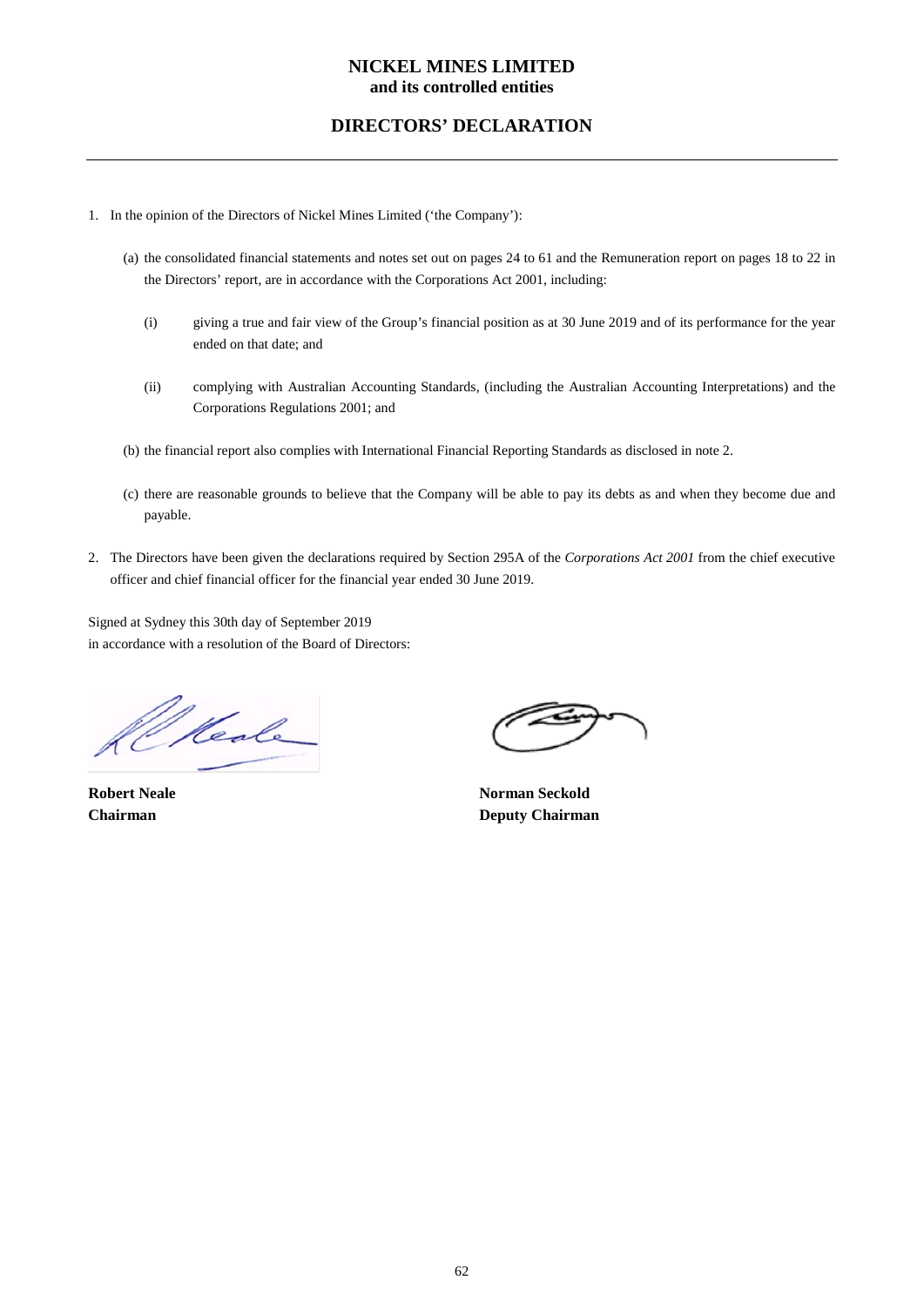

# Independent Auditor's Report

## To the shareholders of Nickel Mines Limited

## **Report on the audit of the Financial Report**

## **Opinion**

We have audited the **Financial Report** of Nickel Mines Limited (the Company).

In our opinion, the accompanying Financial Report of the Company is in accordance with the Corporations Act 2001, including:

• giving a true and fair view of the **Group's** financial position as at 30 June 2019 and of its financial performance for the year ended on that date; and

• complying with Australian Accounting Standards and the Corporations Regulations 2001.

The **Financial Report** comprises:

• Consolidated statement of financial position as at 30 June 2019;

• Consolidated statement of profit or loss and other comprehensive income, Consolidated statement of changes in equity, and Consolidated statement of cash flows for the year then ended;

• Notes including a summary of significant accounting policies;

• Directors' Declaration.

The **Group** consists of the Company and the entities it controlled at the year end or from time to time during the financial year.

## **Basis for opinion**

We conducted our audit in accordance with Australian Auditing Standards. We believe that the audit evidence we have obtained is sufficient and appropriate to provide a basis for our opinion.

Our responsibilities under those standards are further described in the Auditor's responsibilities for the audit of the Financial Report section of our report.

We are independent of the Group in accordance with the Corporations Act 2001 and the ethical requirements of the Accounting Professional and Ethical Standards Board's APES 110 Code of Ethics for Professional Accountants (the Code) that are relevant to our audit of the Financial Report in Australia. We have fulfilled our other ethical responsibilities in accordance with the Code.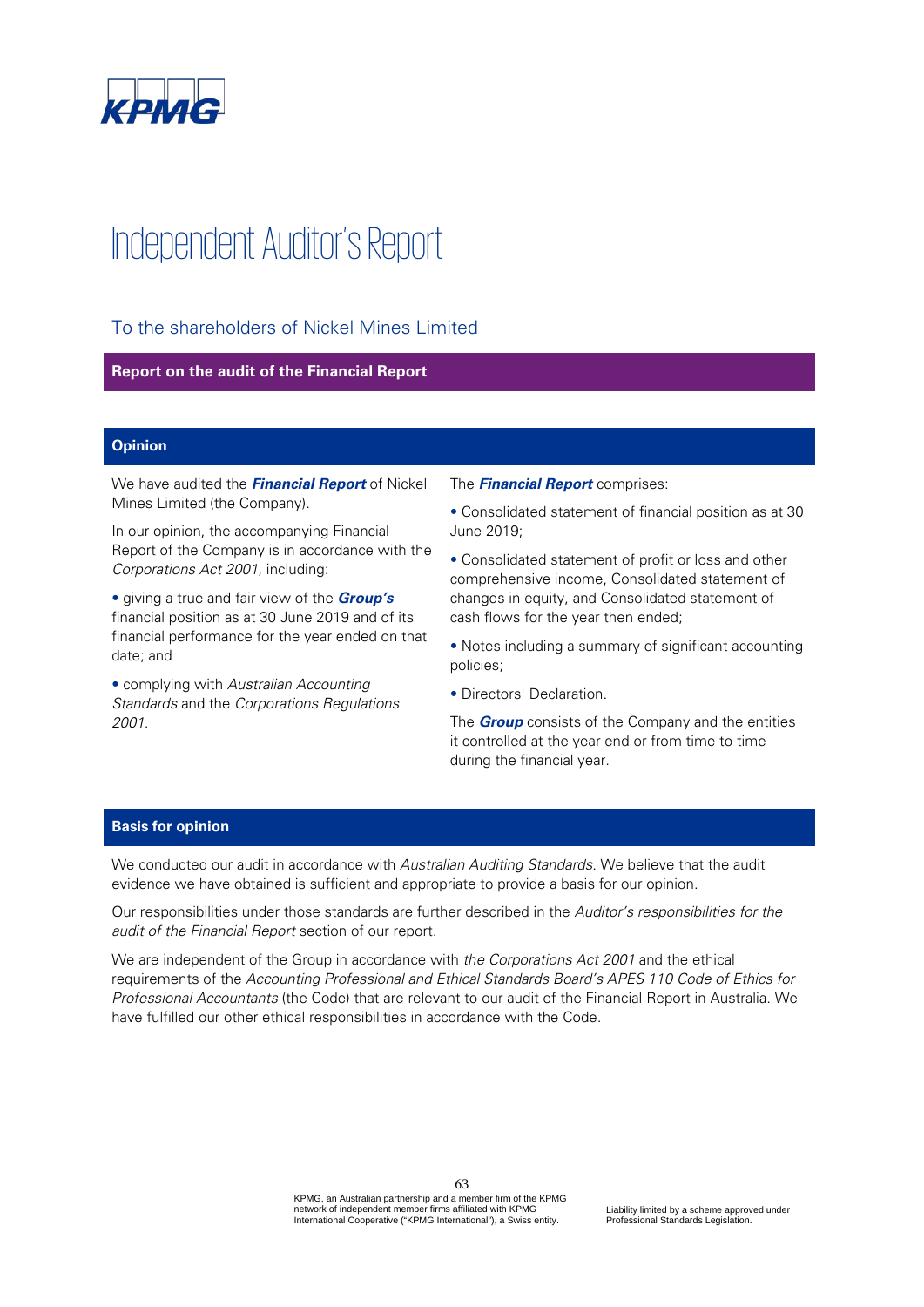

## **Key Audit Matters**

## The **Key Audit Matters** we identified are:

• Consolidation of Hengjaya Holdings Private Limited

• Accounting for the investment in Ranger Holdings Private Limited

**Key Audit Matters** are those matters that, in our professional judgement, were of most significance in our audit of the Financial Report of the current period.

These matters were addressed in the context of our audit of the Financial Report as a whole, and in forming our opinion thereon, and we do not provide a separate opinion on these matters.

## **Consolidation of Hengjaya Holdings Private Limited (\$300m)**

Refer to Note 16 Controlled Entities

| The key audit matter                                                                                                                                                                                                                                                                                                                                                                                                                                                                                                                 | How the matter was addressed in our audit                                                                                                                                                                                                                                                                                                                                                                                                                                                                                                                                                             |
|--------------------------------------------------------------------------------------------------------------------------------------------------------------------------------------------------------------------------------------------------------------------------------------------------------------------------------------------------------------------------------------------------------------------------------------------------------------------------------------------------------------------------------------|-------------------------------------------------------------------------------------------------------------------------------------------------------------------------------------------------------------------------------------------------------------------------------------------------------------------------------------------------------------------------------------------------------------------------------------------------------------------------------------------------------------------------------------------------------------------------------------------------------|
| The Group's investment in Hengjaya<br>Holdings Private Limited (Hengjaya Holdings)<br>increased from 25% to 60% during the<br>financial year. This investment was<br>previously equity accounted, and was<br>consolidated effective 31 March 2019.<br>This was a key audit matter due to the                                                                                                                                                                                                                                         | Our procedures included:<br>Reading the CSA and subsequent amendments to<br>$\bullet$<br>understand the key terms and conditions of the<br>agreement and the obligations of each party to the<br>contract. Using this we challenged the Group's<br>assessment of the date of gaining control of<br>Hengjaya Holdings;                                                                                                                                                                                                                                                                                 |
| following:<br>Size of the transaction: The fair value of<br>the net assets of Hengjaya Holdings was<br>assessed as \$300m at the date of<br>acquisition; and                                                                                                                                                                                                                                                                                                                                                                         | Working with our valuation specialists we assessed<br>٠<br>and challenged the key assumptions used in the<br>purchase price allocation to identify assets and<br>liabilities acquired, including a consideration of the<br>existence of intangible assets in the form of rights<br>specified in the CSA;                                                                                                                                                                                                                                                                                              |
| Complexity: The acquisition was part of<br>the Collaboration and Subscription<br>Agreement (CSA) with Shanghai Decent<br>Investment (Group) Co., Ltd. (Shanghai<br>Decent) and Shanghai Wanlu Investment<br>Co., Ltd (Wanlu). The terms and<br>conditions of the CSA were complex and<br>the implications had pervasive impacts<br>on the financial report. In addition, the<br>CSA was amended during the period in<br>relation to the requirements governing<br>the composition of the board of directors<br>of Hengjaya Holdings. | Working with our valuation specialists we assessed<br>٠<br>and challenged the Group's fair value assessments,<br>including:<br>The fair value of the consideration<br>$\Omega$<br>transferred by assessing the value of \$300m<br>assigned by the Group by reference to an<br>option held to acquire the remaining 40% of<br>Hengjaya Holdings as well as a comparable<br>transaction which was subject to an<br>independent experts report. This included<br>assessing the competence, experience and<br>skills of the independent expert; and<br>$\circ$<br>The provisional fair values assigned to |
| We focused on significant judgements made<br>by the Group in relation to:<br>the date of gaining control of                                                                                                                                                                                                                                                                                                                                                                                                                          | identifiable assets and liabilities, including<br>identifiable intangible assets;<br>Testing of the acquisition date balance sheet of<br>$\bullet$<br>Hengjaya Holdings to the underlying accounting                                                                                                                                                                                                                                                                                                                                                                                                  |
| Hengjaya Holdings;<br>the fair value of the consideration                                                                                                                                                                                                                                                                                                                                                                                                                                                                            | records of that company and assessing the<br>compliance of those accounting records with<br>Australian Accounting Standards;                                                                                                                                                                                                                                                                                                                                                                                                                                                                          |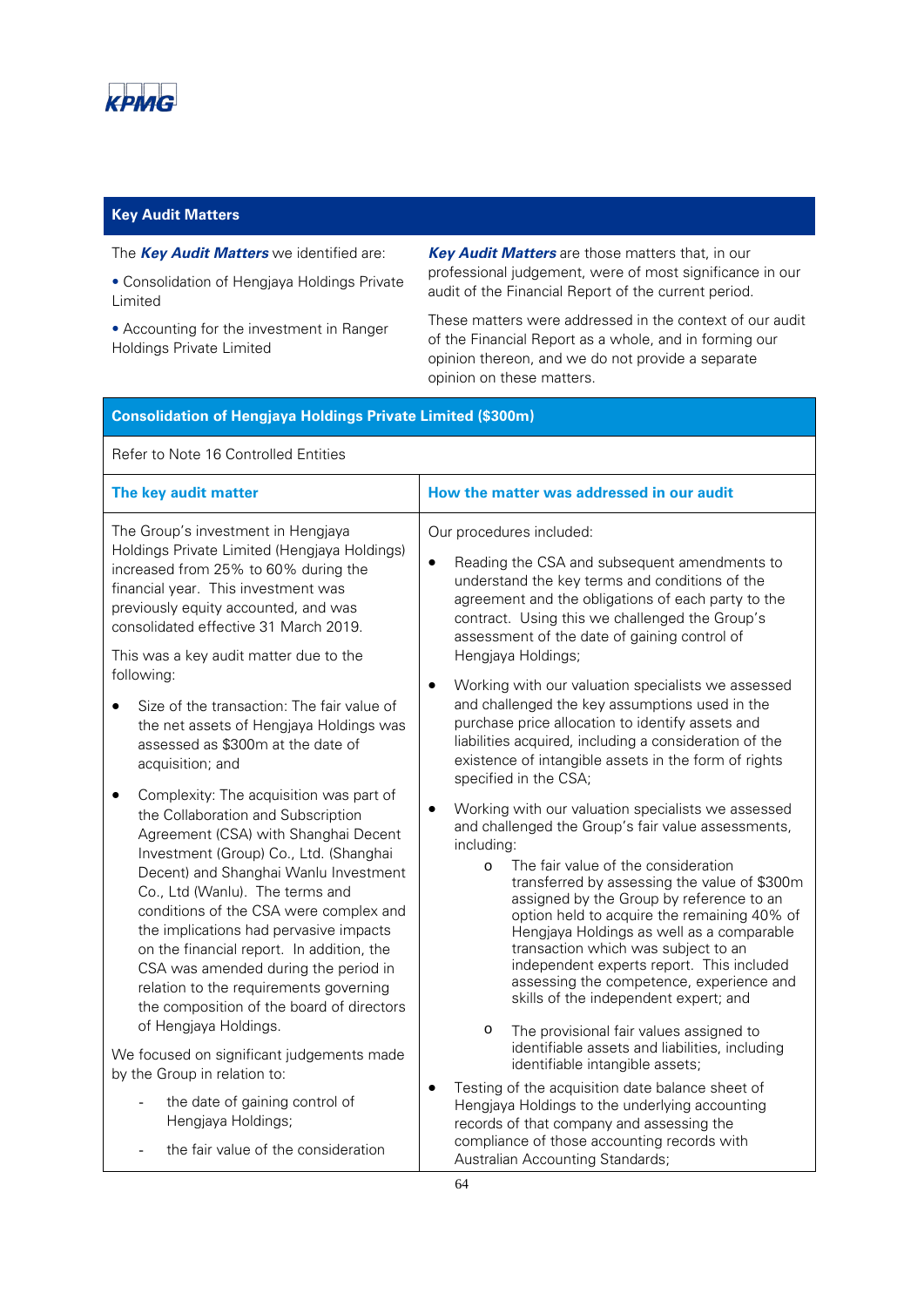

| transferred, including non-controlling<br>interests; and<br>the provisional fair values assigned<br>to the identifiable assets and<br>liabilities acquired. | $\bullet$ | Testing of the post-acquisition financial performance<br>and position of Hengjaya Holdings, compliance with<br>the accounting policies of the Group and the accuracy<br>of the consolidation of Hengjaya Holdings in the<br>Financial Report in accordance with the requirements<br>of the accounting standards; |
|-------------------------------------------------------------------------------------------------------------------------------------------------------------|-----------|------------------------------------------------------------------------------------------------------------------------------------------------------------------------------------------------------------------------------------------------------------------------------------------------------------------|
| These conditions required significant audit<br>effort and greater involvement by senior<br>team members and KPMG valuation<br>specialists.                  |           | Evaluating the Group's disclosures in the financial<br>report against the requirements of the accounting<br>standards.                                                                                                                                                                                           |

| Accounting for the investment in Ranger Holdings Private Limited (\$49.96m)                                                                                                                                                                                                                   |                                                                                                                                                                                                                                                                                                                                                                                                                                                                                                                             |  |  |
|-----------------------------------------------------------------------------------------------------------------------------------------------------------------------------------------------------------------------------------------------------------------------------------------------|-----------------------------------------------------------------------------------------------------------------------------------------------------------------------------------------------------------------------------------------------------------------------------------------------------------------------------------------------------------------------------------------------------------------------------------------------------------------------------------------------------------------------------|--|--|
| Refer to Note 15 Investment in Equity Accounted Investee                                                                                                                                                                                                                                      |                                                                                                                                                                                                                                                                                                                                                                                                                                                                                                                             |  |  |
| The key audit matter                                                                                                                                                                                                                                                                          | How the matter was addressed in our audit                                                                                                                                                                                                                                                                                                                                                                                                                                                                                   |  |  |
| The Group's investment in Ranger Holdings<br>Private Limited (Ranger Holdings) was<br>acquired during the financial year ended 30<br>June 2019.                                                                                                                                               | Our procedures included:<br>Reading the CA to understand the key terms and<br>conditions of the agreement and the obligations of<br>each entity party to the contract;                                                                                                                                                                                                                                                                                                                                                      |  |  |
| This was a key audit matter due to the<br>following:<br>Size of the transaction: The Group's 17%<br>interest in Ranger Holdings acquired for<br>\$50m represented 9% of total assets of<br>the Group at year end; and                                                                         | Checking the completeness of the nature of the<br>$\bullet$<br>Group's obligations required by the CA. We<br>assessed the existence of triggering conditions of the<br>obligations to underlying events of the Group and our<br>understanding of the business. We compared these<br>to the criteria for recording liabilities and recognising<br>assets in the accounting standards;                                                                                                                                        |  |  |
| Complexity: The acquisition was part of<br>٠<br>the Collaboration Agreement (CA) with<br>Shanghai Decent. The terms and<br>conditions of the CA were complex and<br>the implications had pervasive impacts<br>on the financial report. We focused on:                                         | Working with our valuation specialists we challenged<br>$\bullet$<br>the Group's fair value assessment. Of specific note<br>was the financial instruments granted under the CA.<br>We did this by calculating a fair value using<br>comparable market data and comparing it to the value<br>derived by the Group;                                                                                                                                                                                                           |  |  |
| the substance of the transaction,<br>against the requirements of the<br>accounting standards, including<br>assessing the \$50m advanced as<br>either a loan receivable or equity<br>accounted associate. The<br>Shareholder Loan Agreement details<br>the terms of the funds advanced;<br>and | Assessing the appropriateness of the Group's<br>accounting treatment of its interest in Ranger<br>Holdings against the criteria in the accounting<br>standards. We read the Shareholder Loan<br>Agreement to understand the terms under which the<br>funds were advanced. We assessed the features of<br>these terms, combined with our understanding of the<br>terms of the CA, against the criteria in the accounting<br>standards for consistency to either loan receivable or<br>equity accounted associate accounting; |  |  |
| further potential accounting<br>implications, in particular unrecorded<br>obligations, of the terms and<br>conditions of the CA and their                                                                                                                                                     | Obtaining the accounting records of the equity<br>٠<br>accounted associate and recalculating the Group's<br>share of the associate's losses for the period. We                                                                                                                                                                                                                                                                                                                                                              |  |  |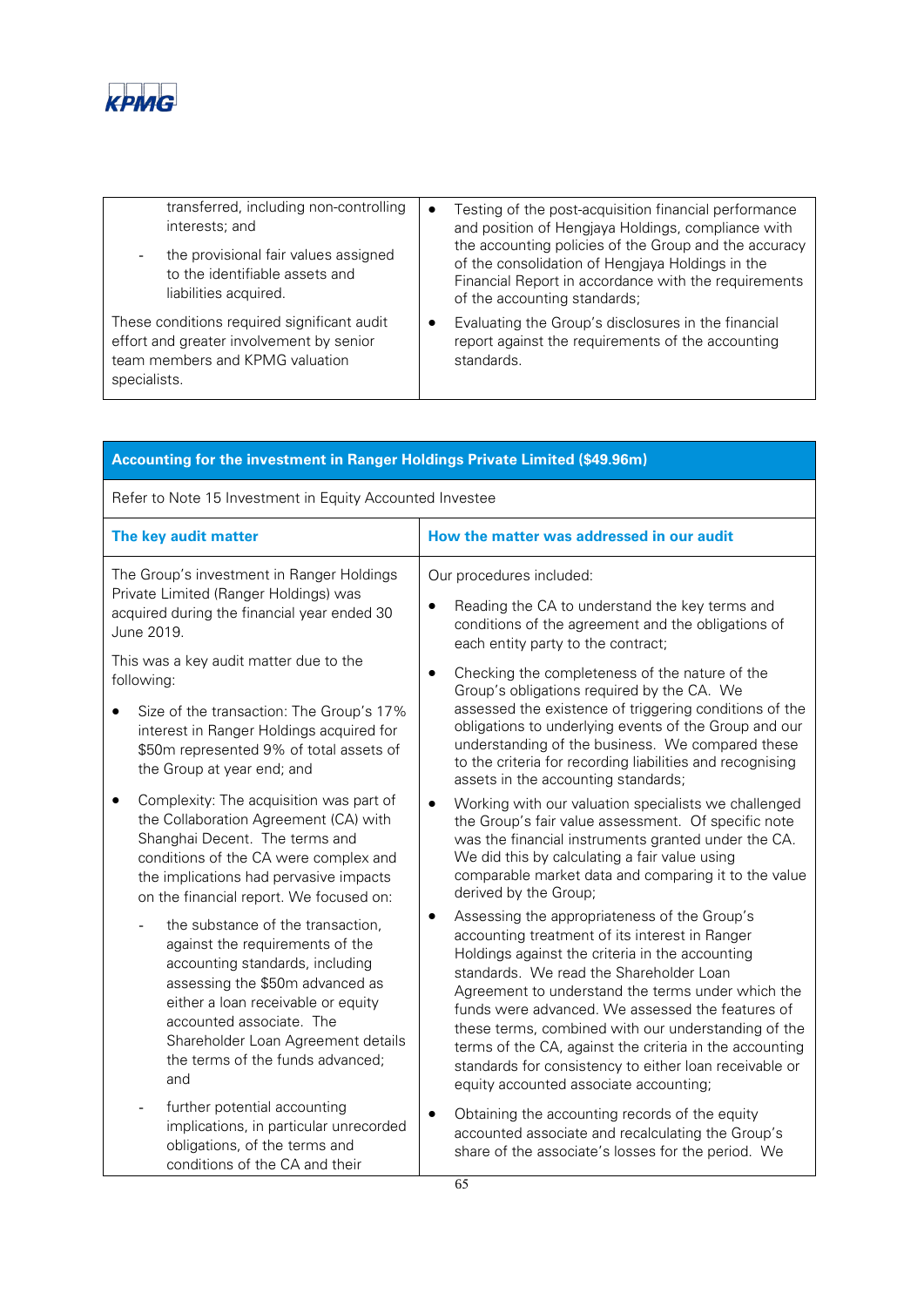

| treatment by the Group.<br>These conditions required significant audit<br>effort and greater involvement by senior<br>team members and KPMG valuation<br>specialists. | performed audit procedures on the key underlying<br>accounting records of the associate, including<br>checking a sample of significant transactions<br>recorded to the associate's bank records;<br>Evaluating the Group's disclosures in the financial<br>report against the requirements of the accounting<br>standards and our understanding of the terms and<br>conditions of the CA and Shareholder Loan<br>Agreement. |
|-----------------------------------------------------------------------------------------------------------------------------------------------------------------------|-----------------------------------------------------------------------------------------------------------------------------------------------------------------------------------------------------------------------------------------------------------------------------------------------------------------------------------------------------------------------------------------------------------------------------|
|                                                                                                                                                                       |                                                                                                                                                                                                                                                                                                                                                                                                                             |

## **Other Information**

Other Information is financial and non-financial information in Nickel Mines Limited's annual reporting which is provided in addition to the Financial Report and the Auditor's Report. The Directors are responsible for the Other Information.

Our opinion on the Financial Report does not cover the Other Information and, accordingly, we do not express an audit opinion or any form of assurance conclusion thereon, with the exception of the Remuneration Report and our related assurance opinion.

In connection with our audit of the Financial Report, our responsibility is to read the Other Information. In doing so, we consider whether the Other Information is materially inconsistent with the Financial Report or our knowledge obtained in the audit, or otherwise appears to be materially misstated.

We are required to report if we conclude that there is a material misstatement of this Other Information, and based on the work we have performed on the Other Information that we obtained prior to the date of this Auditor's Report we have nothing to report.

## **Responsibilities of the Directors for the Financial Report**

The Directors are responsible for:

- preparing the Financial Report that gives a true and fair view in accordance with Australian Accounting Standards and the Corporations Act 2001;
- implementing necessary internal control to enable the preparation of a Financial Report that gives a true and fair view and is free from material misstatement, whether due to fraud or error;
- assessing the Group and Company's ability to continue as a going concern and whether the use of the going concern basis of accounting is appropriate. This includes disclosing, as applicable, matters related to going concern and using the going concern basis of accounting unless they either intend to liquidate the Group and Company or to cease operations, or have no realistic alternative but to do so.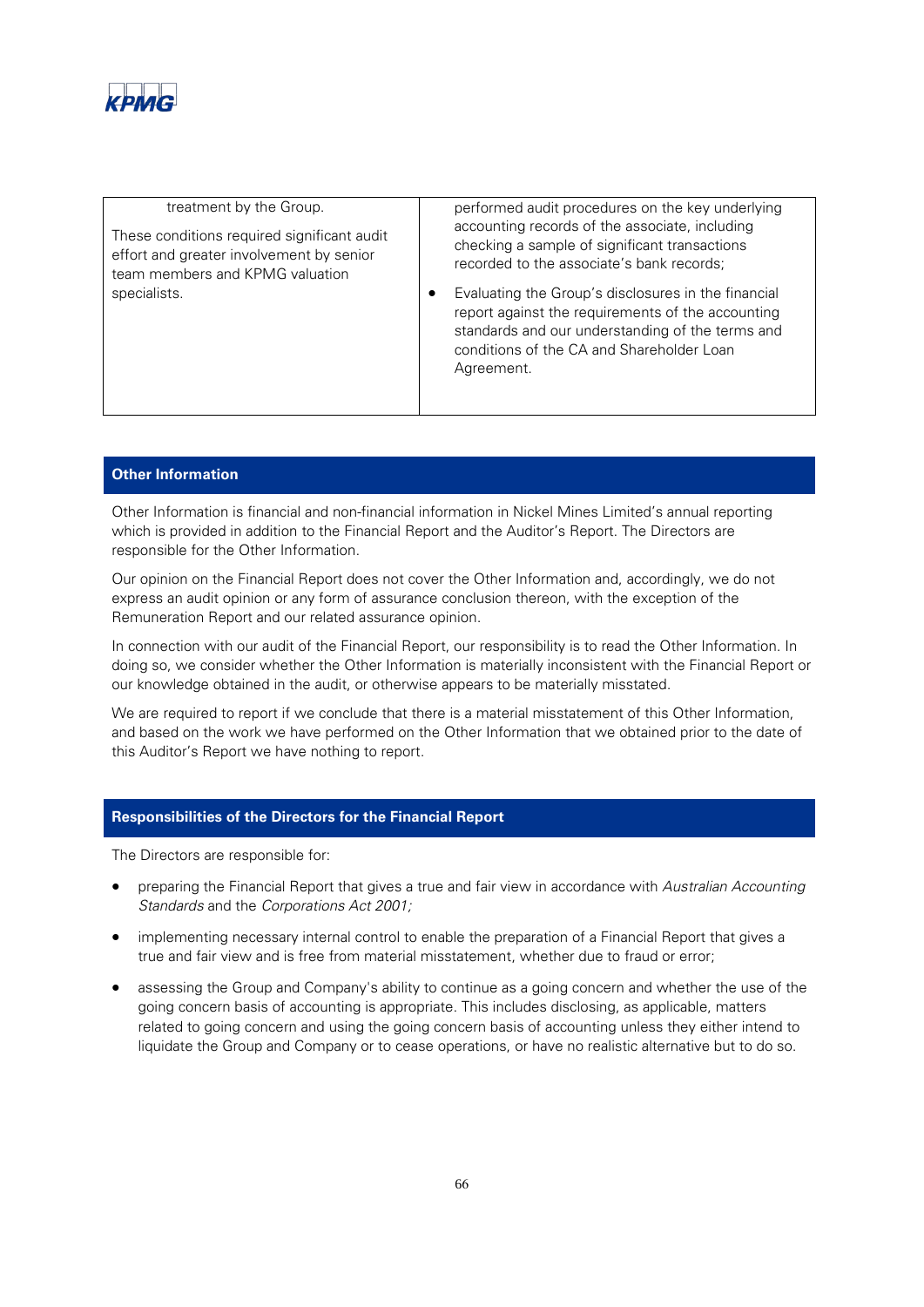

## **Auditor's responsibilities for the audit of the Financial Report**

Our objective is:

- to obtain reasonable assurance about whether the Financial Report as a whole is free from material misstatement, whether due to fraud or error; and
- to issue an Auditor's Report that includes our opinion.

Reasonable assurance is a high level of assurance, but is not a guarantee that an audit conducted in accordance with Australian Auditing Standards will always detect a material misstatement when it exists.

Misstatements can arise from fraud or error. They are considered material if, individually or in the aggregate, they could reasonably be expected to influence the economic decisions of users taken on the basis of the Financial Report.

A further description of our responsibilities for the audit of the Financial Report is located at the Auditing and Assurance Standards Board website at: http://www.auasb.gov.au/auditors\_responsibilities/ar1.pdf. This description forms part of our Auditor's Report.

## **Report on the Remuneration Report**

#### **Opinion**

In our opinion, the Remuneration Report of Nickel Mines Limited for the year ended 30 June 2019, complies with Section 300A of the Corporations Act 2001.

## **Directors' responsibilities**

The Directors of the Company are responsible for the preparation and presentation of the Remuneration Report in accordance with Section 300A of the Corporations Act 2001.

#### **Our responsibilities**

We have audited the Remuneration Report included in pages 18 to 22 of the Directors' report for the year ended 30 June 2019.

Our responsibility is to express an opinion on the Remuneration Report, based on our audit conducted in accordance with Australian Auditing Standards.

KPMG Stephen Board Partner

Brisbane 30 September 2019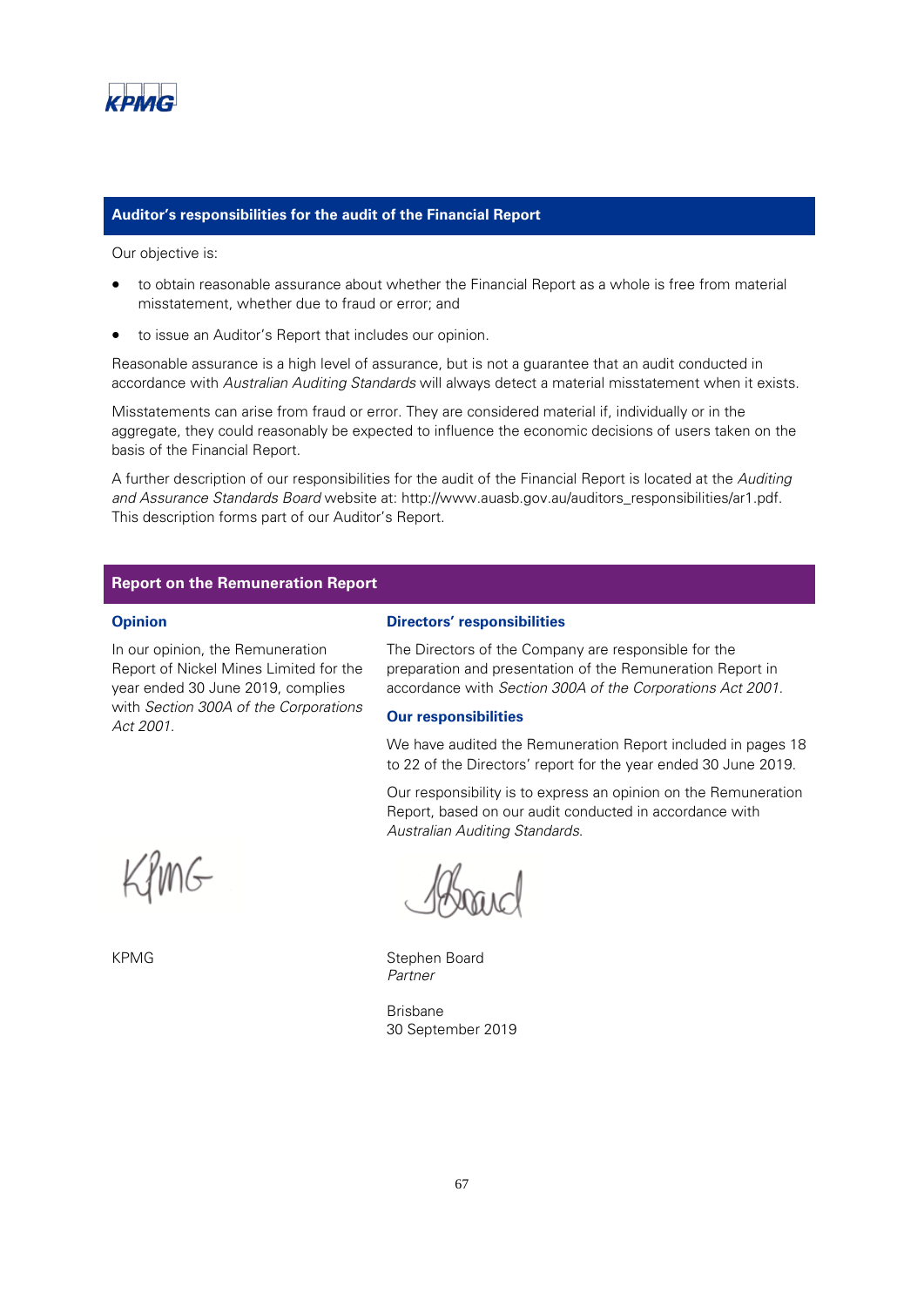## **ADDITIONAL ASX INFORMATION**

Additional information required by the Australian Securities Exchange Limited and not shown elsewhere in this report is as follows. The information is current as at 31 August 2019.

## **Distribution of Equity Securities**

| <b>ORDINARY SHARES</b> |                          |               |  |
|------------------------|--------------------------|---------------|--|
| Range                  | <b>Number of Holders</b> |               |  |
| 1 to 1,000             | 46                       | 23,714        |  |
| 1,001 to 5,000         | 250                      | 728,373       |  |
| 5,001 to 10,000        | 156                      | 1,324,177     |  |
| 10,001 to 100,000      | 675                      | 27,990,259    |  |
| Above 100,001          | 326                      | 1,635,404,806 |  |
|                        | 1,453                    | 1,665,468,329 |  |

The number of shareholders holding less than a marketable parcel is 33.

## **Twenty Largest Shareholders**

The names of the twenty largest holders of quoted shares are:

|                                           | <b>ORDINARY SHARES</b>                                                                  |              | <b>TOTAL</b>  |  |
|-------------------------------------------|-----------------------------------------------------------------------------------------|--------------|---------------|--|
| $\mathbf{N}^{\text{o}}$                   | <b>SHAREHOLDER</b>                                                                      | Nº OF SHARES | $\frac{0}{0}$ |  |
| 1                                         | HSBC Custody Nominees (Australia) Limited                                               | 269,036,399  | 16.15         |  |
| 2                                         | Shanghai Decent Investment (Group) Co Ltd                                               | 161,696,446  | 9.71          |  |
| 3                                         | Shanghai Wanlu Investment Co Ltd                                                        | 149,258,258  | 8.96          |  |
|                                           | Decent Investment International Private Limited                                         | 139,972,705  | 8.40          |  |
| 5                                         | <b>UBS Nominees Pty Ltd</b>                                                             | 92,619,938   | 5.56          |  |
| 6                                         | J P Morgan Nominees Australia Pty Limited                                               | 70,035,737   | 4.21          |  |
|                                           | CS Third Nominees Pty Limited <hsbc 13="" a="" au="" c="" cust="" ltd="" nom=""></hsbc> | 66,484,010   | 3.99          |  |
| 8                                         | Altinova Nominees Pty Limited                                                           | 66,104,526   | 3.97          |  |
| 9                                         | Citicorp Nominees Pty Limited                                                           | 63, 373, 425 | 3.81          |  |
| 10                                        | Permgold Pty Ltd <the a="" c="" fund="" seckold="" super=""></the>                      | 57,611,135   | 3.46          |  |
| -11                                       | Warbont Nominees Pty Ltd < Unpaid Entrepot A/C>                                         | 54,593,007   | 3.28          |  |
| 12                                        | <b>OFSD</b> International Co Limited                                                    | 23,121,429   | 1.39          |  |
| 13                                        | Brispot Nominees Pty Ltd <house a="" c="" head="" nominee=""></house>                   | 21,786,061   | 1.31          |  |
| 14                                        | Peng Lim Oon                                                                            | 21,487,143   | 1.29          |  |
| 15                                        | Bellambi Enterprises Limited                                                            | 20,949,929   | 1.26          |  |
| 16                                        | <b>OHCZ</b> International Co Limited                                                    | 20,313,361   | 1.22          |  |
| 17                                        | Bell Potter Nominees Ltd <bb a="" c="" nominees=""></bb>                                | 17,986,930   | 1.08          |  |
| 18                                        | Rosignol Pty Ltd <nightingale a="" c="" family=""></nightingale>                        | 14,950,132   | 0.90          |  |
| 19                                        | CS Third Nominees Pty Limited <hsbc 11="" a="" au="" c="" cust="" ltd="" nom=""></hsbc> | 12,510,468   | 0.75          |  |
| 20                                        | CO2 Capital Private Limited                                                             | 10,302,679   | 0.62          |  |
| 81.31<br>Total in Top 20<br>1,354,193,718 |                                                                                         |              |               |  |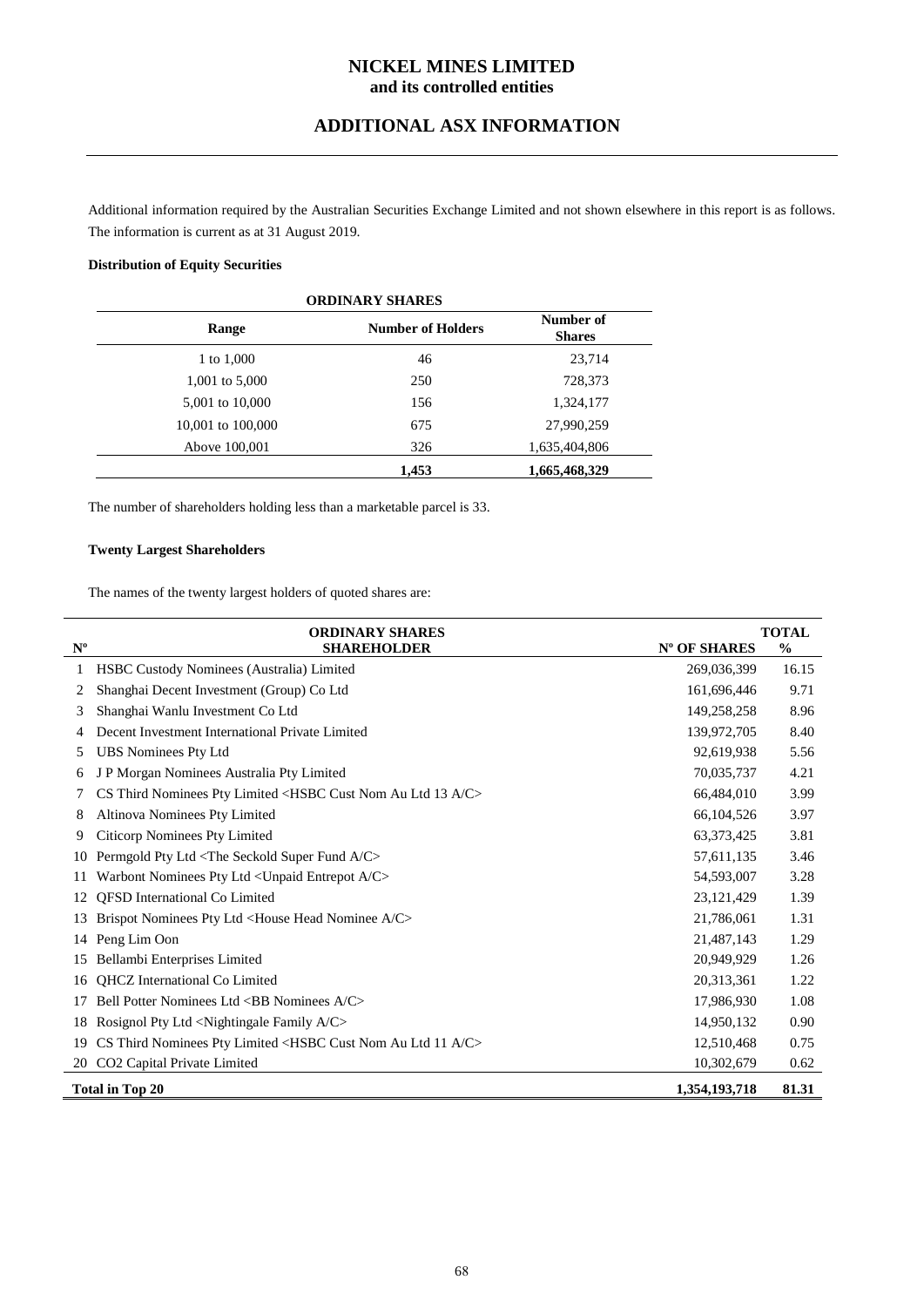## **ADDITIONAL ASX INFORMATION**

## **Substantial Shareholders**

Substantial shareholders and the number of equity securities in which it has an interest, as shown in the Company's Register of Substantial Shareholders is:

| <b>Shareholder</b>                            | $No$ of Shares<br><b>Held</b> | % of Issued<br><b>Shares</b> |
|-----------------------------------------------|-------------------------------|------------------------------|
| Shanghai Decent Investment (Group) Co Ltd     | 301,669,151                   | 18.11%                       |
| Shanghai Wanlu Investment Co Ltd              | 149.258.258                   | 8.96%                        |
| <b>BlackRock Group</b>                        | 137,890,000                   | 8.28%                        |
| Norman Alfred Seckold                         | 123.715.661                   | 7.43%                        |
| Regal Funds Management Pty Ltd                | 118,048,965                   | 7.09%                        |
| UBS Group AG and its related bodies corporate | 91,909,243                    | 5.51%                        |

#### **Class of Shares and Voting Rights**

The voting rights attached to ordinary shares, as set out in the Company's Constitution, are that every member in person or by proxy, attorney or representative, shall have one vote when a poll is called, otherwise each member present at a meeting has one vote on a show of hands.

## **Tenement Schedule**

| <b>Project</b>   | Tenement number            | Interest % |
|------------------|----------------------------|------------|
| Hengjaya Project | 540-3/SK.001/DESDM/VI/2011 | 80%        |